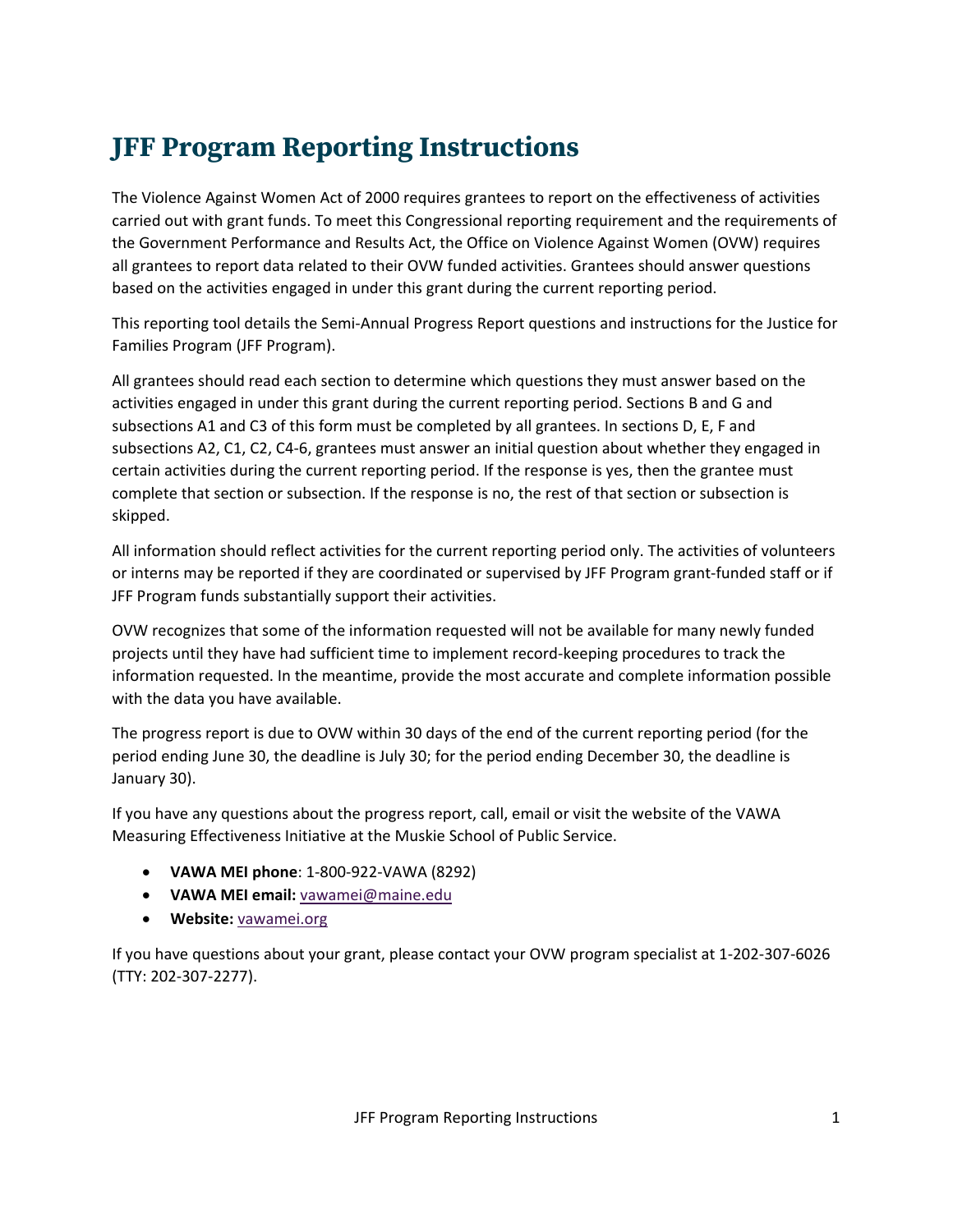If you have questions about your JustGrants account, please contact JustGrants.

- **JustGrants OVW Support phone**: 866-655-4482
- **JustGrants OVW support email**: [OVW.JustGrantsSupport@usdoj.gov](mailto:OVW.JustGrantsSupport@usdoj.gov)
- **JustGrants Support website**[: https://justicegrants.usdoj.gov/user-support](https://justicegrants.usdoj.gov/user-support)

### PLEASE NOTE:

This document contains bookmarks for easy navigation. Please use the bookmark panel (usually located on the left sidebar) in your PDF program to skip directly to a section in this document.

This project was supported by Grant No. 2017-TA-AX-K059 awarded by the Office on Violence Against Women, U.S. Department of Justice. The opinions, findings, conclusions, and recommendations expressed in this publication/program/exhibition are those of the author(s) and do not necessarily reflect the views of the Department of Justice, Office on Violence Against Women.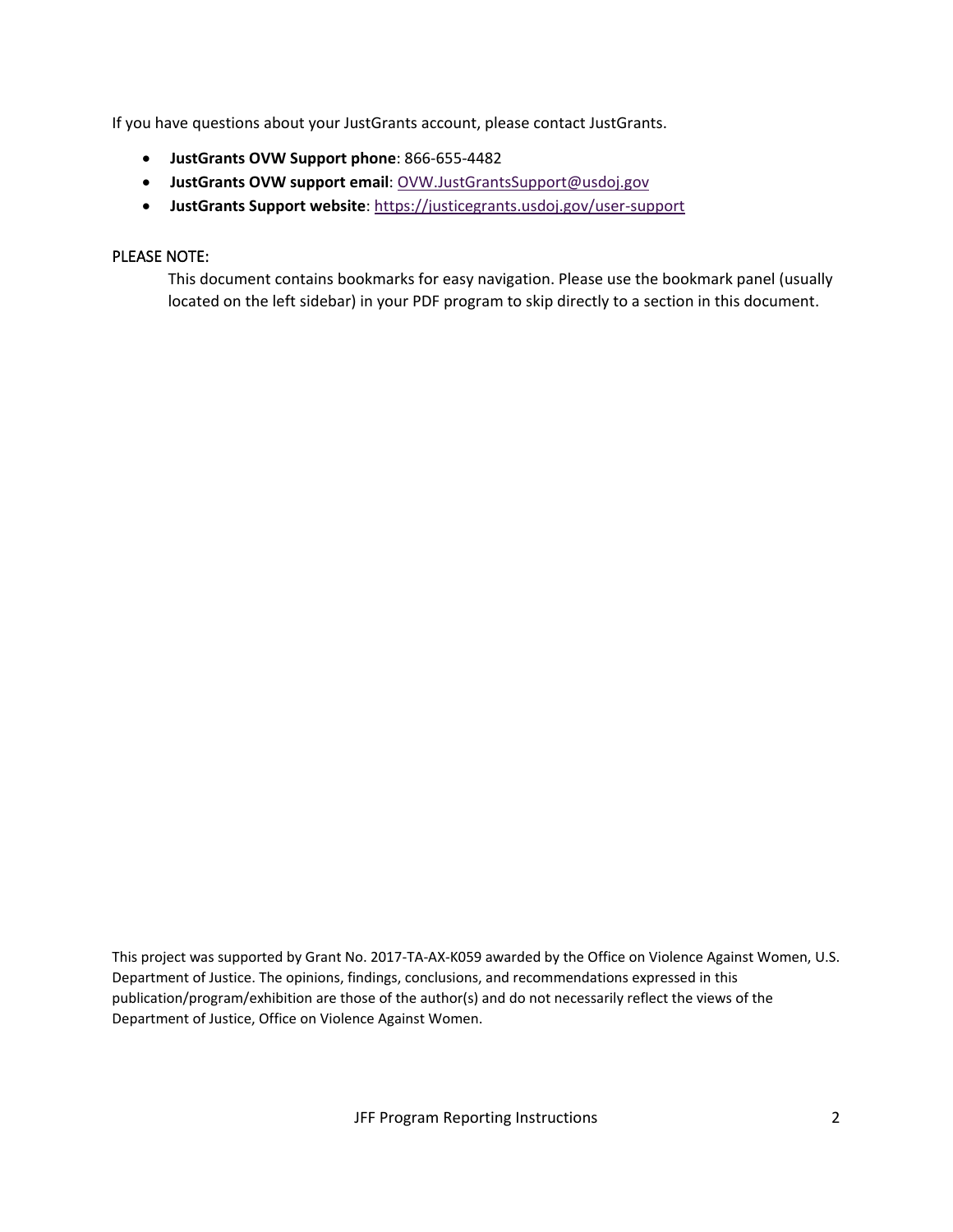# **A. General Information**

# **A1. Grant information**

### **All grantees must complete this subsection.**

## 1. Date of report

Enter the date on which you submit the form.

## 2. Current reporting period

The current reporting period and year is pre-populated. You must download a new reporting form for each reporting period.

### 3. Grantee name

Enter the "Entity Legal Name" and "Doing Business As" name (if different) that can be found at the top of your JustGrants Funded Award Page.

EXAMPLE:

University of Maine System dba Cutler Institute

## 4. Grant number

Enter the federal grant number assigned to your OVW program grant. This number can be found at the top of your JustGrants Funded Award Page.

## 5.Type of agency/organization

Choose the box that best describes the type of organization receiving Justice for Families Program funding. The grantee is always the organization eligible under the grant program to receive funds. Check one box only.

If "Court" is checked, you will need to answer question 5a.

## 5a. Type of court funded by the Justice for Families Program grant

If you checked "Court" in question 5, choose the box that best describes the court receiving Justice for Families Program funding. Check one box only.

## 6.Point of contact

Provide the name, agency/organization name, mailing address, telephone number, facsimile number, and e-mail address for the person responsible for the day-to-day coordination of the grant.

## 7.Tribal populations

Check yes if your grant specifically focuses on American Indians and indicate which tribes or nations you serve or intend to serve. Do not include a tribe or nation if they are served incidentally by your program. Answers such as "all tribes in our state," "all federally recognized tribes," or the use of "etcetera" are not valid responses.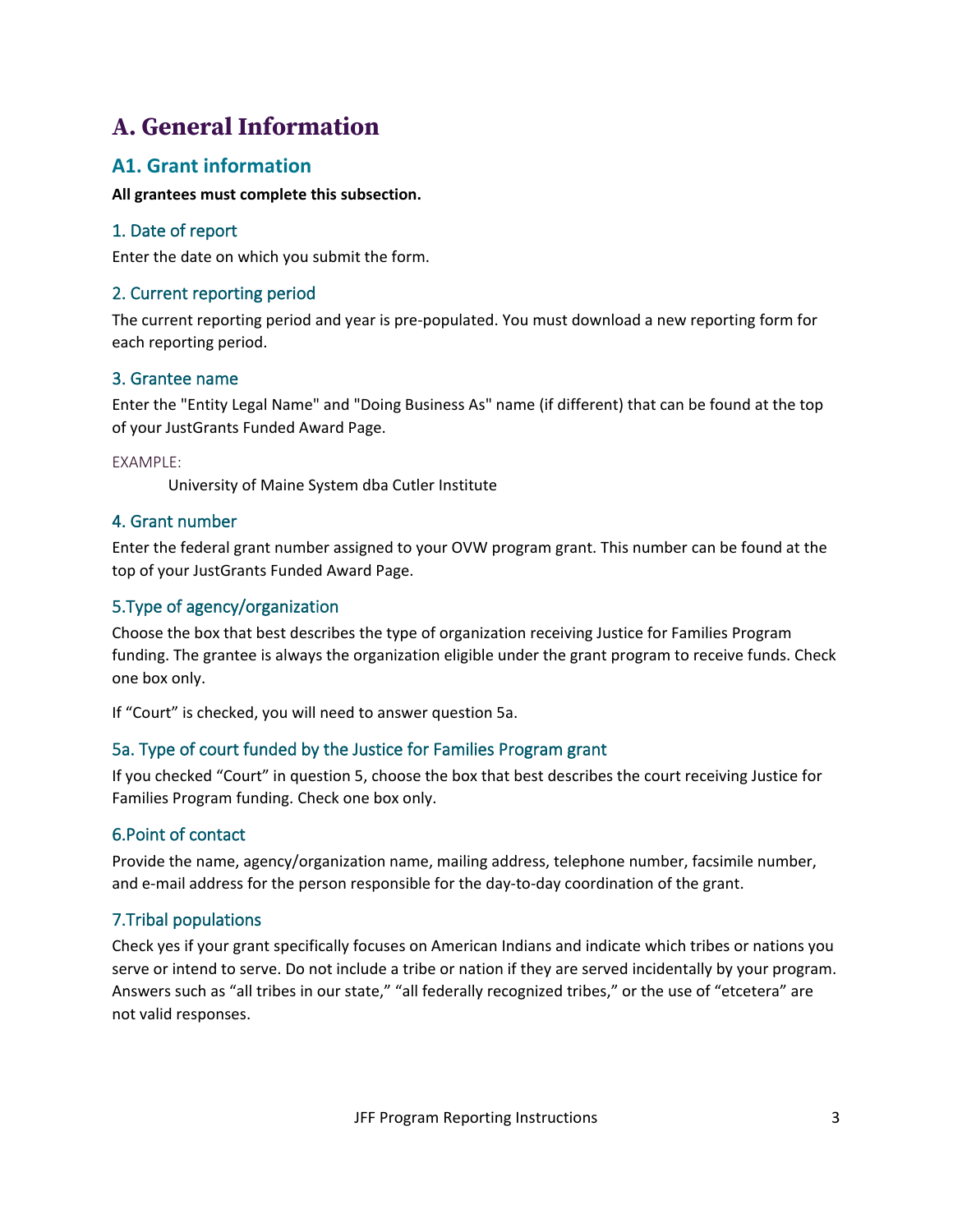### DEFINITION: Indian tribe

The term "Indian tribe" means a tribe, band, pueblo, nation, or other organized group or community of Indians, including any Alaska Native village or regional or village corporation (as defined in, or established pursuant to, the Alaska Native Claims Settlement Act [43 U.S.C. §1601 et seq.]) that is recognized as eligible for the programs and services provided by the United States to Indians because of their status as Indians.

### EXAMPLE 1:

Your grant-funded program is located in Montana, and has purposefully created culturally appropriate visitation services for American Indian populations in your state. Grant-funded staff also train law enforcement officers about custody issues on tribal land. Check yes and list all the specific American Indian tribes you are serving: Blackfeet Nation, Chippewa Cree Tribe, Confederated Salish & Kootenai Tribes, etc. Do not simply report "all tribes in Montana."

### EXAMPLE 2:

Your grant-funded program is located near a Cherokee reservation. Your program has not specifically designed services for this population and does not provide community education or training to enhance systems response to American Indians. During the current reporting period you serve 4 families who identify as Cherokee or American Indian. Check no for this question, because your program did not specifically intend to create programming to meet the needs of American Indians.

### 8. Is this a faith-based organization?

Check yes if organization receiving funds is faith-based.

### 9. Percentage of grant funds

Report the area(s) addressed by your Justice for Families Program grant during the current reporting period and estimate the approximate percentage of funds (or resources) committed to each area. The grantee may choose how to make this determination.

## **A2. Staff Information**

**If Justice for Families Program funds were used to fund staff positions during the current reporting period, check yes and answer question 10. If not, check no and skip to section B.**

### 10. Staff

Report the number of full-time equivalent (FTE) staff funded under this grant during the current reporting period. Report staff by function(s) performed, not by title or location. Include employees who are part-time and/or partially funded with these grant funds as well as consultants/contractors. Report grant-funded overtime. If an employee or contractor was employed or utilized for only a portion of the reporting period, prorate appropriately. Report all FTEs in decimals, not percentages. If staff members fall into two or more categories of job descriptions, divide their time as appropriate. One FTE is equal to 1,040 hours—40 hours per week multiplied by 26 weeks.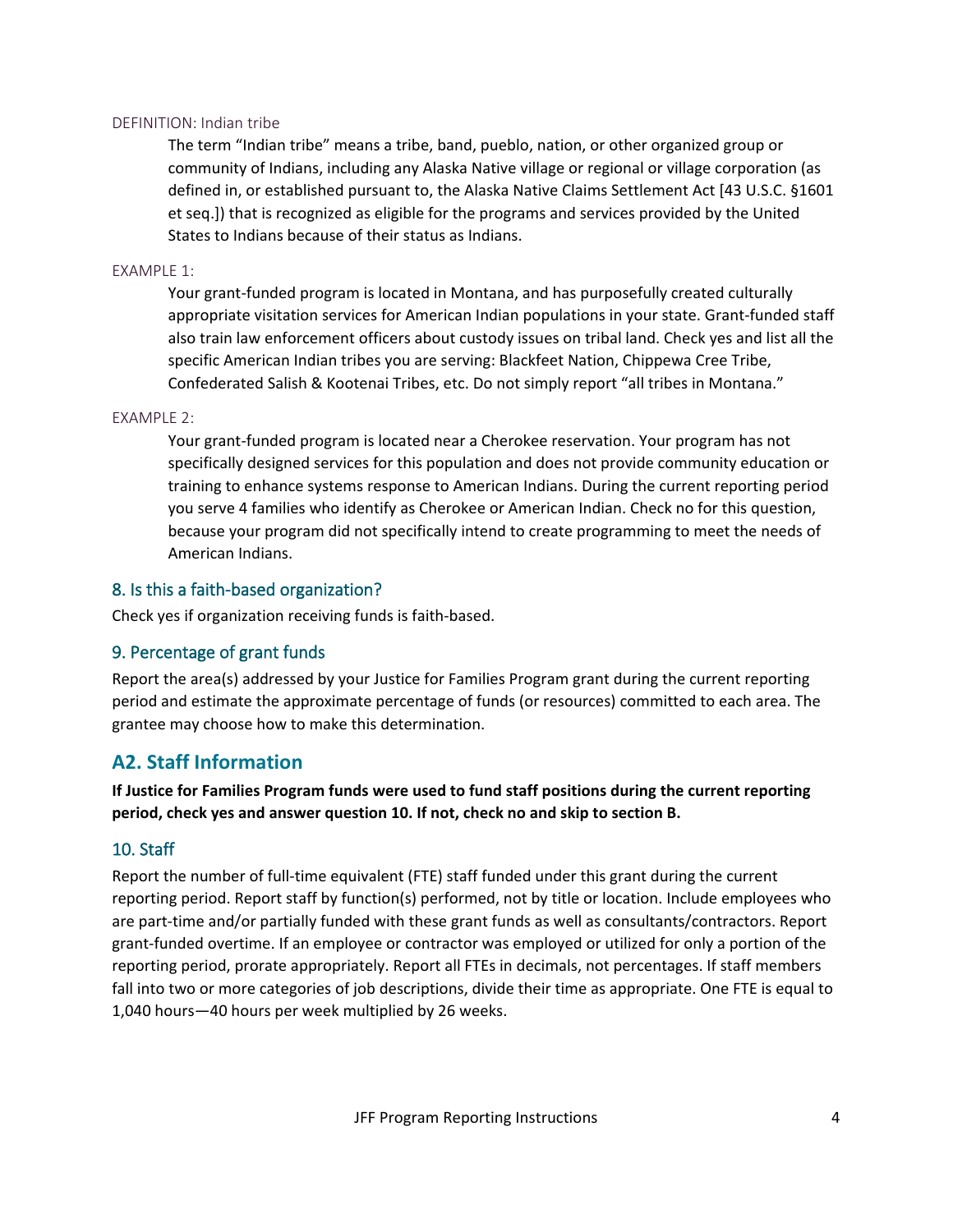- **Administrator:** Individual in an administrative position, such as executive director, grant administrator, or fiscal officer/manager
- **Case/docket manager:** Individual who coordinates or manages the screening, scheduling, and assigning of cases and sharing of relevant case information in or between civil, criminal, and/or family courts.
- **Information technology staff:** Person who develops, installs, implements, and/or maintains computer systems, applications, and networks for the processing and distribution of data.
- **Legal advocate:** Staff who primarily provide legal advocacy to victim/survivors, as in courthouse advocates who assist with protection orders, or other specially-appointed non-lawyer advocates. Does not include attorneys or paralegals.
- **Paralegal:** Staff who work under the direct supervision of a lawyer, and who are typically responsible for researching, analyzing, and managing the daily tasks for cases.
- **Program coordinator**: Individual who coordinates specific aspects of the program, such as training coordinator, victim services coordinator, volunteer coordinator, and legal staff coordinator
- **Support staff:** Staff who provide support to the project such as secretaries, administrative assistants, receptionists, accountants, or bookkeepers.
- **Trainer:** Person who develops and/or delivers training content/curricula.
- **Translator/interpreter:** Staff or contractors that work on translating project materials or provide language services. If you have supervision staff who are multi-lingual and provide supervised visitation or exchange to clients in languages other than English, count that work under "Supervision staff for visitation and exchange/visitation monitors."
- **Victim advocate (non-governmental, includes domestic violence, sexual assault, and dual):** Person who facilitates a victim/survivor in accessing needed resources or services. An advocate may also provide crisis intervention, safety planning, and support during medical exams. Communications with victims/survivors are usually considered confidential.
- **Victim assistant (governmental, includes victim-witness specialist/coordinator):** Person who provides victim assessments and coordination in support of case prosecution activities, assists with victim-witness statements, coordinates victim court appearances, and provides victims with court dates. The services provided are generally limited to the period and scope of court proceedings. Typically, this is a governmental employee of a law enforcement agency, prosecution office, or court, and confidential communications are usually limited.
- **Other:** Responses in the "Other" category should be very specific. Responses such as graduate assistant, contractor, and consultant are not valid, since they do not specify the function performed by the staff person. Some acceptable "other" category entries include "Data analyst" and "Evaluator."

## EXAMPLE 1:

You have one full-time judicial officer whose salary was 100% funded with Justice for Families Program funds and another judicial officer whose salary was 25% funded with Justice for Families Program funds during the current reporting period, report 1.25 FTEs in the category "Judge/judicial officer."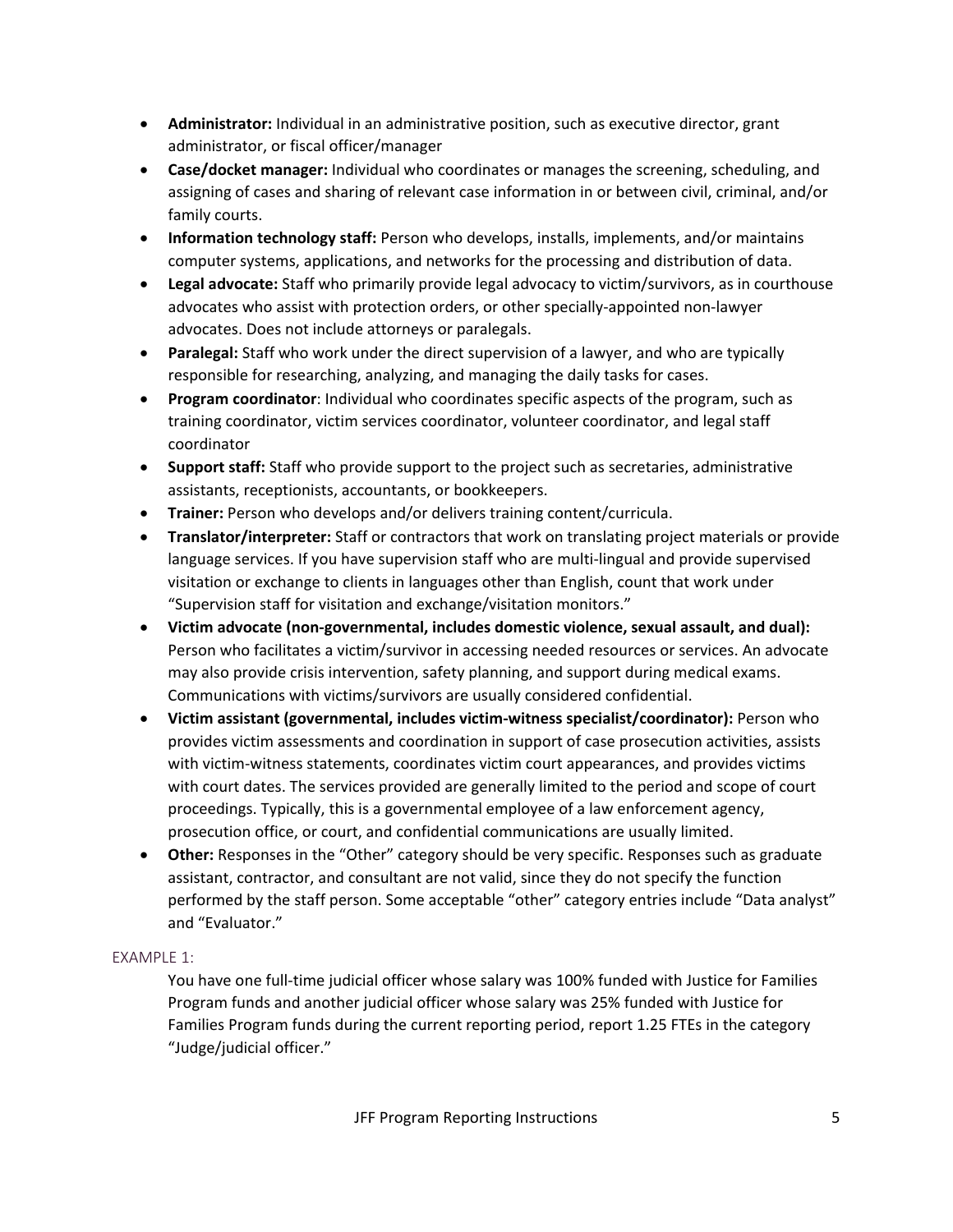### EXAMPLE 2:

Your program uses Justice for Families Program funds to hire a contractor who provides security. This contractor worked 10 hours each week during the current reporting period. Report this as .25 under "Security staff."

### EXAMPLE 3:

During the entire reporting period, a staff member whose salary is 100% funded with Justice for Families Program funds worked approximately 20 hours per week coordinating the volunteer program, 16 hours as supervised visitation staff, and 4 hours providing crisis intervention to victims. Report as .50 under "Program coordinator," .40 under "Supervision staff for visitation and exchange/visitation monitors," and .10 under "Victim advocate."

### EXAMPLE 4:

You were awarded the Justice for Families Program grant 3-months into the reporting period, and during those 3-months the grant funded a full-time paralegal. Report this staff person as .50 under "Paralegal."

# **B. Purpose Areas and Program Priority Areas**

### **All grantees must complete this section.**

### 11. Statutory purpose areas

Check all purpose areas that apply to activities engaged in with Justice for Families Program grant funds during the current reporting period, even if those activities are different from the purpose area(s) indicated in your original application for funding or in previous reports.

### 12. Priority areas or special interest categories addressed by your grant

In addition to the purpose areas identified in question 11, the Justice for Families Program grant Program Application and Program Guidelines may have identified several program priority areas that would receive priority consideration. If your program addressed any of these priority areas during the current reporting period, list them. Because these priority areas may change in each year's program guidelines, you will need to consult the guidelines for the fiscal year for which you received your grant funds and/or refer to your grant application.

# **C. Function Areas**

## **C1. Training**

**If your Justice for Families Program funds were used for training during the current reporting period, check yes and answer questions 13-16. If not, check no and skip to C2.**

### DEFINITION: Training

For purposes of this reporting form, **training** means providing information on sexual assault, domestic violence/dating violence, stalking, and/or child sexual abuse that enables professionals to improve their response to victims/survivors as it relates to their role in the system. **Education**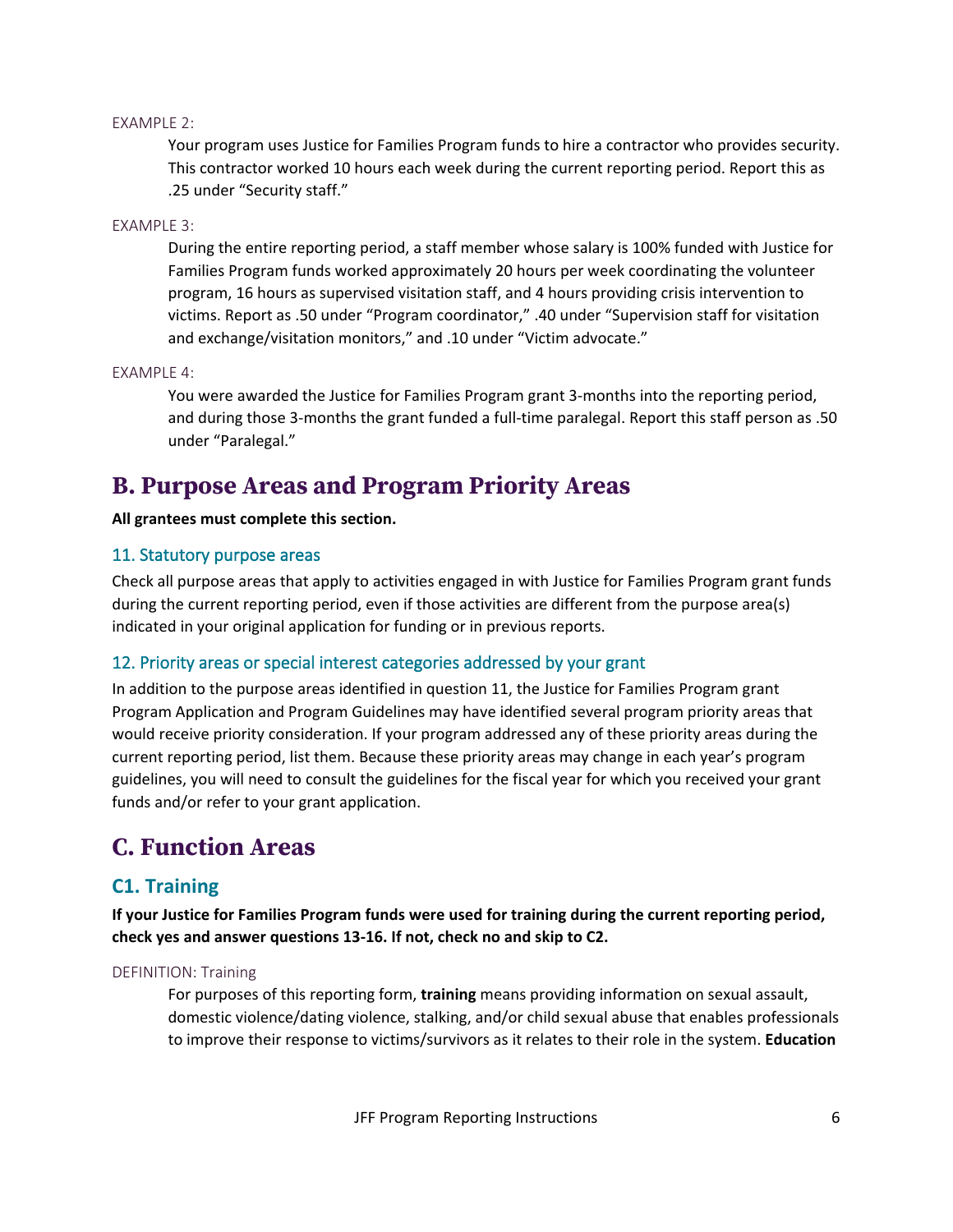is typically provided for people who are not professionals, such as victims/survivors, parents, teens, refugees and immigrants, and middle school, high school, and college students. However, if students are considered pre-professional such as pre-law, medical, nursing, criminal justice, social work, etc., please report them in the appropriate existing category—e.g., pre-med students would be reported in the health professional category. In this subsection, report information on training activities only.

## 13. Training events provided

Report the total number of training events provided during the current reporting period that were either provided by Justice for Families Program-funded staff or directly supported by Justice for Families Program funds. If non-grant funded staff were sent to training with Justice for Families Program funds, count the training as an event. Training provided to Justice for Families Program-funded staff should not be counted.

### EXAMPLE:

You use Justice for Families Program funds to send five judges to the same judicial institute. Count this as one training event in question 13, and report five (5) judge/judicial officers trained in question 14.

## 14. People trained

Report the number of people trained during the current reporting period. Use the category that is most descriptive of the people who attended the training event. If unable to determine the disciplines represented at a training event, estimate to the best of your ability. Do not report the same person in more than one category for the same training event. These should be people trained by Justice for Families Program-funded staff or people attending training events that were directly supported with Justice for Families Program funds during the current reporting period. Justice for Families Programfunded staff attending training should not be counted.

### 15. Training event content areas

Check the topics covered in training events reported in question 13. Check all that apply. Do not use the "Other" category to report the name of the group that received the training, the title of the training event (unless it is the same as the content and no existing category is appropriate), or the name of the conference that was attended.

## 16. Training events: Required narrative information

Use this space to discuss the effectiveness of training activities funded or supported by your Justice for Families Program grant. You may provide examples, data, or any other information about your training activities that you have not already provided.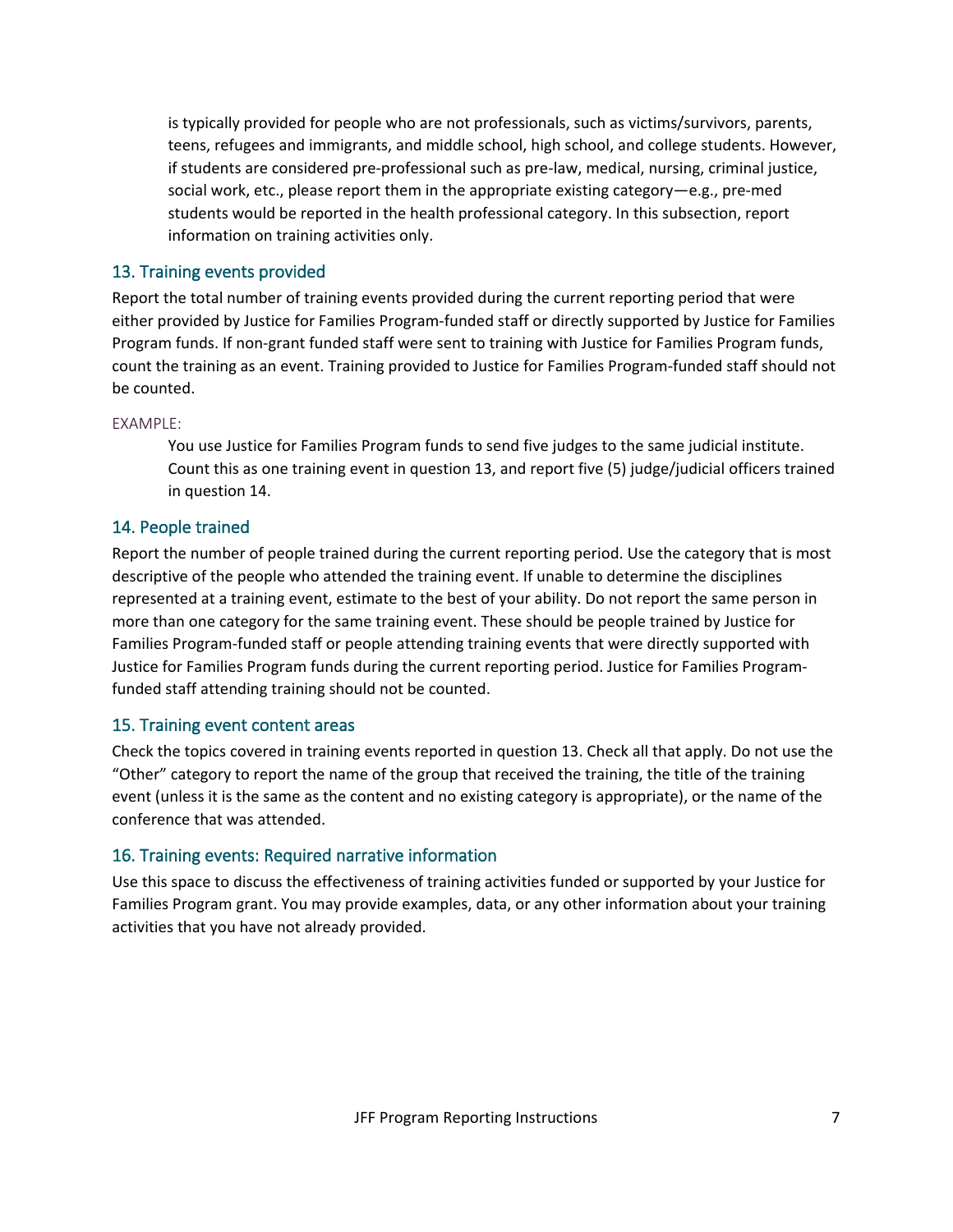# **C2. Planning**

**If you are in the planning phase of your Justice for Families Program grant, check yes and answer questions 17-19. If not, check no and skip to C3.**

## 17. Planning activities conducted

Check all activities that were conducted in the planning phase supported by your Justice for Families Program grant during the current reporting period.

## 18. Technical assistance activities with OVW-designated technical assistance providers

Describe the site visits, consultations, tools, and resources received from OVW TA providers during the current reporting period.

### DEFINITION:

- **Technical assistance:** A wide variety of activities designed to facilitate individual or agency change in some systematic manner by providing expertise to solve a problem.
- **Site visit:** A visit made to the grantee/project for the purpose of providing technical assistance. This includes weekly, bi-weekly, or monthly site visits from the OVW TA provider.
- **Consultation:** Technical assistance consultations conducted by telephonic, electronic, videoconference, TTY/TDD, or other types of technology. This includes quarterly tele/video conference calls and all mandatory OVW-sponsored meetings

## 19. (Optional) Additional information

Use the space provided to discuss the effectiveness of planning and/or technical assistance activities that were funded or supported by your Justice for Families Program grant and to provide any additional information you would like to share about your planning or technical assistance activities beyond what you have provided in the data above. You may provide examples, data, or any other information about your planning and development activities that you have not already provided.

# **C3. Coordinated Community Response**

### **All grantees must complete this subsection.**

## 20. Coordinated community response (CCR)/coordination activities

Check the appropriate boxes to indicate the agencies or organizations, even if they are not memorandum of understanding (MOU) partners or partners who provided letters of support, that you provided victim/survivor referrals to, received victim/survivor referrals from, or with which you engaged in other coordination activities, and/or attended meetings, during the current reporting period, according to the usual frequency of the interactions. If the interactions were not part of a regular schedule, you will need to estimate the frequency with which these interactions occurred during the current reporting period. In the last column, indicate the agencies or organizations with which you have an MOU or organizations that provided letters of support for purposes of the Justice for Families Program grant.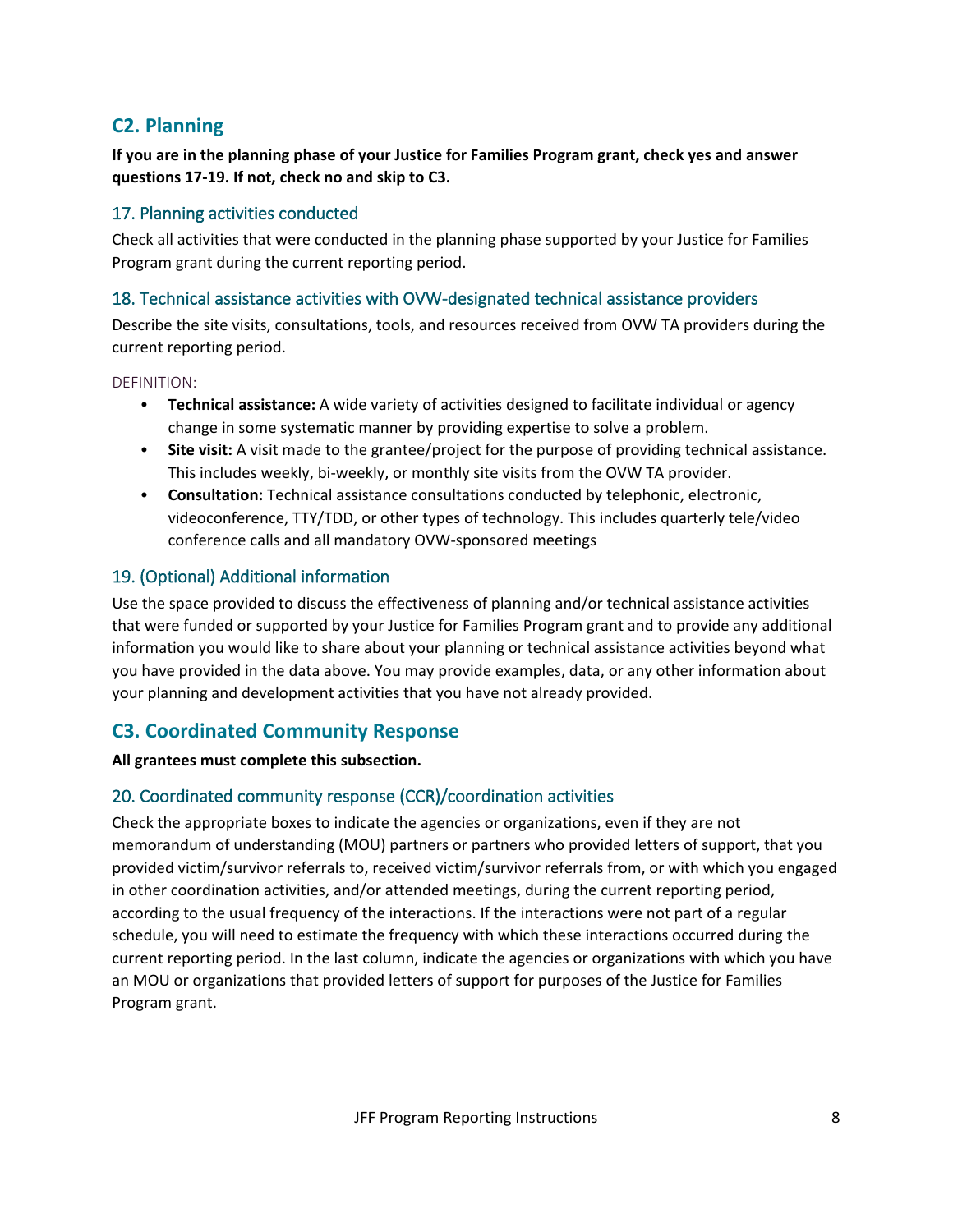The following numbers can help you determine the frequency of contact: For a six month reporting period, daily is approximately 130 contacts, weekly is approximately 26 contacts, monthly is approximately 6 contacts, and quarterly is approximately 1 contact. More than likely, your contacts will fall between these numbers. The grantee may determine the most accurate frequency.

### EXAMPLE:

A Justice for Families Program-funded supervised visitation staff member has weekly consultations with the probation office regarding issues relating to victim safety and offender's compliance with their probation conditions. During the current reporting period, this staff member also logged daily phone calls and meetings with advocates from a domestic violence program. The staff member is also part of a regional task force that meets 4 times a year to address system response to offender non-compliance with court orders. The task force includes the local courts, prosecutor's office, law enforcement, and a domestic violence program. There is also an MOU for the purposes of the Justice for Families Program grant with the prosecutor's office and domestic violence program.

Report these CCR activities as follows: In the "Corrections" row, mark the "Weekly" box of the "Coordination" column. In the "Court" row, mark the "Quarterly" box of the "Meetings" column. In the "Domestic violence organization" row, mark the "Daily" box of the "Coordination" column, the "Quarterly" box of the "Meetings" column, and the box in the "Project partner" column. In the "Law enforcement agency" row, mark the "Quarterly" box of the "Meetings" column. And, for the "Prosecutor's office" row, mark the "Quarterly" box of the "Meetings" column, and the box in the "Project partner" column.

### 21. (Optional) Additional information

Use this space to discuss the effectiveness of CCR activities funded or supported by your Justice for Families Program grant. You may provide examples, data, or any other information about your CCR activities that you have not already provided.

## **C4. Policies**

**If Justice for Families Program funds were used to develop, substantially revise, or implement policies or protocols during the current reporting period, check yes and answer questions 22-23. If not, check no and skip to C5.**

## 22. Protocols and/or policies developed, substantially revised, or newly implemented during the current reporting period

Check all the types of policies or protocols developed, substantially revised, or implemented during the current reporting period. These activities should be completed by Justice for Families Program-funded staff or directly supported by Justice for Families Program funds. Check all that apply. If the protocol/policy is still in the development or revision phase, it should not be reported until it is actually finished.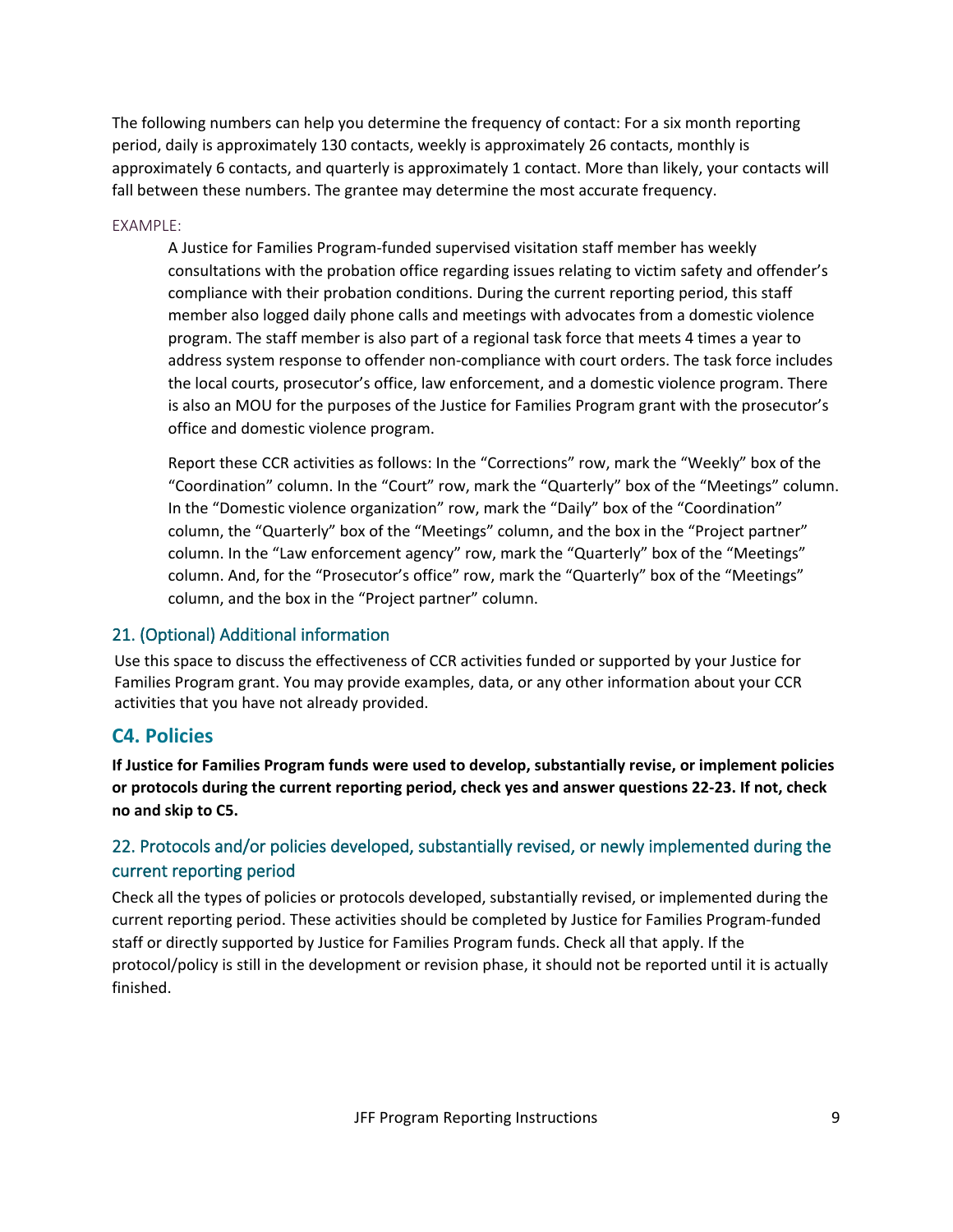### DEFINITION:

- **Develop:** To create a new policy or protocol.
- **Substantially revise:** To make a significant amendment to an existing policy or protocol.
- **Implement:** To carry out a new or revised policy or protocol as standard practice.

### EXAMPLE 1a:

A multidisciplinary court advisory group identified inconsistencies in how your various district courts and judges in the same court handle judicial monitoring of domestic violence offenders' compliance with court orders. You used Justice for Families Program funding to hire a consultant who worked with the advisory group to develop a protocol that would enhance the effectiveness of judicial monitoring and provide greater consistency throughout your system. The protocol was to set forth the standard practice to be followed by the court clerk and judge in each case, including time between scheduled review hearings, methods for reporting on defendants' activities between hearings, and guidelines for providing notice to victims/survivors. As of the end of the current reporting period, the consultant had completed an initial draft of the protocol and presented it to the advisory group and Chief Judge for review and comment. You would not report this activity because the development of the protocol was not yet completed during the current reporting period.

### EXAMPLE 1b:

In the example above, if the protocol had been approved and finalized by the Court you would report this because the development of the protocol had been completed during the current reporting period.

### EXAMPLE 1c:

In the example above, if all court staff and partners involved in the judicial monitoring process received the written protocol, were trained on it, and began to apply it, you would report this because the protocol had been implemented during the current reporting period. However, you would not continue to report this protocol as implemented—you would only report it once.

### EXAMPLE 2:

Using Justice for Families Program funding, you developed procedures to ensure consistency in the issuance of stay-away/no-contact orders as a condition of bond or probation in domestic violence, sexual assault, and stalking cases. As of the end of the current reporting period, these procedures had been vetted and approved by your advisory committee and the Chief Judge; you had trained bail commissioners, prosecutors, judges, clerks, and probation officers on the new procedures; and all system partners had made the procedures their standard practice. You would report this activity because your new procedures were implemented as a standard practice for your court system. You would not, however, continue to report this in future reporting periods.

### EXAMPLE 3:

With Justice for Families Program funding your project completed revisions to its intake/screening tool to better address the unique needs of teen dating violence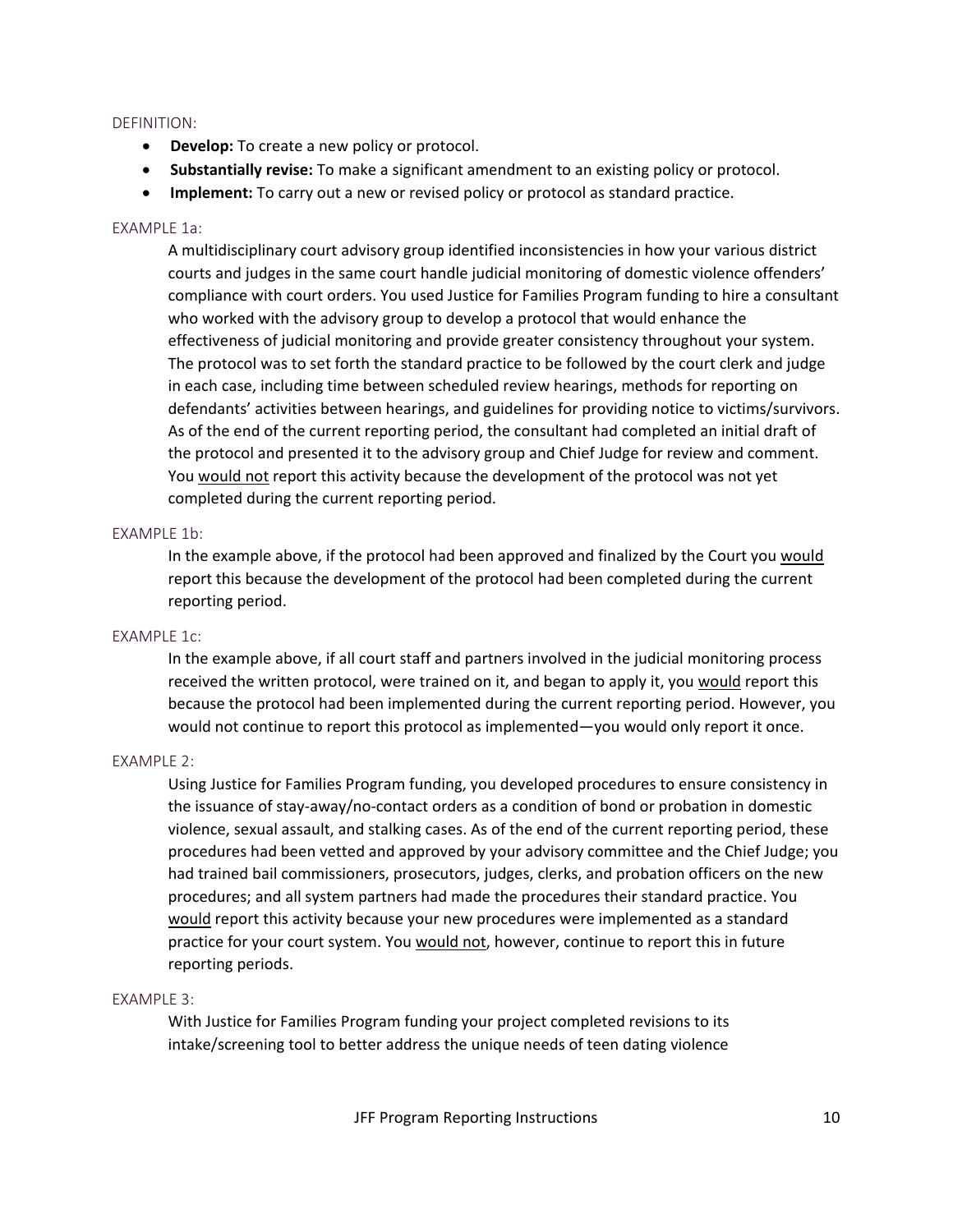victims/survivors. The tool was in need of significant amendment as it had been developed for adult victims only and was not sensitive to the challenges/needs of younger victims. You would not report this activity in this section, but you would report it in question 24 (Products), since you substantially revised a product (but not a policy or protocol) during the current reporting period.

## 23. Policies: Required narrative information

Use this space to discuss the effectiveness of policies you have developed or implemented that were funded or supported by your Justice for Families Program grant and to provide any additional information you would like to share about your activities beyond what you have provided in question 22. An example might include greater consistency in the imposition of bail following implementation of a protocol that provides bail commissioners or judicial officers setting bail with detailed information about the past criminal history of the defendant.

# **C5. Products**

**If Justice for Families Program funds were used to develop or substantially revise products during the current reporting period, check yes and answer question 24. If not, check no and skip to C6.**

## 24. Product development or substantial revisions

Report the number of products developed or substantially revised with Justice for Families Program funds during the current reporting period. Report the number of new products developed or substantially revised during the current reporting period; the title/topic; and the intended audience for each product developed or revised. If a product was created in, or translated into, a language other than English, including Braille, indicate the language. Do not report the number of products printed or copied; only report the number developed or revised—in most cases that number will be one for each product described.

### DEFINITION:

- **Develop:** To create a new product.
- **Substantially revise:** To make a significant amendment to an existing product.

### EXAMPLE:

A Justice for Families Program-funded attorney substantially revised the contents of a brochure on protection orders during the current reporting period to make the contents consistent with changes in the state's protection order statute. You would report this as follows: enter "1" as the Number developed or revised in the Brochure category, enter the Title/topic, and enter victims/survivors" under intended audience.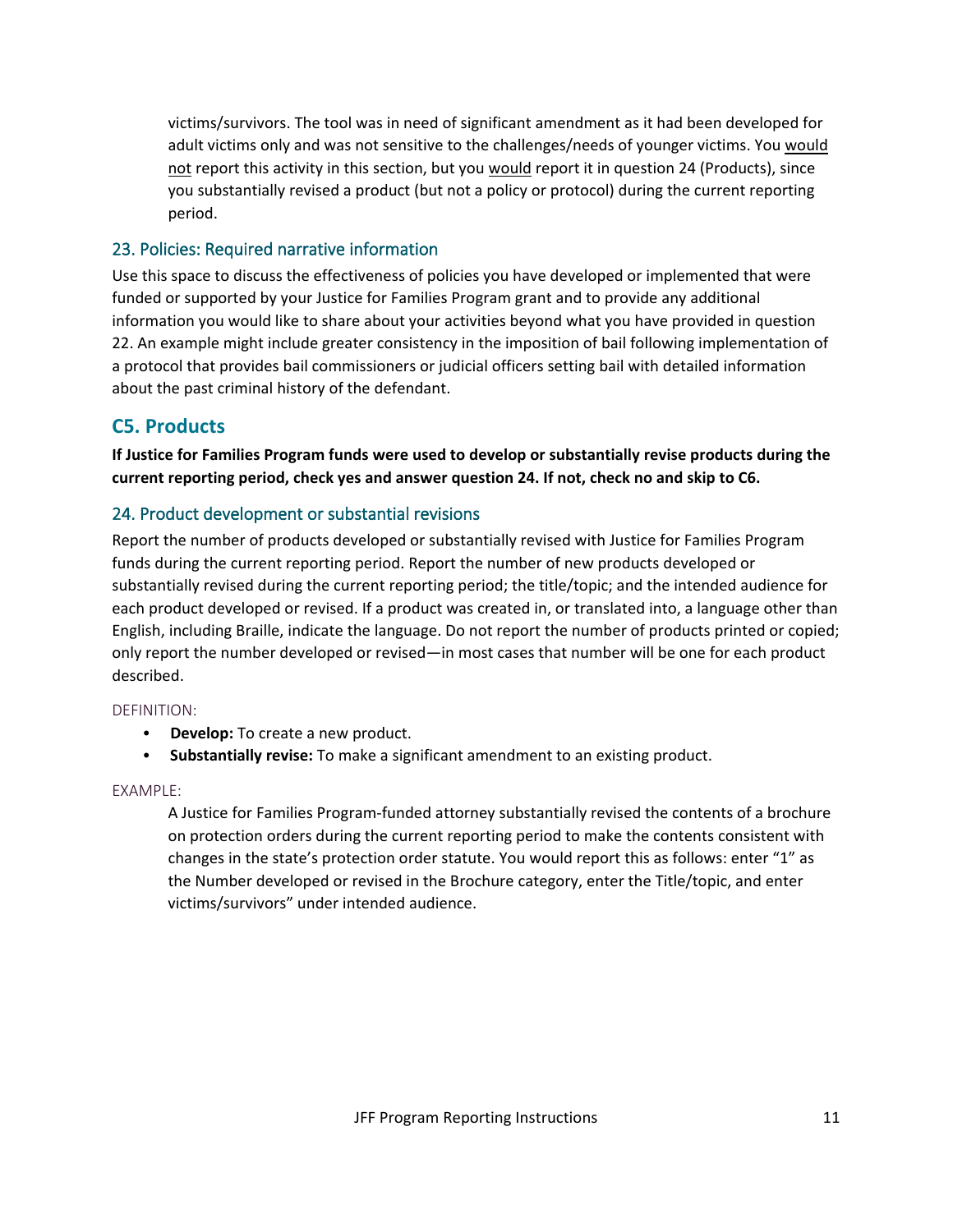# **C6. Victim/Survivor Outreach, Information, and Referrals to Victim Services**

**If Justice for Families Program funds were used for victim/survivor outreach, information, and referrals during the current reporting period, check yes and answer questions 25-27. If not, check no and skip to section D.**

## 25. Victim-witness notification/outreach

Report the number of unsolicited letters, phone calls, or visits to victims/survivors of specific incidents of sexual assault, domestic violence/dating violence, stalking, and child sexual abuse identified in police reports or court documents, informing them of services and/or providing information about the criminal justice system. Victims/survivors who are the recipients of these notification/outreach activities should not be reported as victims/survivors served in question 62 unless they also received at least one of the services reported in question 68 Victim Services or questions 70-73 Legal Services.

### EXAMPLE:

Your Justice for Families Program-funded victim assistant/victim witness advocate sent out 75 unsolicited letters during the current reporting period to victims/survivors of sexual assault crimes; five of those victims/survivors called and requested information about and assistance with their cases, which is a grant-funded service. In this case, you would report 75 in question 25 Victim-witness notification and the 5 victims/survivors requesting criminal justice advocacy services would also be counted in question 68 Victim services. These five victims/survivors would be reported in question 62 as victims/survivors served under sexual assault. Demographics and relationship to offender information would also need to be reported in questions 66 and 67. However, if none of the victims/survivors responded with requests for services, or received services, you would only report the letters as outreach activities in question 25.

### 26. Information provided to victims/survivors

Report the types of information routinely provided to victims/survivors using Justice for Families Program funds during the current reporting period by checking all that apply.

## 27. Victim/survivor referrals to victim services

Report the total number of victim/survivor referrals to victim services made by Justice for Families Program-funded staff during the current reporting period. "Governmental" refers to victim services provided by victim assistants or victim-witness specialists/coordinators employed by criminal justice agencies, such as law enforcement, prosecution, courts, or probation. "Non-governmental" refers to services provided by non-profit community-based agencies to victims/survivors of sexual assault, domestic violence/dating violence, stalking and/or child sexual abuse.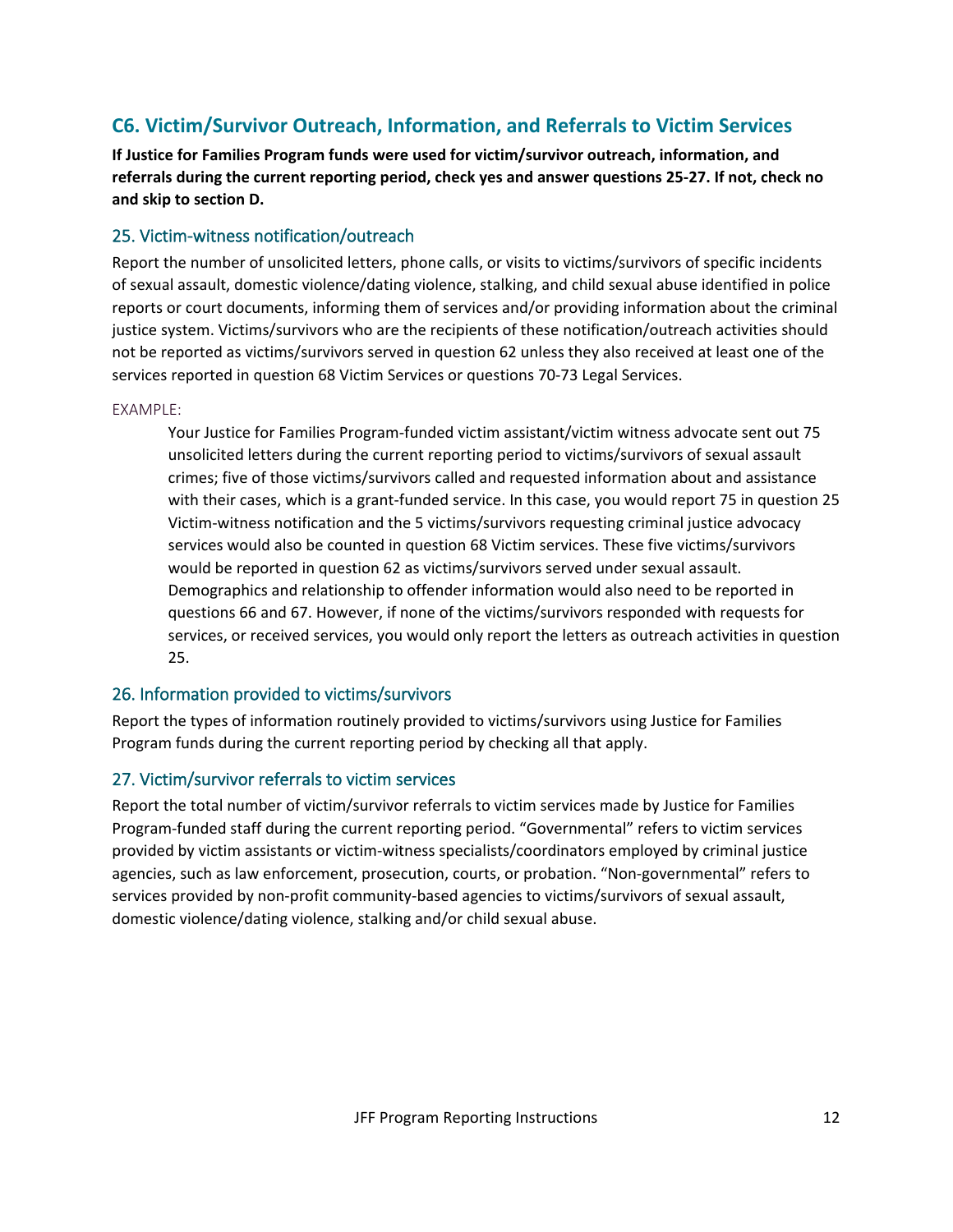# **D. Court-based Activities and Services**

# **D1. Data Collection/Case Coordination**

**If Justice for Families Program funds were used for data collection/case coordination during the current reporting period, check yes and answer questions 28-29, and question 49. If not, check no and skip to D2.**

## 28. Use of Justice for Families Program funds for data collection and/or communication systems

Indicate whether the Justice for Families Program grant was used to develop, expand, or link data collection and/or communications systems or to purchase computers or other equipment during the current reporting period. Check all that apply. If you purchased equipment in the previous reporting period, you will not report it again during the current reporting period, unless you purchased additional equipment during the current reporting period.

## 29. Purpose of data collection, communication, and/or coordination systems

Indicate the types of information that have been or will be identified and tracked using the technology identified in question 28.

## EXAMPLE:

You have used Justice for Families Program funds for an IT firm to install software and provide training to court staff on the use of the software, the purpose of which is to better coordinate information regarding pending court orders—including bail conditions, protection orders, and family court orders—in real time. In question 28, you would check "develop electronic data sharing capacity," "engage services of IT expert," and "purchase computers and other equipment" and in question 29 you would check "case coordination," "civil and criminal case information sharing in real time," "probation conditions/violation," and "protection orders."

# **D2. Specialized Courts or Dedicated Dockets Infrastructure and Activities**

**If your Justice for Families Program funds were used to support a specialized court or dedicated docket during the current reporting period, answer questions 30-31, and question 49. If not, check no and skip to D3.**

### DEFINITION:

- **Specialized court:** Has a specific infrastructure and procedural practices for handling sexual assault, domestic violence/dating violence, and/or stalking cases.
- **Dedicated docket:** Has a designated schedule for hearing matters and screening mechanisms to identify matters related to sexual assault, domestic violence/dating violence, and/or stalking cases.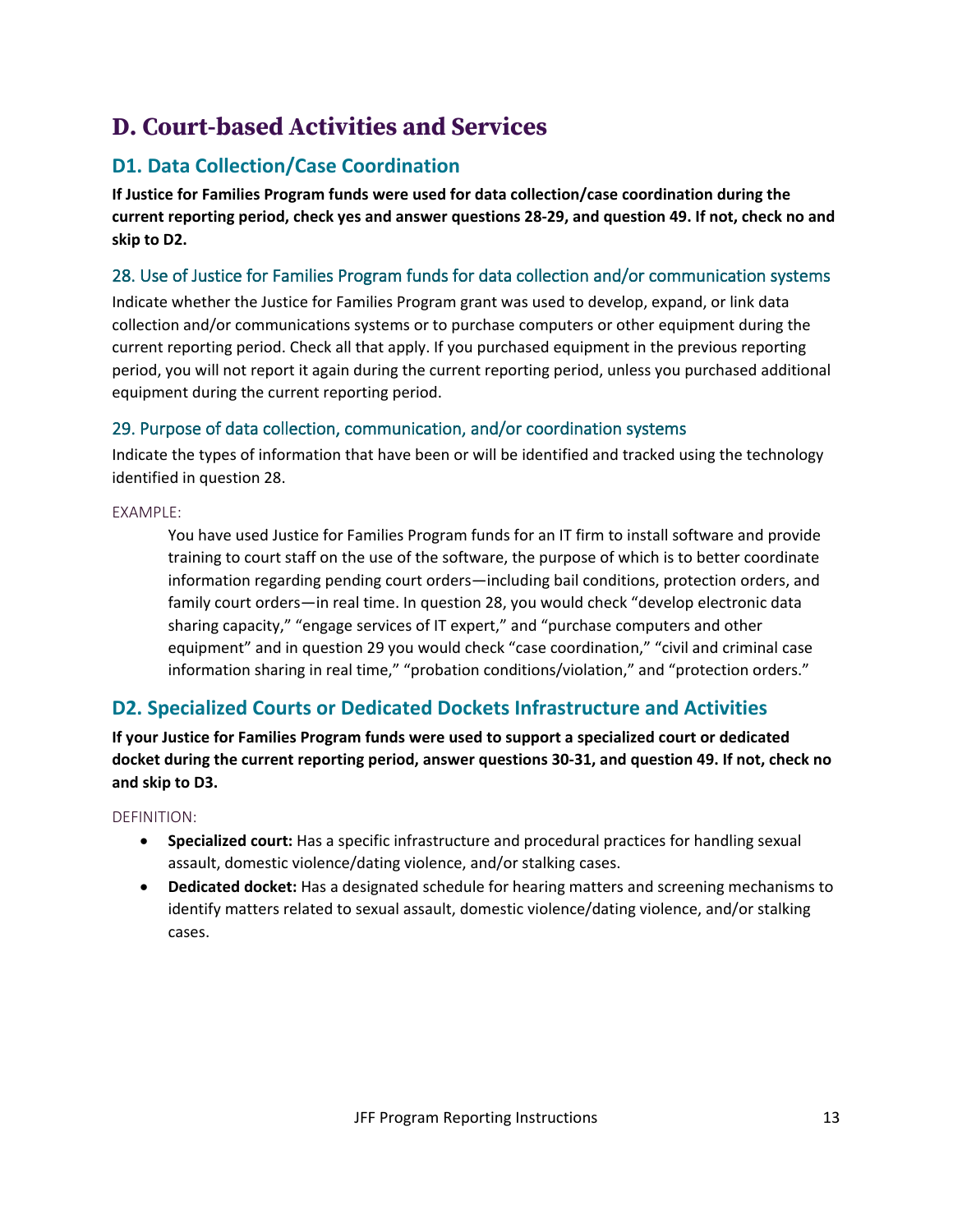## 30. Types of cases and types of victimizations addressed by Justice for Families Program-funded specialized courts or dedicated dockets

Check all types of cases and victimizations addressed by your dedicated docket or specialized court during the current reporting period. Grantees that engaged only in planning during the current reporting period should not answer this question.

## 31. Specialized court infrastructure or activities

Indicate which of the listed specialized court infrastructure and activities were previously established, meaning they were in place prior to the current reporting period (whether as a result of Justice for Families Program funding or not); in the process of being developed or enhanced during the current reporting period (with Justice for Families Program funds); and/or were completed or fully implemented during the current reporting period (with Justice for Families Program funds) during the current reporting period.

### EXAMPLE 1a:

Your court has been involved in a local working group whose purpose is to improve the court's handling of domestic violence cases. When you began receiving Justice for Families Program funding, the group was in the process of establishing a specialized domestic violence court with a single judge presiding over the cases—a protocol had been developed and several judges and court staff were receiving training and technical assistance from an OVW TA provider as of the end of the reporting period. You would report this by checking the category "Local working group to create policies . . ." under "Previously established" and checking the category "Single judge with authority to handle criminal matters" under "Developing/enhancing."

### EXAMPLE 1b:

In the example above, if the single judge began hearing all domestic violence cases during the current reporting period, you would report that ONLY under "Completed/fully implemented."

## **D3. Criminal Cases**

**If Justice for Families Program funds were used for criminal cases during the current reporting period, check yes and answer questions 32-35, and question 49. If not, check no and skip to D4.**

## 32. Disposition of cases

Report the disposition of listed types of cases that occurred during the current reporting period, including dismissals, deferred adjudications, convictions, and acquittals. A case should be characterized by the most serious offense and may include numerous counts or charges. In most instances, a case will refer to one victim, one offender, and one incident.

Misdemeanor and felony domestic violence cases may include any assaults, battery, vandalism, or other offenses that occurred in a domestic violence incident. Your state law does not have to name an offense "domestic violence" for a case addressing that offense to be counted here. Similarly, cases addressing sexual assault and stalking offenses should be counted, even if your state law uses other names for these types of offenses, such as "sexual battery" or "harassment."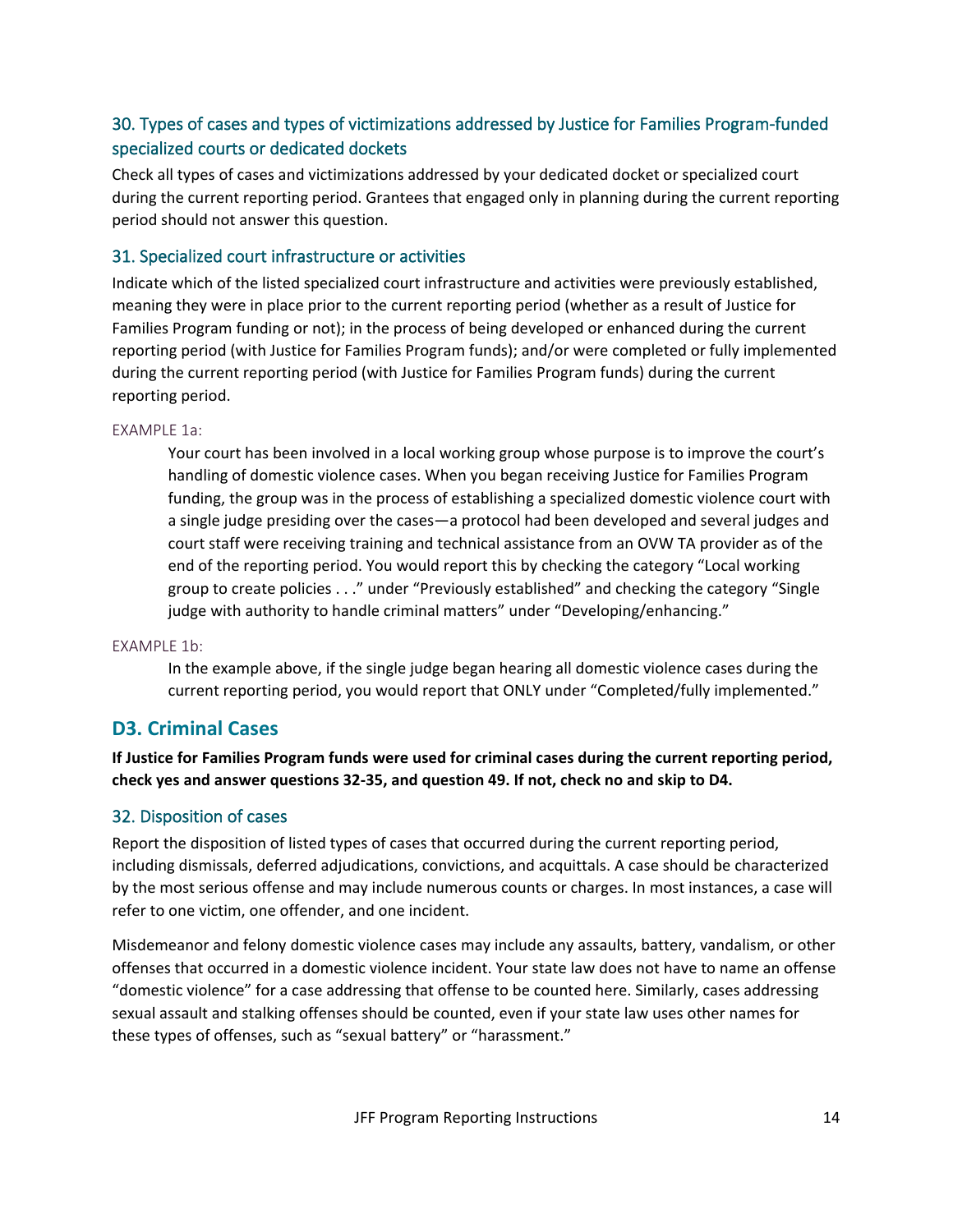- **Dismissed:** Report cases that were dismissed.
- **Deferred adjudication:** Report cases in which there was a deferred adjudication. Deferred adjudication is a process in which adjudication of the case is deferred pending successful completion of certain terms. If a defendant successfully completes those terms, the case is then dismissed.
- **Convicted (plea or trial):** Report cases in which there was a conviction, and indicate whether the offender was convicted as the result of a plea or was found guilty at trial
- **Acquitted:** Report cases in which the offender was acquitted as the result of a trial.

### EXAMPLE:

The defendant forced the victim into her car, threatened and assaulted her, and then smashed the front windshield of her car. The defendant was charged with kidnapping, criminal threatening, simple assault, and destruction of property, which amounted to two felonies and two misdemeanors in your jurisdiction. A jury found the defendant guilty of all four counts. Although the defendant was convicted of four different charges, you will report the disposition of the case only ONCE, according to the most serious charge. In this case, you will report the case type as "Felony domestic violence/dating violence" (because the kidnapping charge was the most serious of the four) and the disposition as "Number convicted: Trial."

## 32a. Number of offenders ordered to BIP, SOM, or other offender treatment

For all cases in which dispositions were reported in question 32, report the number of offenders who were ordered to batterer intervention, sex offender management, or other offender treatment during the current reporting period.

## 33. Criminal protection orders

Report the number of requests for criminal protection orders and the total number of criminal protection orders granted for victims/survivors of sexual assault, domestic violence/dating violence, and stalking during the current reporting period. This should include all orders having the force of law that are designed to protect the victim/survivor from contact with the offender during the pendency of the order. They may be referred to as protection from abuse, protection from harassment or antiharassment orders, restraining orders, or "no contact" or "stay away" orders. Generally, these orders are requested by the prosecutor's office, do not require the victim/survivor to appear in court, and are effective only while the criminal case is active. Criminal protection orders may be issued as a condition of bail or probation.

## 34. Judicial monitoring

Report the number of felonies, misdemeanors, protection order, or other cases involving sexual assault, domestic violence/dating violence, and/or stalking that were reviewed by the court for compliance with conditions of probation or other court-ordered conditions (including pre-trial, bail, protection orders, and other conditions of release), or for violations of those conditions. Also report the total number of review hearings conducted. The number of review hearings is the number of individual hearings held for each offender, even when that offender is reviewed during the same monitoring sessions as other offenders.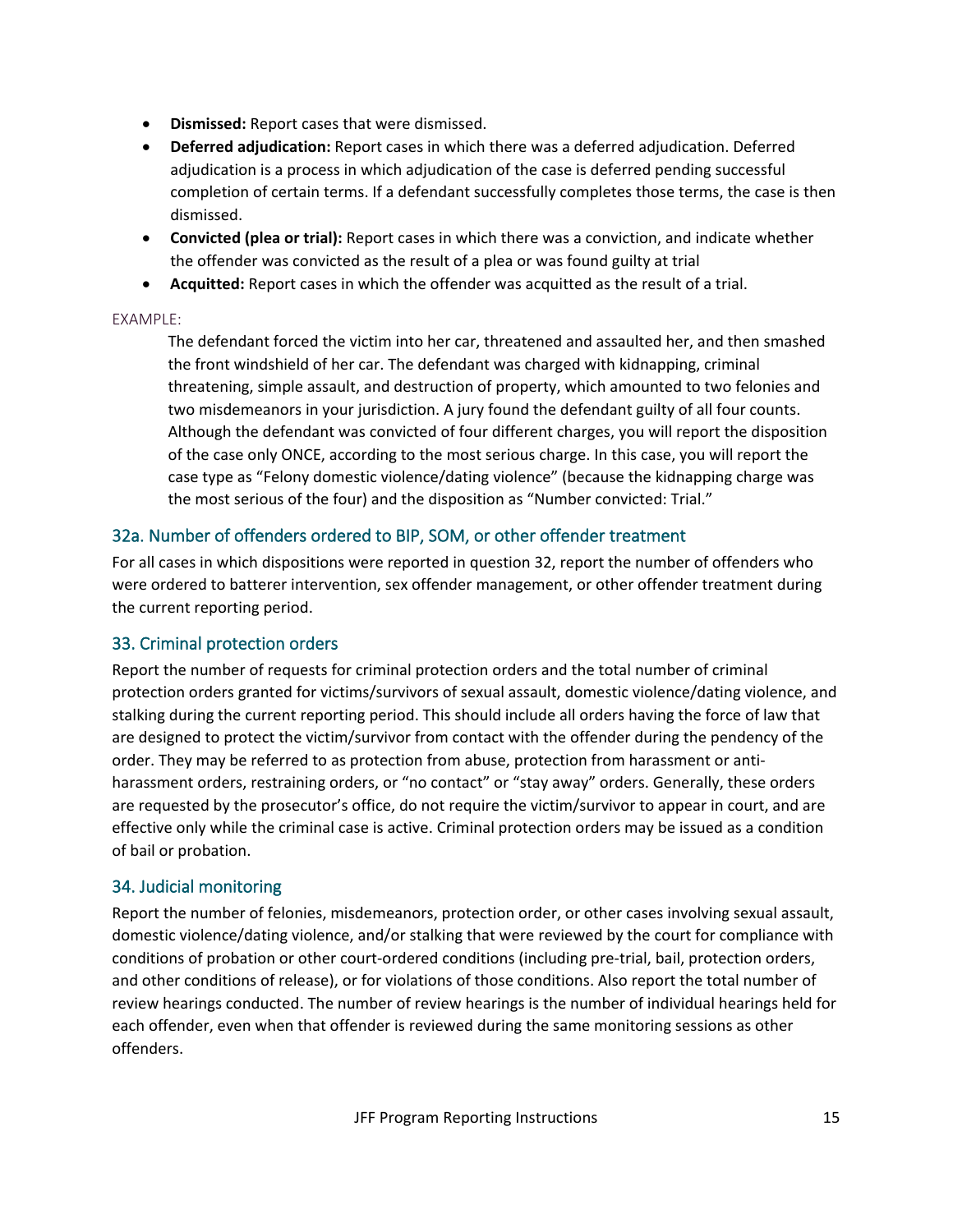### EXAMPLE:

During the current reporting period, 10 offenders were reviewed at the same three sessions. The number of offenders reviewed would be 10, and the number of review hearings conducted would be 10 multiplied by 3, or 30.

### 35. Dispositions of violations of court orders

Report the number of sexual assault, domestic violence/dating violence, and/or stalking cases reviewed by the court in which there were judicial dispositions of violations during the current reporting period. If violations occurred but no hearing was held, or if the hearing was continued and not resolved during the current reporting period, do not report during this reporting period. If a violation occurred in a previous reporting period but was heard and disposed of during the current reporting period, that should be counted during this reporting period. Only report when there was a final adjudication of the violation. A case may be counted more than once if there were multiple violations with dispositions during the current reporting period.

- **No action taken:** No action is taken by the presiding judge or magistrate.
- **Verbal/written warning:** The offender is given a warning of future consequences.
- **Fine:** A fine is imposed on the offender.
- **Conditions added:** Conditions are added to the offender's term of probation.
- **Partial or full revocation of probation:** The offender is ordered to serve part of a suspended sentence; or the offender's probation is revoked and the offender is ordered to serve the entire sentence.

## **D4. Civil Protection Orders**

**If Justice for Families Program funds were used for civil protection orders during the current reporting period, check yes and answer questions 36-39, and question 49. If not, check no and skip to D5.**

## 36a. Civil protection orders by type of victimization

For Justice for Families Program-funded courts that distinguish between sexual assault, domestic violence/dating violence, and stalking protection orders, report each type of temporary and/or final protection order separately in question 36a. If your court does not separate protection orders by type, report the total number of temporary and/or final protection orders in 36b.

Report the total number of requests received for both temporary protection orders and final protection orders and the total number of temporary protection orders and final protection orders granted for victims/survivors of sexual assault, domestic violence/dating violence, and stalking during the current reporting period in the court(s) receiving funds under the Justice for Families Program grant. If your court does not make this distinction, report the number of protection orders in 36b. This should include all orders having the force of law that are designed to protect the victim/survivor from contact with the offender during the pendency of the order. They may be referred to as protection from abuse, protection from harassment or anti-harassment orders, or restraining orders in your jurisdiction. Temporary orders are generally issued ex parte, meaning without a court hearing, for a short period of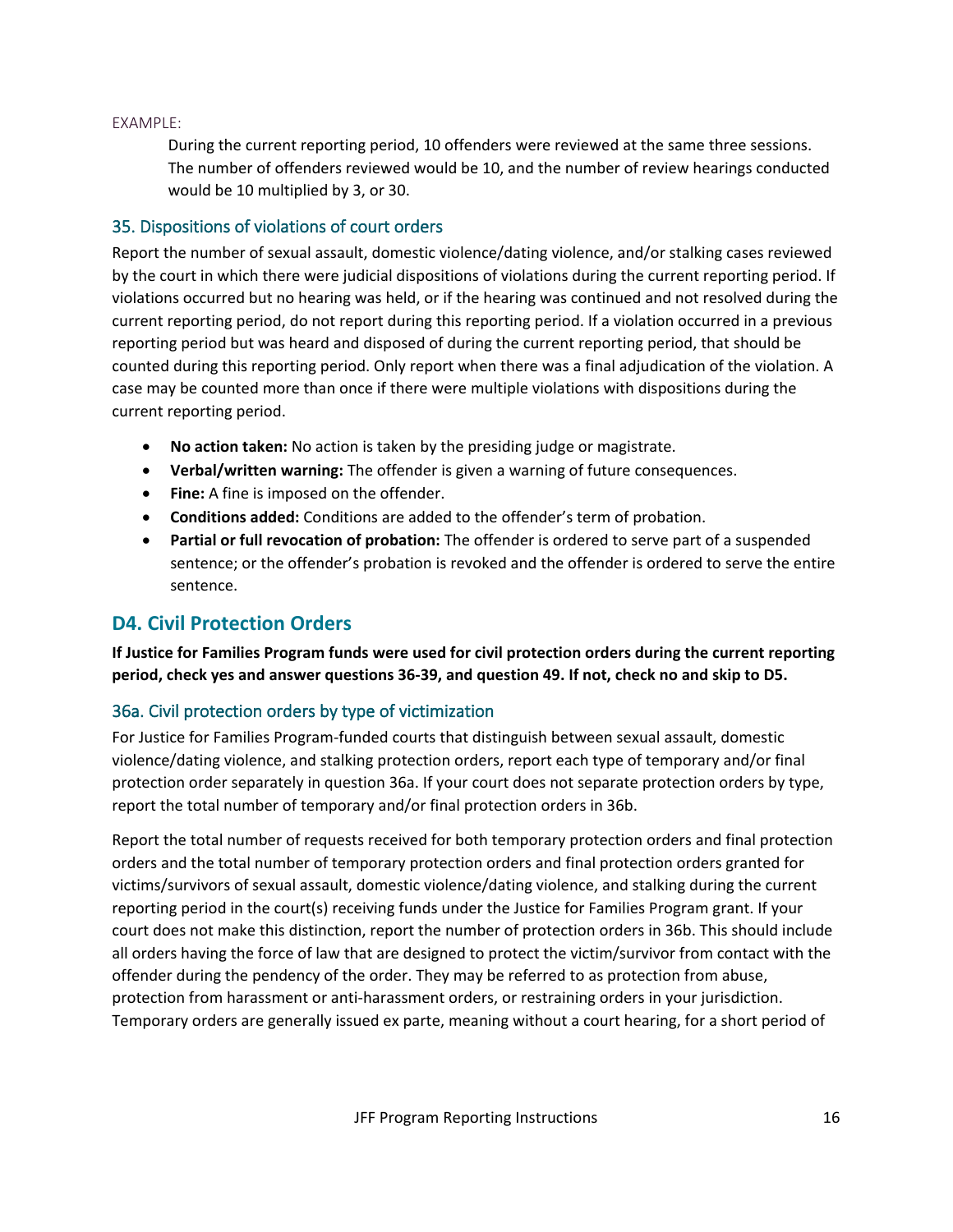time (e.g., 30 days), and final orders are issued after a court hearing for a longer period of time (e.g., two years). Civil protection orders are those requested by the plaintiff.

## 36b. Civil protection orders

If your court does not distinguish protection orders by type of victimization, report total temporary and final orders requested and granted here. Report the total number of requests for temporary protection orders and final protection orders and the total number of temporary protection orders and final protection orders granted for the victims/survivors of sexual assault, domestic violence/dating violence, and stalking during the current reporting period in the court(s) receiving funds under the Justice for Families Program grant. This should include all orders having the force of law that are designed to protect the victim/survivor from contact with the offender during the pendency of the order. They may be referred to as protection from abuse, protection from harassment or anti-harassment orders, or restraining orders in your jurisdiction. Temporary orders are generally issued ex parte, meaning without a court hearing, for a short period of time (e.g., 30 days), and final orders are issued after a court hearing for a longer period of time (e.g., two years). Civil protection orders are those requested by the plaintiff.

## 37. Relief granted in final protection orders

For final protection orders only that were reported in question 36a or 36b, report the number of orders granted with the specific categories of relief set forth in this question. Protection orders may be granted on the basis of more than one category of relief. If so, report the protection order in each applicable category of relief. Report cases in the general "custody" category only if you are not able to report the specific type of custody ordered -- do not use custody category as a total of the specific subcategories. The total number of protection orders reported in all categories of relief may be greater than the total number of protection orders reported in question 36a or 36b.

Jurisdictions differ in definitions of custodial relationships. Use the definitions below to decide which is the most appropriate category of relief.

### DEFINITION:

- **Sole parental rights:** One parent is given exclusive custodial rights of the children with the right to make all decisions regarding their care. The other parent may or may not have visitation with the children.
- **Shared parental rights:** Both parents share custodial rights of the children and are jointly involved in decision making regarding their care. Shared parental rights does not equal shared residence. Thus a court could award shared parental rights between the parents yet grant primary residence to one parent.
- **Allocated parental rights:** The court awards decision making authority to one parent related to a specific topic. For example, a court may award equal decision-making authority over health and education needs to both parents but allocate religious decision-making authority to one parent. This is usually used in cases where there is general agreement between parents but in limited areas they cannot agree.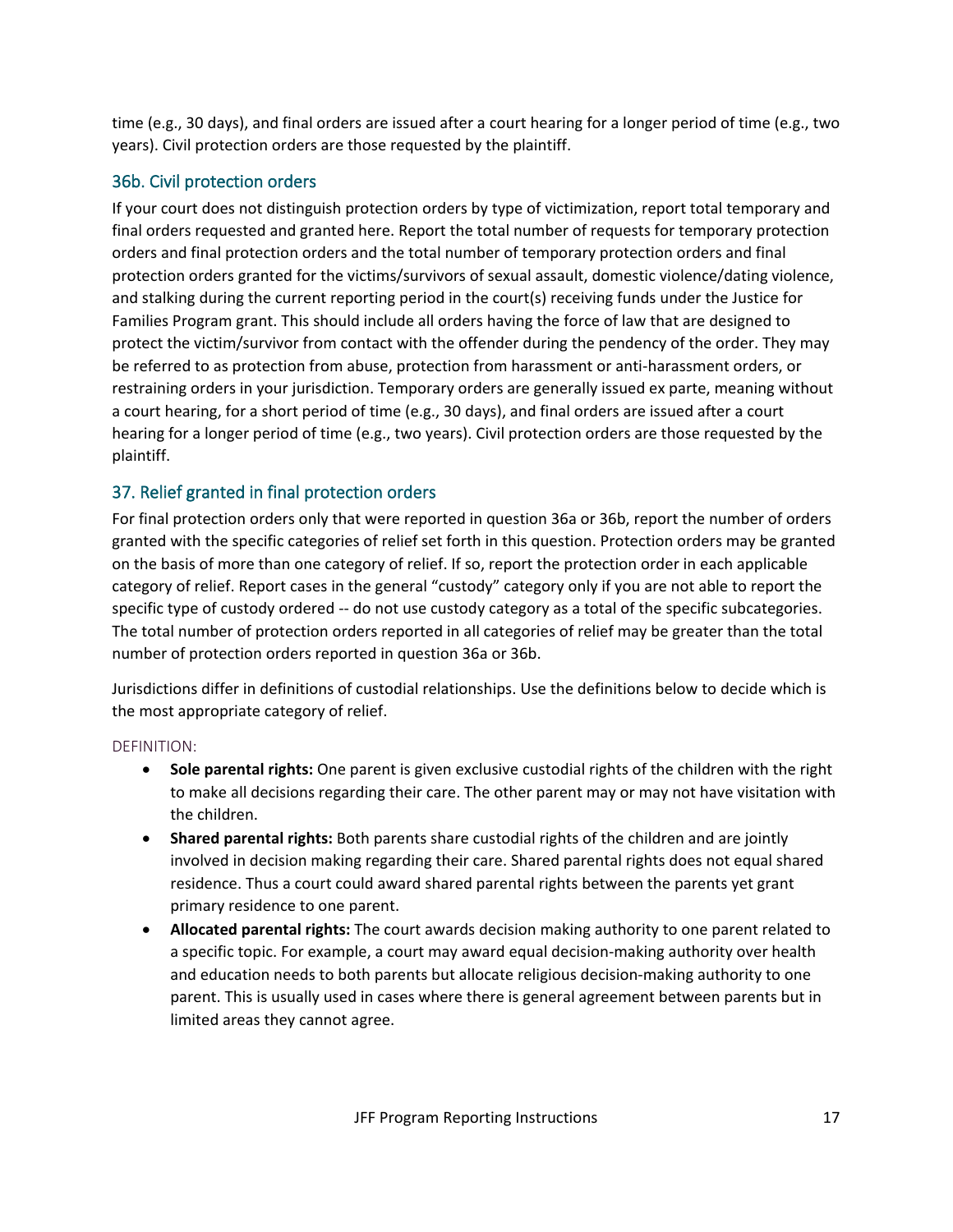- **Supervised visitation/exchange:** Supervised exchange is when the court orders parents to exchange children in the presence of a third party. The third party can be a family or community member or can be the employee of an organization that provides supervised exchange services. This can include an order to exchange children at the police station or similar government agency.
- **Economic relief:** Economic relief should be broadly construed.

### EXAMPLE:

Your Justice for Families Program-funded protection order court issued a stay-away order against the respondent, granting sole parental rights of minor children to the petitioner, and ordering the respondent to pay child support and attend a batterer intervention program. You would report this protection order case in all of the following categories of relief: 1) stay away/no-contact, 2) sole parental rights to the petitioner, 3) child support, and 4) BIP.

### EXAMPLES: Economic Relief

- The court orders the defendant to pay the plaintiff spousal support for a period of time.
- The court orders the defendant to pay the mortgage payments on the home while the plaintiff continues to reside in the home.
- The parties incurred large credit card debt. The court orders the defendant to make regular payments on the debt.
- The defendant caused property damage in a rented home/apartment and the landlord is seeking payment. The court orders the defendant to pay any obligations to the landlord.
- The plaintiff is evicted from her apartment and loses her security deposit because of the defendant's violent conduct and material damage to the property. The court orders the defendant to pay the amount of the security deposit to the plaintiff to secure a new apartment.
- The defendant smashed all the windows of the plaintiff's vehicle. The court orders the defendant to pay for all necessary repairs to the vehicle.

## 38. Post-judgment/post-adjudication judicial reviews of protection order conditions

Post-judgment/post-adjudication reviews refer to any type of judicial review of a final protection order. In your jurisdiction, the hearing may be referred to as a show cause hearing, motion for contempt, motion for failure to comply, or a review hearing to monitor compliance with conditions of the protection order.

Report the number of sexual assault, domestic violence/dating violence, and/or stalking protection order cases that were heard or reviewed at hearings for compliance with court-ordered conditions or for violations of those conditions. Also report the total number of review hearings conducted. The number of review hearings is the number of individual hearings held for each case, even when that case is reviewed during the same court sessions as other cases.

### EXAMPLE:

During the current reporting period, 10 protection order cases were reviewed at the same three sessions. The number of cases reviewed at hearing would be 10, and the number of individual review hearings conducted would be 10 multiplied by 3, or 30.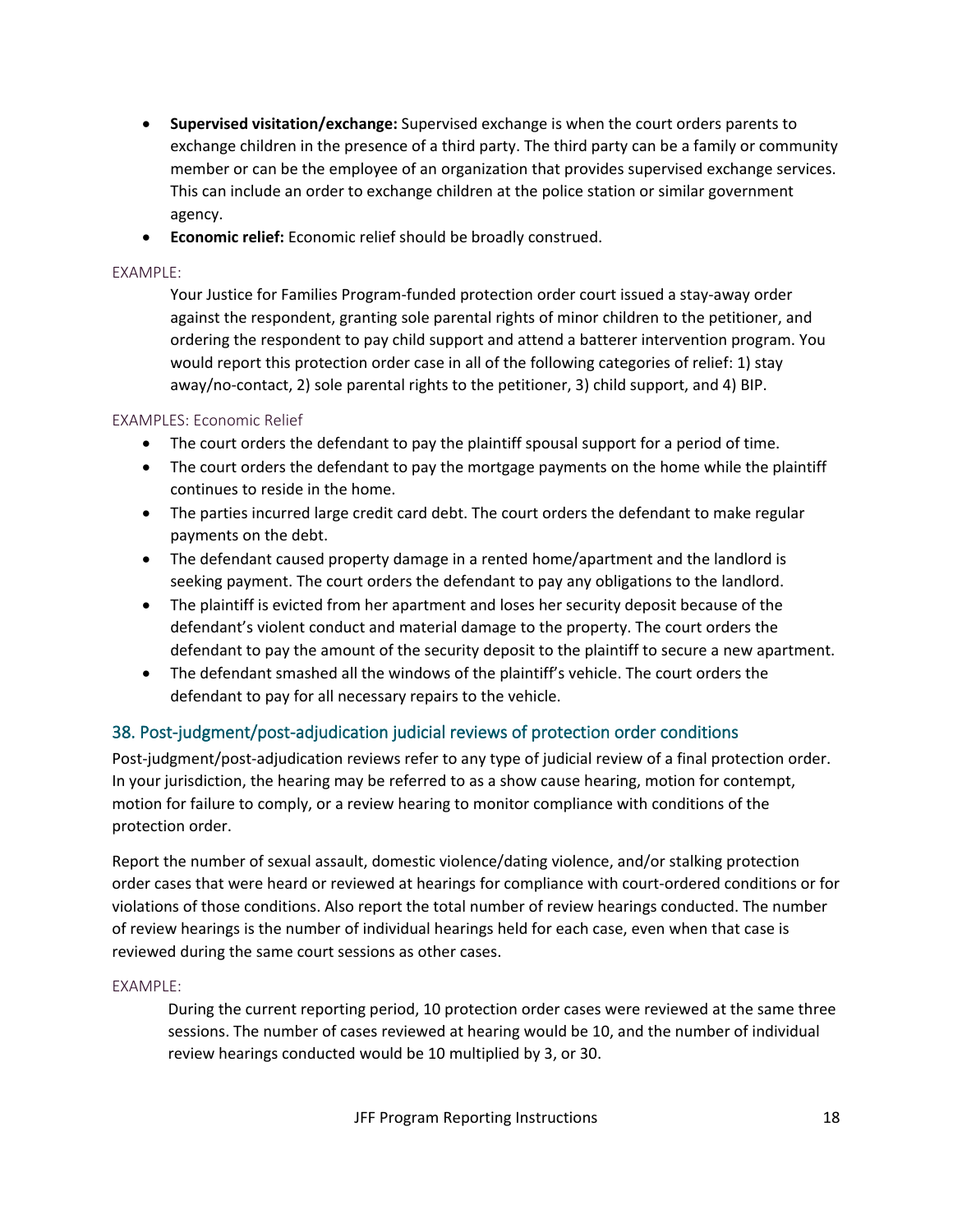## 39. Additional information on post-judgment/post-adjudication reviews of protection order conditions and process for handling protection order violations

If you reported cases reviewed in question 38, please discuss the types of issues and violations your court is seeing most frequently in post-judgment reviews (e.g. contempt motions regarding custody, visitation, and/or child or spousal support; motions to modify custody and/or visitation; violations of nocontact provisions; failure to attend BIP or offender treatment, etc.) Describe any patterns the funded court is seeing and how it is responding. Also please describe how your court handles protection order violations.

## **D5. Family Cases**

**If your Justice for Families Program funds were used for family cases during the current reporting period, check yes and answer questions 40-42, and question 49. If not, check no and skip to D6.**

## 40. Number of new and pending family cases addressed by the court and number of hearings conducted in family cases

Report the number of new or continuing divorce or parental rights cases with issues of sexual assault, domestic violence/dating violence, and/or stalking addressed by Justice for Families Program-funded courts during the current reporting period. Report only cases that are new cases filed with the court or cases still in process of being heard by the court during the current reporting period. Do not report cases that have been reopened after a final judgment--those cases will be reported in question 41.

Report new or continuing cases by type of case:

- **Divorce (no children in common):** This refers to a court matter where the parties are seeking to dissolve a legal marriage where the parties have no children in common and/or subject to the court case.
- **Divorce (children in common):** This refers to a court case where the parties are seeking to dissolve a legal marriage where the parties have children in common and those children are subject to the court case. This can include biological, adopted, or step children.
- **Parental rights/responsibilities:** This refers to a court matter where the parties have never entered into a legal marriage but have children in common and are seeking to have the court make decisions about the custodial arrangement for the children.

### EXAMPLE 1:

A victim filed a divorce action against the abuser, with whom they has children in common. In the current reporting period, the court held two hearings in the matter to get evidence regarding who should be awarded custody of the children. Report this case by entering "1" in the Divorce (children in common) row under "Number of cases" and "2" in the Divorce (children in common) row under "Number of hearings."

### EXAMPLE 2:

A victim filed an action for parental rights and responsibilities in the previous six-month reporting period. In the current reporting period the court held one hearing on the case, hearing evidence related to custody of the children. Report this by entering "1" in the Parental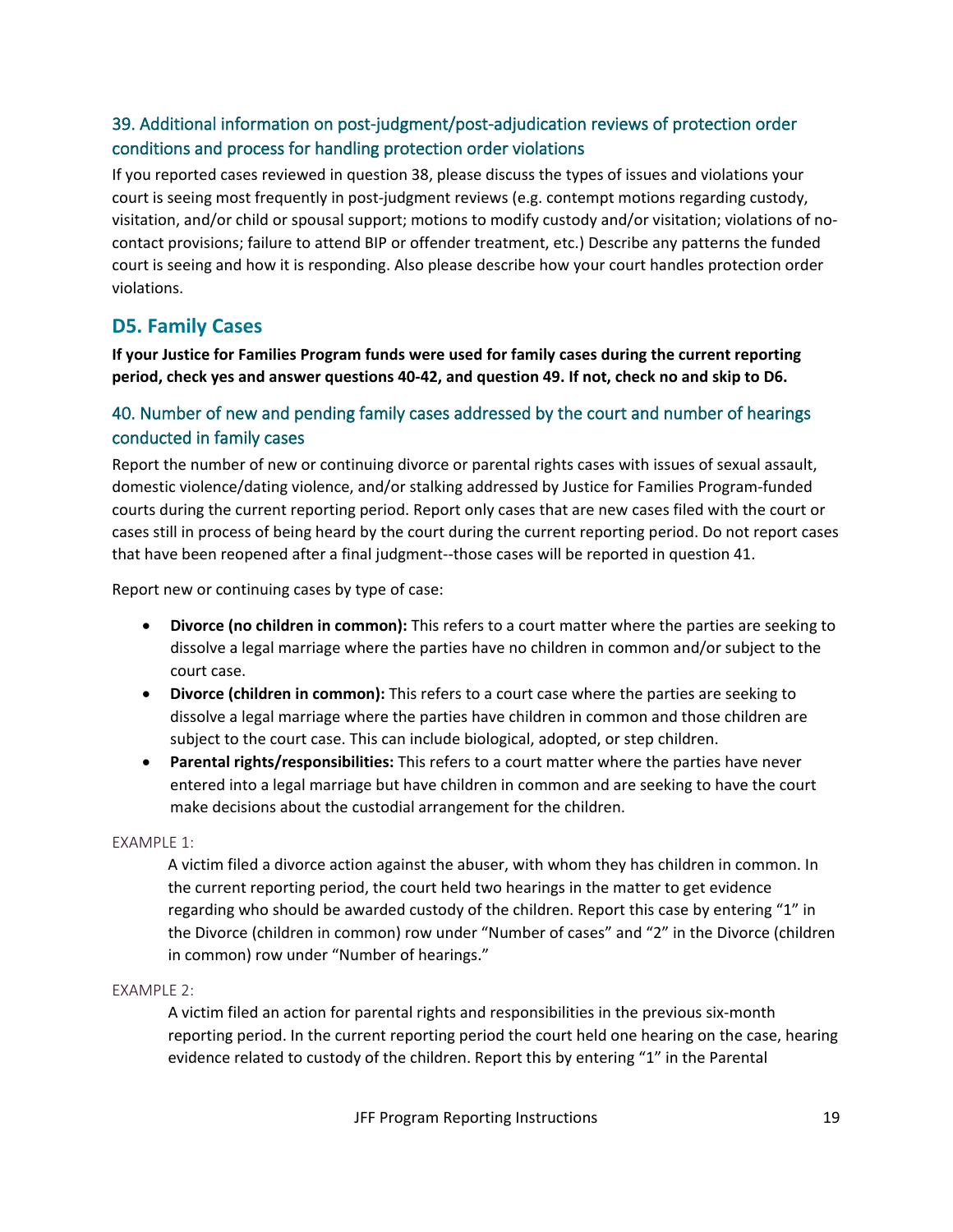rights/responsibilities category under "Number of cases" and "1" in Parental rights/responsibilities category under "Number of hearings."

### EXAMPLE 3:

A victim filed a divorce action in December 2019 and the court entered a final judgment granting the victim and abuser shared parental rights of the children in September 2020. During the current reporting period, the victim filed an action asking the court to change the custody order and grant her sole parental rights of the children and two hearings were held on her motion. Do NOT report this case in question 40 but rather report it in question 41 as a postjudgment/post-adjudication review case.

## 41. Post-judgment/post-adjudication reviews of family cases

Report the number of family cases with issues of sexual assault, domestic violence/dating violence, and/or stalking that were reviewed by the Justice for Families Program-funded court for compliance with terms/conditions imposed as part of the original family law case. Post-adjudication reviews can be referred to as a contempt hearing, hearing on motion to modify, failure to comply hearing, or any other term that signifies that the court is being asked to review the original judgment of the court. Report only cases where there was a final judgment being reviewed. Also report the total number of postjudgment/post-adjudication family law case review hearings conducted. The number of review hearings is the number of individual hearings held for each unique case. For example, if 10 unique cases were each reviewed three times during the reporting period, the number of cases reviewed at hearing would be 10 and the number of case review hearings conducted would be 10 multiplied by 3, or 30.

### EXAMPLE:

A victim filed a divorce action in 2019 and the court entered a final judgment granting the victim and abuser shared parental rights of the children in 2020. In 2021, the victim filed an action asking the court to change the custody order and grant her sole parental rights of the children. In the current reporting period, the court held two review hearings on her request to modify the custody order. Report this by entering "1" under "Number of post-judgment/post-adjudication cases reviewed at hearing" and "2" under "Number of individual post-judgment/postadjudication family case review hearings."

### 42. Additional information on post-disposition enforcement actions/reviews of family cases

If you reported cases reviewed in question 41, please discuss the types of issues your funded court is seeing most frequently in the hearing--e.g., contempt motions regarding custody, visitation, and/or child or spousal support; motions to modify custody and/or visitation; violations of no-contact provisions; failure to attend BIP or offender treatment, etc. Describe any patterns in what the funded court is seeing and how it is responding.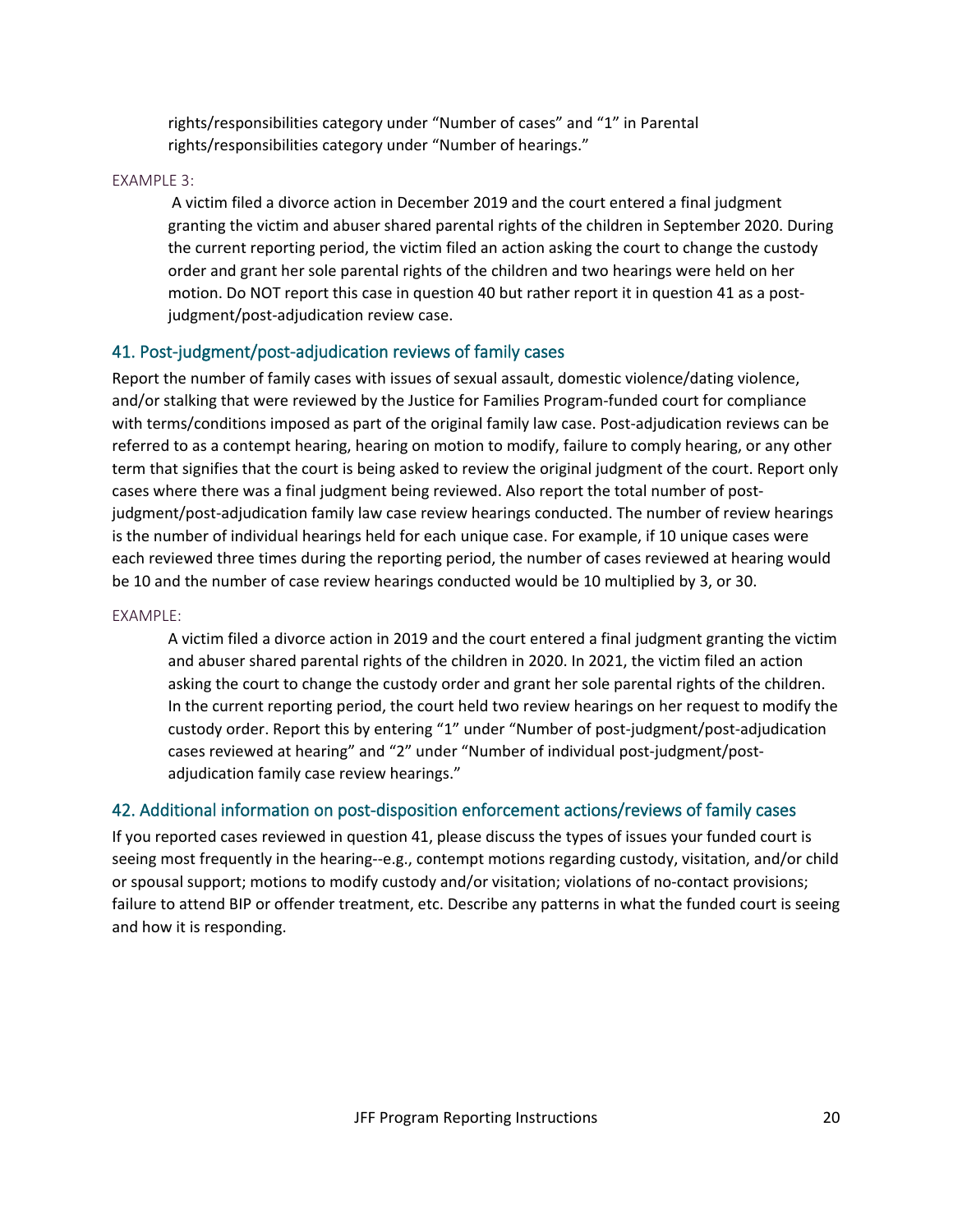# **D6. Court-based Probation or Other Offender/Respondent Compliance Monitoring**

**If Justice for Families Program funds were used for probation or other offender/respondent compliance monitoring activities during the current reporting period, check yes and answer questions 43-44, and question 49. If Justice for Families Program funds were not used for probation or other offender/respondents monitoring activities, check no and skip to D7.**

Provide the following information only for offender monitoring activities paid for with Justice for Families Program funds.

### EXAMPLE:

Your Justice for Families Program funds were used for two half-time probation officers to focus on juvenile domestic violence, dating violence, and sexual assault offenders. Even though they also worked with adult domestic violence probationers using state funds, you would only report on the cases and offenders supervised with Justice for Families Program funds.

### 43. Number of offenders/respondents

Report the total number of sexual assault, domestic violence/dating violence, and/or stalking offenders/respondents supervised or monitored by Justice for Families Program-funded staff during the current reporting period in the "Number of offender/respondents" column. This is an unduplicated count. Report the number who were with or without violations as of the end of the reporting period.

Domestic violence offenders/respondents include those who have been charged with or convicted of assaults, battery, vandalism, or other offenses in a domestic violence incident, or who are respondents in civil cases involving domestic violence. Your state law or tribal code does not have to name the offense "domestic violence" for it to be counted here. Similarly, offenders who have been charged with or convicted of sexual assault or stalking offenses should be counted, even if your state law or tribal code uses another name for these types of offenses, such as "sexual battery" or "harassment."

### 44. Monitoring activities

For offenders/respondents reported in question 43, report the number of the monitoring activities engaged in during the current reporting period. Report only those offenders/respondents who were monitored using the specific activity under "Number of offenders/respondents." Report the total number of contacts for all offenders/respondents for the specific activity under "total contacts." Also report the number of offenders/respondents whose victims/survivors you had contact with regarding the offenders/respondents' compliance with court-ordered conditions, as well as the total contacts.

### EXAMPLE:

The Justice for Families Program-funded probation officer had monthly telephone contact with BIP staff regarding the attendance of 25 offenders and reviewed monthly reports from a local substance abuse treatment agency regarding 17 of those offenders. The table would be filled out as follows: The Review of information received from, or contact with, batterer intervention programs row would have "25" under the "Number of offender/respondents" column and "150" (25 x 6) under "Total contacts." The Review of information received from, or contact with,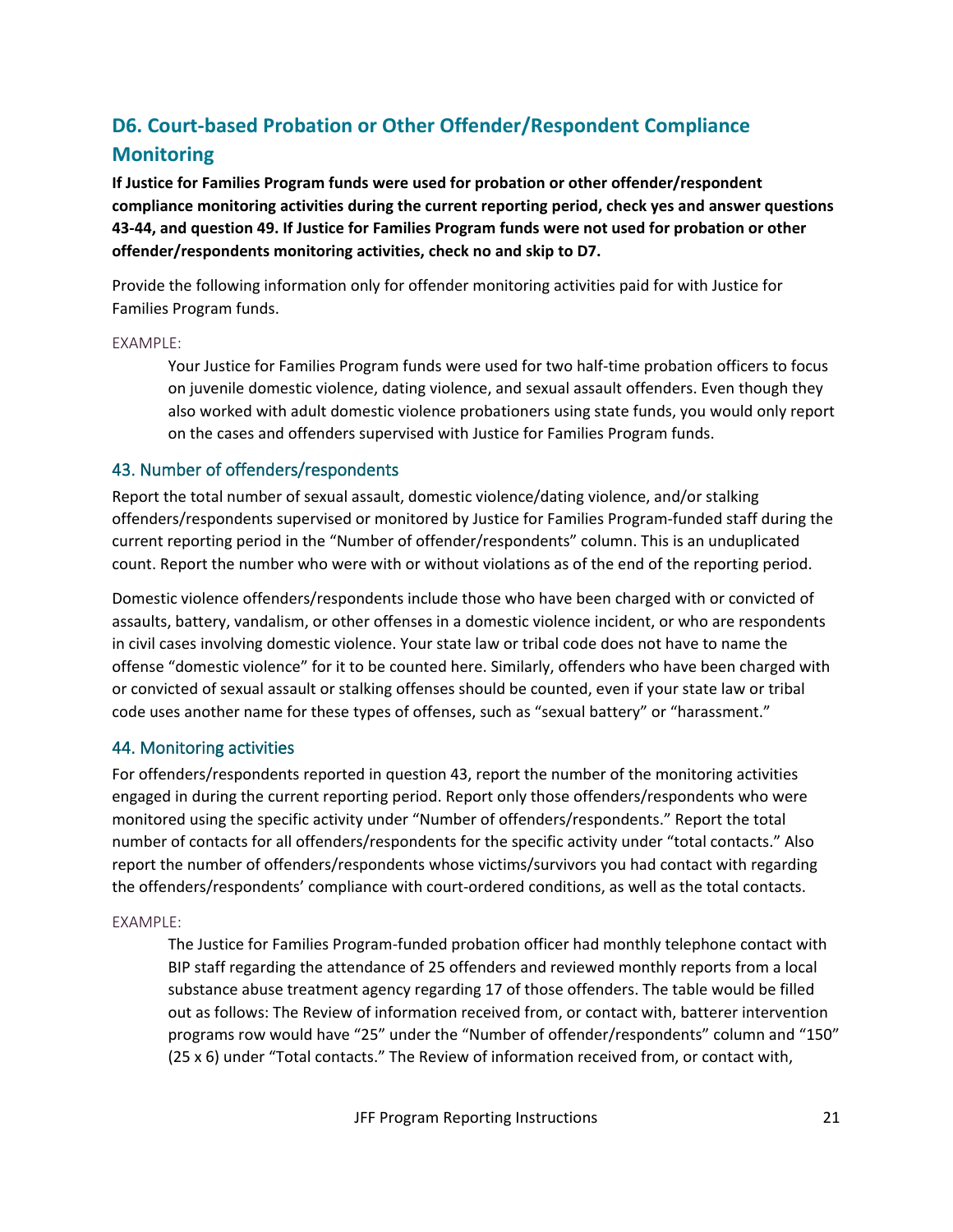substance abuse counselors/agencies would have "17" under "Number of offender/respondents" and "102" (17 x 6) under "Total contacts."

# **D7. Batterer Intervention Program (BIP)/Sex Offender Management (SOM)**

**If Justice for Families Program funds were used for a BIP or other offender management activities, check yes and answer questions 45-48, and question 49. If not, check no and skip to D8. Report only Justice for Families Program-funded activities.**

## 45. Offenders/respondents in BIP program

Report the number of offenders/respondents in your batterer intervention program (BIP) during the current reporting period.

## 46. Offenders/respondents in SOM program

Report the number of offenders/respondents in your sex-offender management program (SOM) during the current reporting period.

## 47. Outcomes

Report the number of sexual assault, domestic violence/dating violence, and/or stalking offenders/respondents in your BIP or SOM program who successfully completed the program, who were terminated from the program, or who returned to the program after termination during the current reporting period.

## 48. Length of BIP in weeks

Report the number of weeks that batterers are expected to remain in the program in order to complete it. If your BIP has more than one program length and/or curriculum, report the length of each type of program under A, B, and C.

### EXAMPLE:

Your BIP program has two different models, one designed for male offenders that is 48 weeks long and a second model designed for female offenders that is 26 weeks long. You would report this as follows: enter "48" in column A and enter "26" in column B.

# **D8. Court-based Activities and Services Narrative**

**If Justice for Families Program funds were used for court-based activities and services (Purpose Area 5) during the current reporting period, check yes and answer question 49. If not, check no and skip to section E.**

For purposes of this reporting form, Purpose Area 5 is described as follows: Enable courts or court-based or court-related programs to develop or enhance a) court infrastructure (such as specialized courts, consolidated courts, dockets, intake centers, or interpreter services); b) community-based initiatives within the court system (such as court watch programs, victim assistants, pro se victim assistance programs, or community-based supplementary services); c) offender management, monitoring, and accountability programs; d) safe and confidential information-storage and information-sharing databases within and between court systems; e) education and outreach programs to improve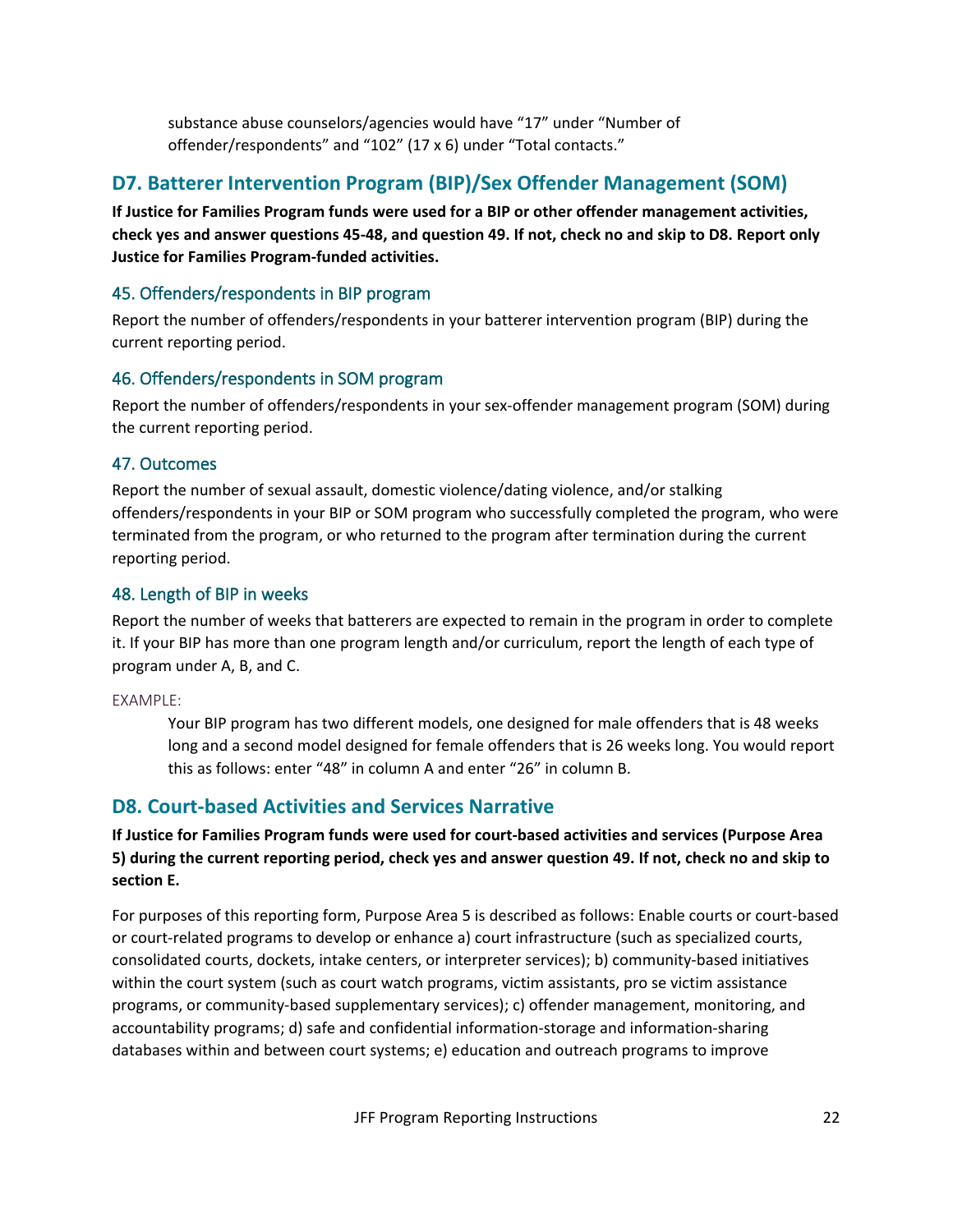community access, including enhanced access for underserved populations; and f) other projects likely to improve court responses to domestic violence, dating violence, sexual assault, and stalking.

## 49. Additional information

Use the space below to discuss the effectiveness of your court-based activities and services funded or supported by your Justice for Families Program and to provide any additional information you would like to share about those activities beyond what you have provided in Section D – Court-based Activities and Services.

# **E. Supervised Visitation and Safe Exchange Services**

**If Justice for Families Program-funded staff provided services to families or if grant funds were used to support services to families during the current reporting period, check yes and answer questions 50- 61. If not, check no and skip to section F.**

Only provide information in this section that describes families and services supported with Justice for Families Program funding. Do not count or report families who do not meet grant eligibility or statutory requirements. For the purposes of the Justice for Families Program, grant funds may be used to support supervised visitation and safe exchange of children, by and between parents, in situations involving sexual assault, domestic violence/dating violence, stalking, or child sexual abuse.

**Congressional mandate requires that all Justice for Families Program grantees report on the number of families seeking grant-funded services who were served, partially served, and not served. The purpose of gathering this information is to understand how many families the Justice for Families Program is supporting and identify gaps in services. The Office on Violence Against Women acknowledges that funded programs may not be able to serve all families who request services. This information is being collected to identify unmet needs and barriers.**

### PLEASE NOTE:

If you receive a call or request for service from a family where there is no sexual assault, domestic violence/dating violence, stalking, and/or child sexual abuse, this activity should not be reported on this form. If there is sexual assault, domestic violence/dating violence, stalking, and/or child sexual abuse but the family is requesting a service not provided under your grant, that family should NOT BE COUNTED in any category

If, in addition to providing supervised visitation and safe exchange services to families, you also used Justice for Families Program funds to provide victim services, do not report services to victims/survivors in this section. Instead, report those services in Section F – Victim Services.

For the purpose of this form, referrals and intakes are not considered services and should not be reported here. OVW recognizes that some programs may conduct a thorough and lengthy intake process. If your Justice for Families Program dedicated significant time and grant-funded staff energy towards these activities during the current reporting period, you may report those activities in Section G – Narrative.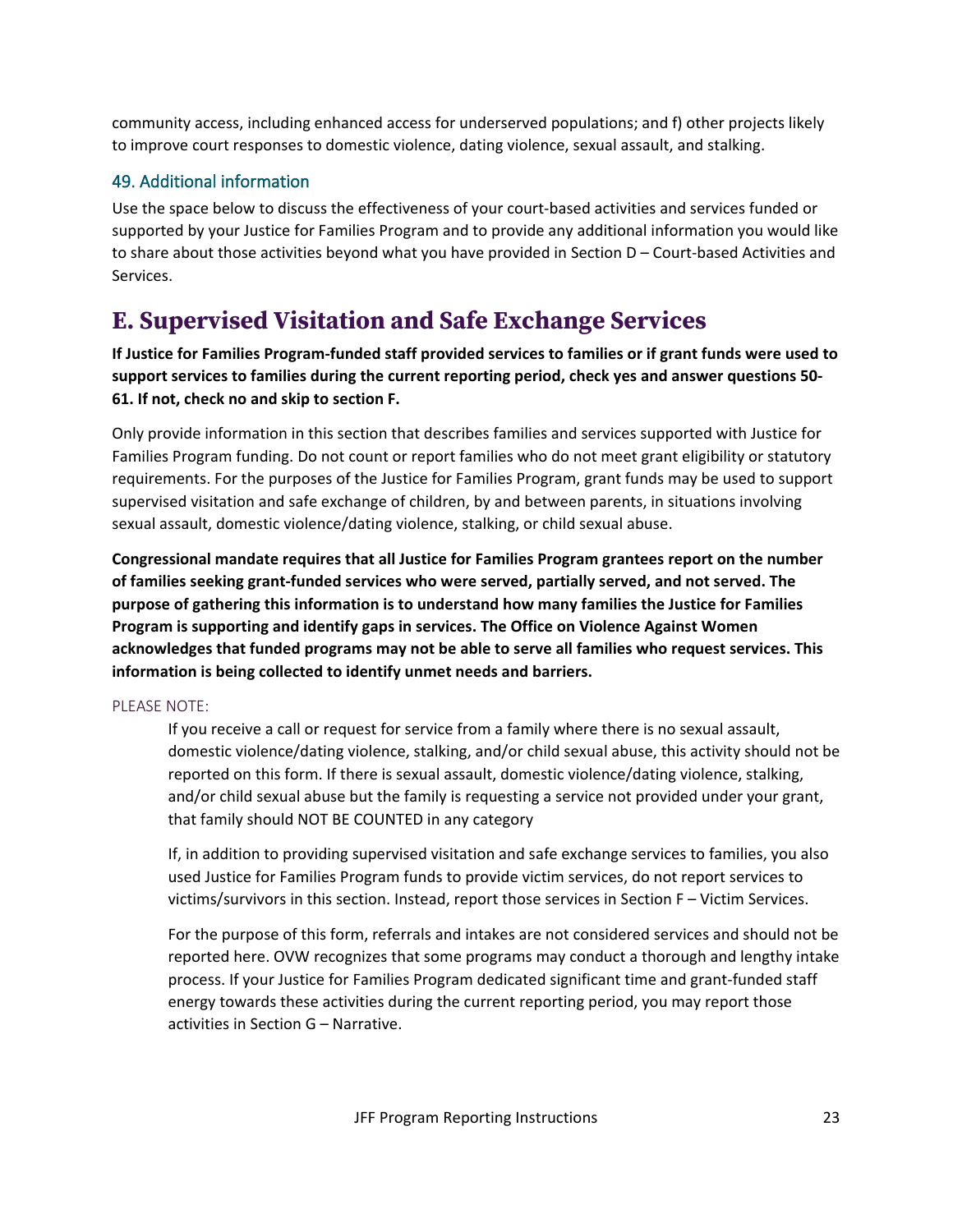## 50. Number of families served, partially served, and families seeking services who were not served

Report the number of families who were fully served, partially served, and not served during the current reporting period. Only families seeking (or referred for) services you are funded to provide under the Justice for Families Program grant should be counted. This must be an unduplicated count for the 6 month reporting period, but may include families reported in previous reporting periods if their services continued. Each family should only be counted once in this question, even if they sought services multiple times during the reporting period.

A. **Families served** are those who received the service(s) they requested, if those services were provided under your Justice for Families Program grant. This includes families who discontinue using requested grant-funded services either voluntarily or because of a change in court order, if your program is still willing and able to provide the services.

B. **Families partially served** are those who received some service(s), but not all of the services they requested, if those services were provided under your Justice for Families Program grant, including families that began services but one parent chose not to continue.

### **TOTAL SERVED and PARTIALLY SERVED** (A+B)

C. **Families seeking services who were not served** are those who sought services and did not receive the service(s) they were seeking, if those services were provided under your Justice for Families Program grant, including families for which you completed an intake and/or orientation with one or both parents, but one parent chose not to begin services.

### EXAMPLE 1: Served

A family is referred for one-to-one supervised visitation. You accept the family into your program and provide both the service, which is funded under the Justice for Families Program grant. This family is reported in 50A, "Served," because during the current reporting period they received the grant-funded services they requested.

### EXAMPLE 2: Served

A family is referred by the court for one-to-one supervised visitation and parent education classes. You are funded under the Justice for Families Program to provide one-to-one supervised visitation but not to provide parent education classes. You provide the family with supervised visitation but your parent education class (which your program provides with other funds) is full. This family is reported in 50A, "Served," because they received the *grant-funded* services they requested.

### EXAMPLE 3: Served

A family requests supervised exchange services from your organization during the first month of the current reporting period. Grant-funded staff provide supervised exchanges for 4 months, but then the family stops coming. Grant-funded staff are unsuccessful in reaching the family by phone and mail. This family is reported in 50A, "Served," because your grant-funded program was willing and able to provide them with the grant-funded services they requested.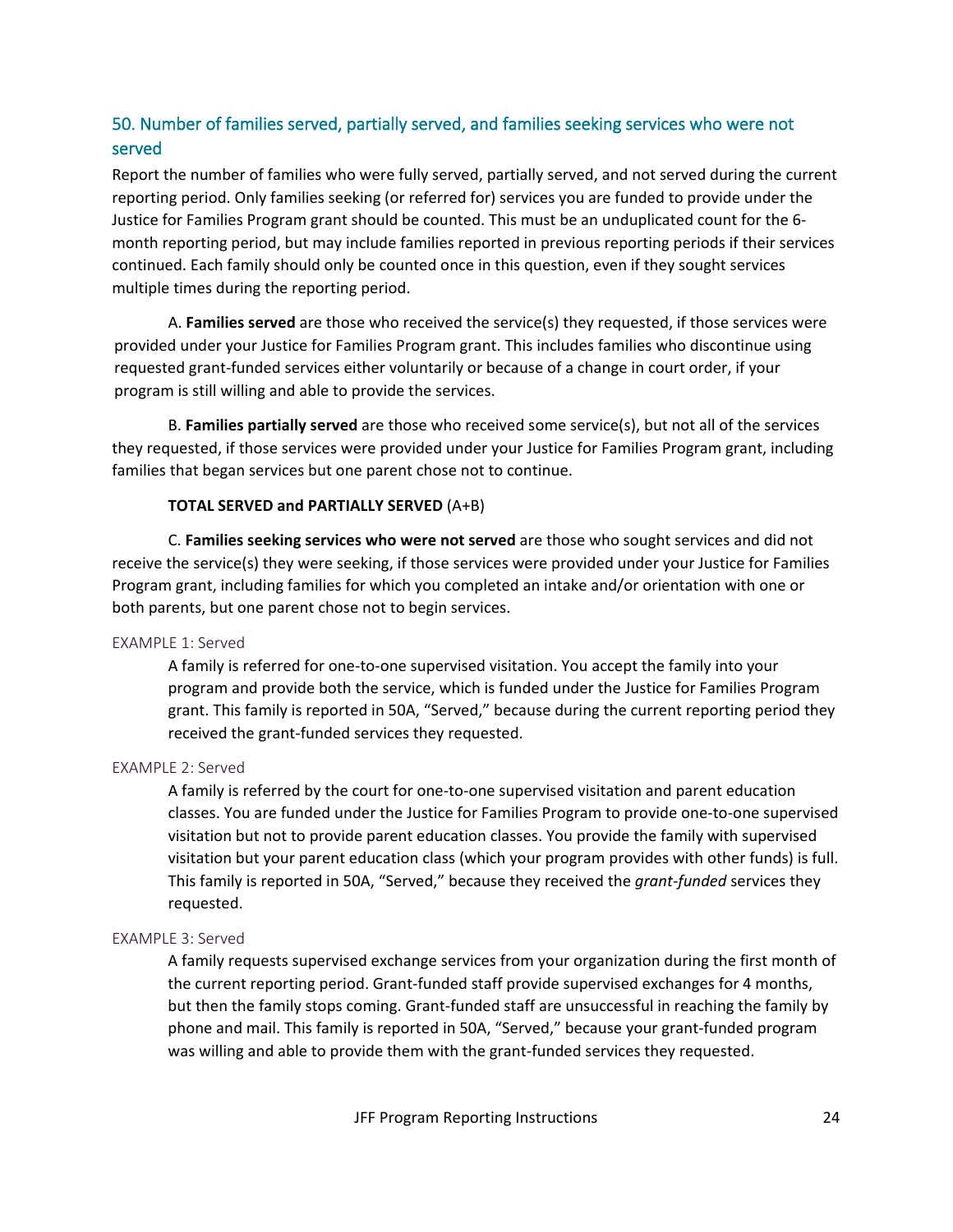#### EXAMPLE 4: Partially served

A family is referred by the court for group supervision which is funded under your Justice for Families Program grant. You provide the family with group supervision services but after two supervised visits the non-custodial parent chooses to withdraw from the program. The custodial parent believes the group supervision was helpful, and would like to continue the service. However, since both parties must agree to participate, you can no longer provide this service. This family is reported in 50B, "Partially Served," because the family (due to the actions of one parent) is unable to continue receiving the grant-funded services requested. Since this family was partially served due to one parent choosing to discontinue services, you would also report them in question 52a.

### EXAMPLE 5: Partially served

A family is court-ordered to your program for grant-funded supervised visitation services. You are able to provide this service, however, the family frequently misses appointments. After several no-shows, the family is terminated from your program. This family is reported in 50B, "Partially Served," because the family was unable to continue receiving the grant-funded services they requested. You would also report this family in question 52c under "Services not appropriate for party(ies)" and in question 60 under "Habitual no-shows or cancellations."

#### EXAMPLE 6: Not served

A family is referred by the court for one-to-one supervised visitation and parent education classes. Your program offers both services but only the one-to-one supervised visitation is supported with Justice for Families Program funds. You cannot provide supervised visitation due to insufficient staff but you do provide the family with parent education classes. This family is reported in 50C, "Not Served," because you were unable to provide the requested grant-funded services. (The services you did provide were not supported with grant funds and therefore are not reported on this form.) The family would also be reported in question 52c under "Program reached capacity."

#### EXAMPLE 7: Not served

A family is court-ordered to your program for grant-funded supervised visitation services. You conduct a two-hour intake with the custodial parent and provide her with a variety of referrals and informational materials about domestic violence. The non-custodial parent never shows up for his intake, and your program is not able to provide supervised visitation services to this family. This family is reported in 50C, "Not Served," because the family, due to one parent's refusal, is unable to receive the grant-funded services requested. Since this family was not served due to one parent choosing not to begin services, you would also report this family in question 52b.

### EXAMPLE 8: Not counted

A family is court-ordered to your program for grant-funded supervised visitation services. You conduct separate 2-hour intakes with the custodial parent and the non-custodial parent, and provide the custodial parent with a variety of referrals and safety planning. However, the family does not show up for supervised visitation and receives no other services. This family would not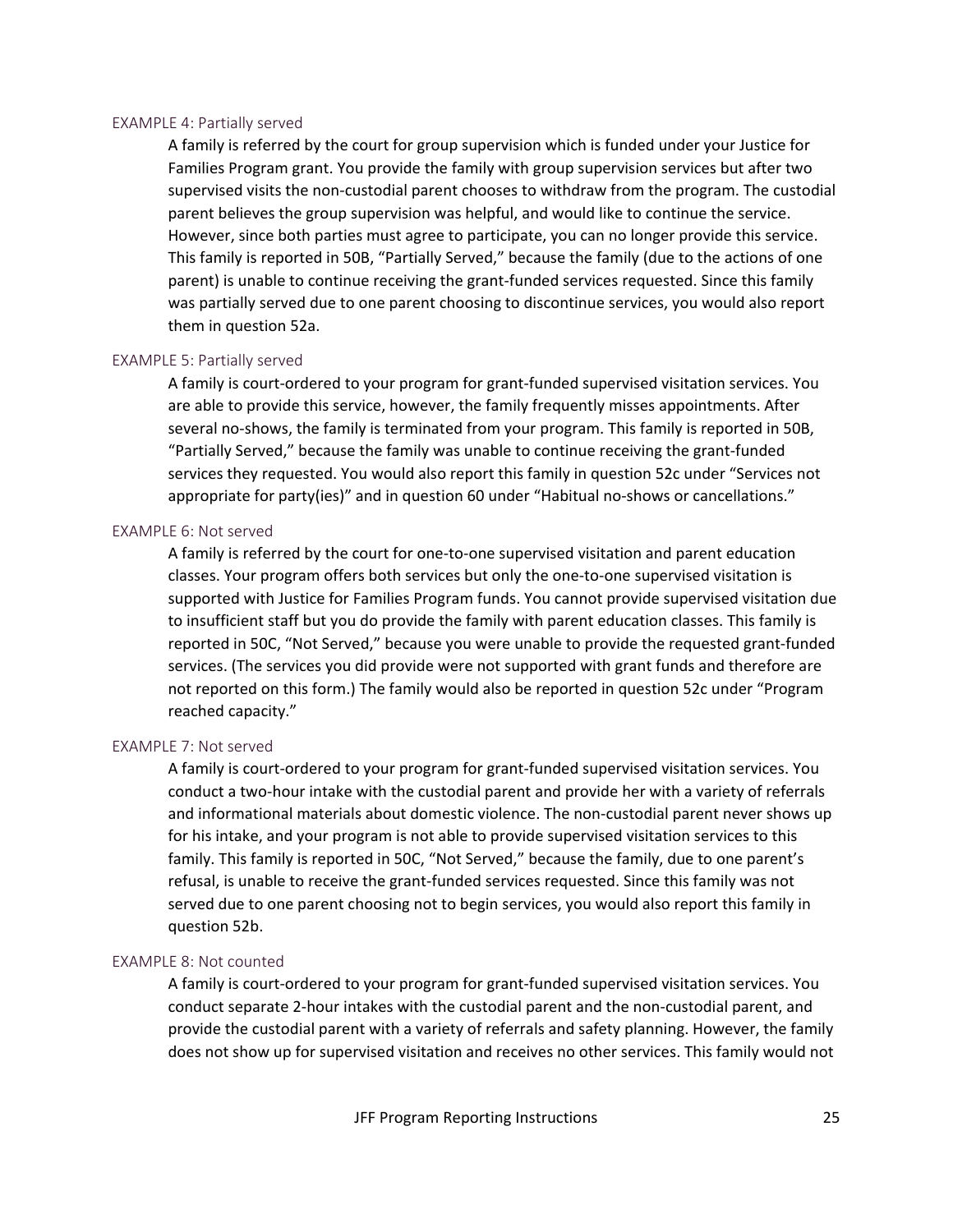be counted (reported) at all in question 50 because while your program was willing and able to provide the services, the family never received supervised visitation (or any grant-funded) services. Intakes, referrals, and safety planning do not qualify as services for the purposes of reporting a family as served or partially served.

## 51. Number of new families served and partially served during the current reporting period

For each family reported in 50A and 50B, report the number of families who began receiving Justice for Families Program-funded supervised visitation and exchange services during the current reporting period. If this is your first time using Justice for Families Program funds to provide families supervised visitation and safe exchange services, then all families in 50A and 50B should be reported as new. If the family has been counted as served or partially served during a previous reporting period do not include them here.

### EXAMPLE:

During the current reporting period you used grant funds to serve ten families. Four of the families started receiving services during the current reporting period, five families began services during the previous reporting period, and one family began services over a year ago. You would report "4" in question 51, since only four of the families reported in 50A and 50B started receiving services during the current reporting period.

## 52a. Number of families that were partially served solely due to one parent choosing not to continue services

Of the families reported as "Partially Served" in 50B, report those families that began services but were partially served solely due to one parent choosing not to continue services. The total families reported should not exceed the total reported in 50B.

## 52b. Number of families not served solely due to one parent choosing not to begin services

Of the families that were reported as "Not Served" in 50C, report those in which one or both parents completed intake and/or orientation but were not served solely due to one parent not begin services. The total reported should not exceed the total reported in 50C.

## 52c. Other reasons families seeking services were not served or were partially served

For families counted as "Not Served" or "Partially Served" in question 50 report the reasons they were not served or were partially served during the current reporting period. Check all that apply. Families not served or partially served already reported in questions 52a or 52b should not be reported here. If you check "Party(ies) not accepted into program" as the reason, you must report the number and reasons for non-acceptance in question 53.

- **Hours of operation:** Hours during which the program provides services are not consistent with the hours the family is available to receive needed services.
- **Insufficient/lack of culturally appropriate services:** The services available are not appropriate or adequately accommodating for a family due to cultural reasons. For example, your services are only available on days that are holy for a particular family's culture.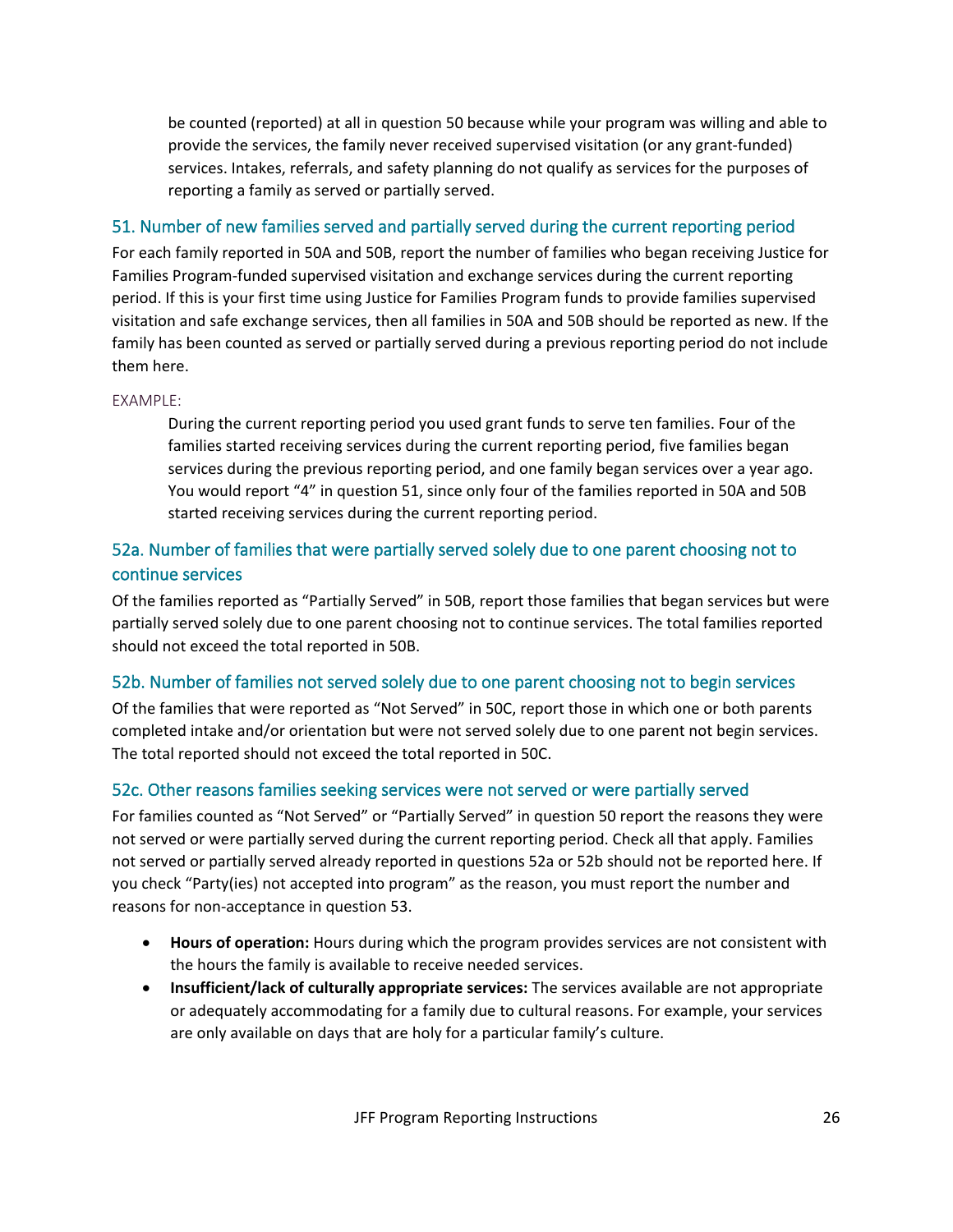- **Insufficient/lack of services for people with disabilities:** The facility lacks accessibility or resources to appropriately serve people with disabilities.
- **Insufficient/lack of language capacity (including sign language):** Staff are not able to adequately communicate with the family due to language differences. Interpreter services are not available or are not available at the time the family is seeking services. The family may be placed on a waiting list to receive interpreter services, but has not been served by the end of the current reporting period.
- **Party(ies) not accepted into program:** One or more parties were not accepted into the program. Reasons include conflict of interest, client unwilling to agree with program rules, provision of services is too dangerous, etc. If this box is checked, you must answer question 53.
- **Program reached capacity:** The program is operating at full capacity. Families may be placed on a waiting list (but have not been served by the end of the current reporting period). The program may not be able to accommodate all of a family's requested grant-funded services.
- **Services inappropriate or inadequate for people with substance abuse issues:** Staff are not able, for any reason, to provide appropriate or adequate services for families with substance abuse problems that may arise within the context of supervised visitation and/or exchange.
- **Services inappropriate or inadequate for people with mental health issues:** Staff are not able, for any reason, to appropriately address mental health issues that may arise within the context of supervised visitation and/or exchange.
- **Services not appropriate for party(ies):** For any reason, the services available under the grant are not appropriate for one or more parties.
- **Transportation:** One or more parties are unable to arrange for transportation to the receive services. This includes situations in which public transportation is not available, or if available, cannot be paid for, or the program cannot provide transportation.
- **Other:** If due to unusual circumstances, the reasons listed above do not capture the reason the family was partially served or not served, describe that reason here.

### EXAMPLE 1:

A family is referred by the court for group supervision which is funded under your Justice for Families Program grant. You provide the family with group supervision services but after two supervised visits the non-custodial parent chooses to withdraw from the program. The custodial parent believes the group supervision was helpful, and would like to continue the service. However, since both parties must agree to participate, you can no longer provide this service. This family is reported in 50B, "Partially Served," because the family, due to the actions of one parent, is unable to continue receiving the grant-funded services requested. Since this family was partially served due to one parent choosing to discontinue services, you would report the family in question 52a. Do NOT report this family in question 52c.

### EXAMPLE 2:

A family is court-ordered to your program for grant-funded supervised visitation services. You have the staff and resources available to provide this service. However, after conducting intakes your program determines that the non-custodial parent is an imminent threat and refuses to provide services to the family. This family is "Not Served," in question 50, because your program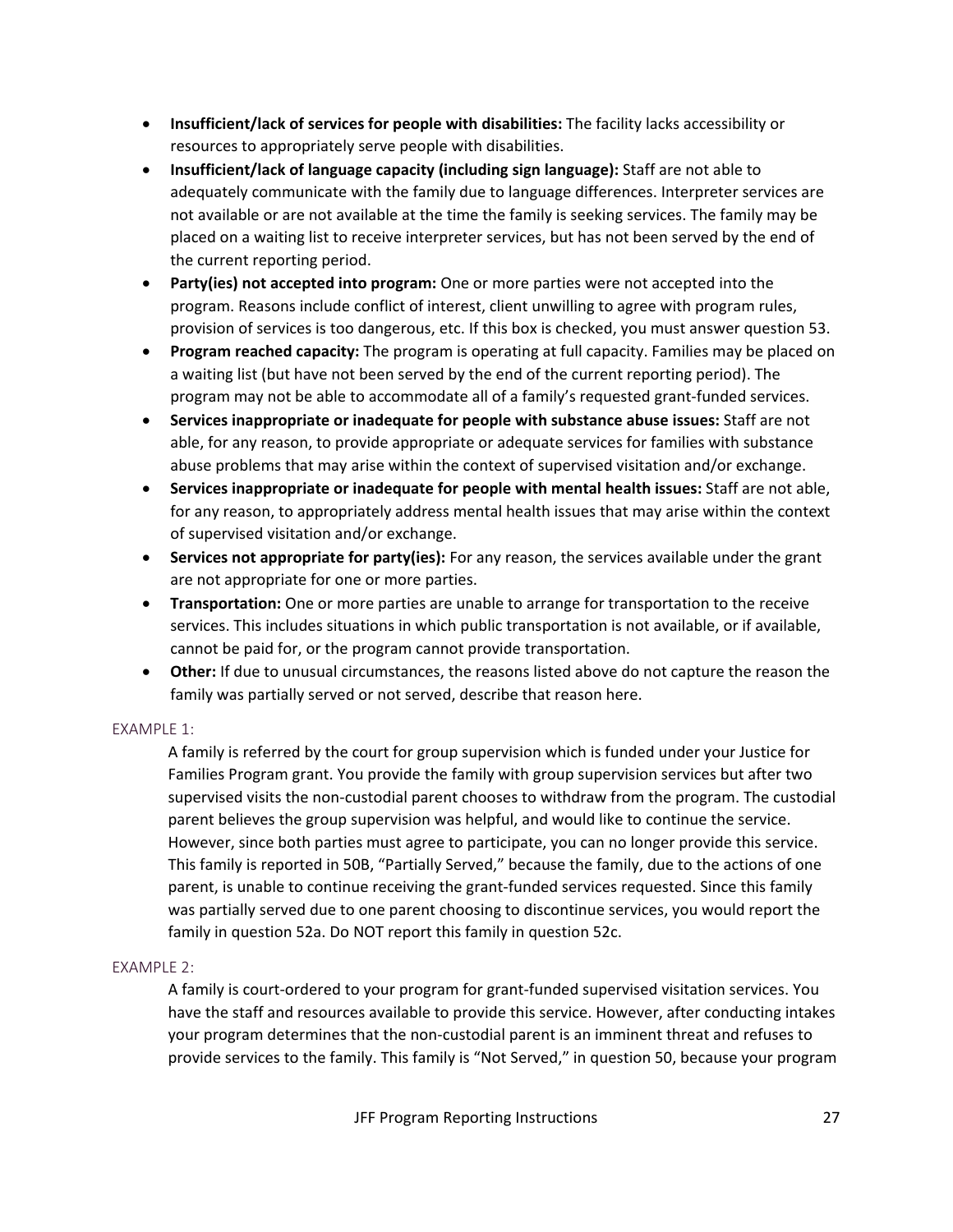is grant-funded to provide supervised visitation services and the family is willing to partake in these services, but the program decided not to accept the family. Report "Party(ies) not accepted in program" in the "Not served" column as the reason the family was not served. You will then report this family in question 53 under "Too dangerous."

## 53. Number of families not accepted into program and reasons

Report the number of families who were not accepted by your program during the current reporting period and the reasons they were not accepted. These are only the families who requested grantfunded services and were willing and able to partake in those services, but who your program did not accept. Only answer this question if you checked "Party(ies) not accepted in program" in question 52c.

- **Conflict of interest:** The program cannot serve the family because a current or previous relationship between a member of the family or other parties related to the family would interfere with the ability of the program to serve that family. For example, in a program with only one supervised visitation staff person, the staff person is the sister of the non-custodial parent seeking services.
- **Client unwilling to agree with program rules:** One or more family members is unwilling to agree with program rules and/or procedures, including attending appointments, providing required documents, etc.
- **Too dangerous:** Provision of services would jeopardize the well-being of program staff and/or family members.
- **Other:** If due to unusual circumstances, the reasons listed above do not capture the reason the family was not accepted, describe that reason here.

### EXAMPLE:

A family is court-ordered to your program for grant-funded supervised visitation services. You have the staff and resources available to provide this service. However, after conducting intakes your program determines that the non-custodial parent is an imminent threat and refuses to provide services to the family. This family is "Not Served," in question 50, because your program is grant-funded to provide supervised visitation services and the family is willing to partake in these services, but the program decided not to accept the family. In question 52c "Party(ies) not accepted in program" was reported as the reason the family was not served. Report "Too dangerous" here in question 53, as the reason the family was not accepted into the program.

### 54. Demographics of family members served or partially served

For all the families counted as "Served" or "Partially Served" in question 50, report all the demographic characteristics that apply. For "Race/ethnicity," you may report each person in more than one category, as appropriate. The "Race/ethnicity" demographic categories listed under this question are mandated by the federal Office of Management and Budget. For "Age" and "Gender," this is usually an unduplicated count. (i.e. for Age and Gender, the total for Custodial and for Non-custodial parents usually equals 50A and 50B. The exception is when a family consists of more than one custodial or noncustodial parent [see below for example].) When possible, report demographics as identified by the family.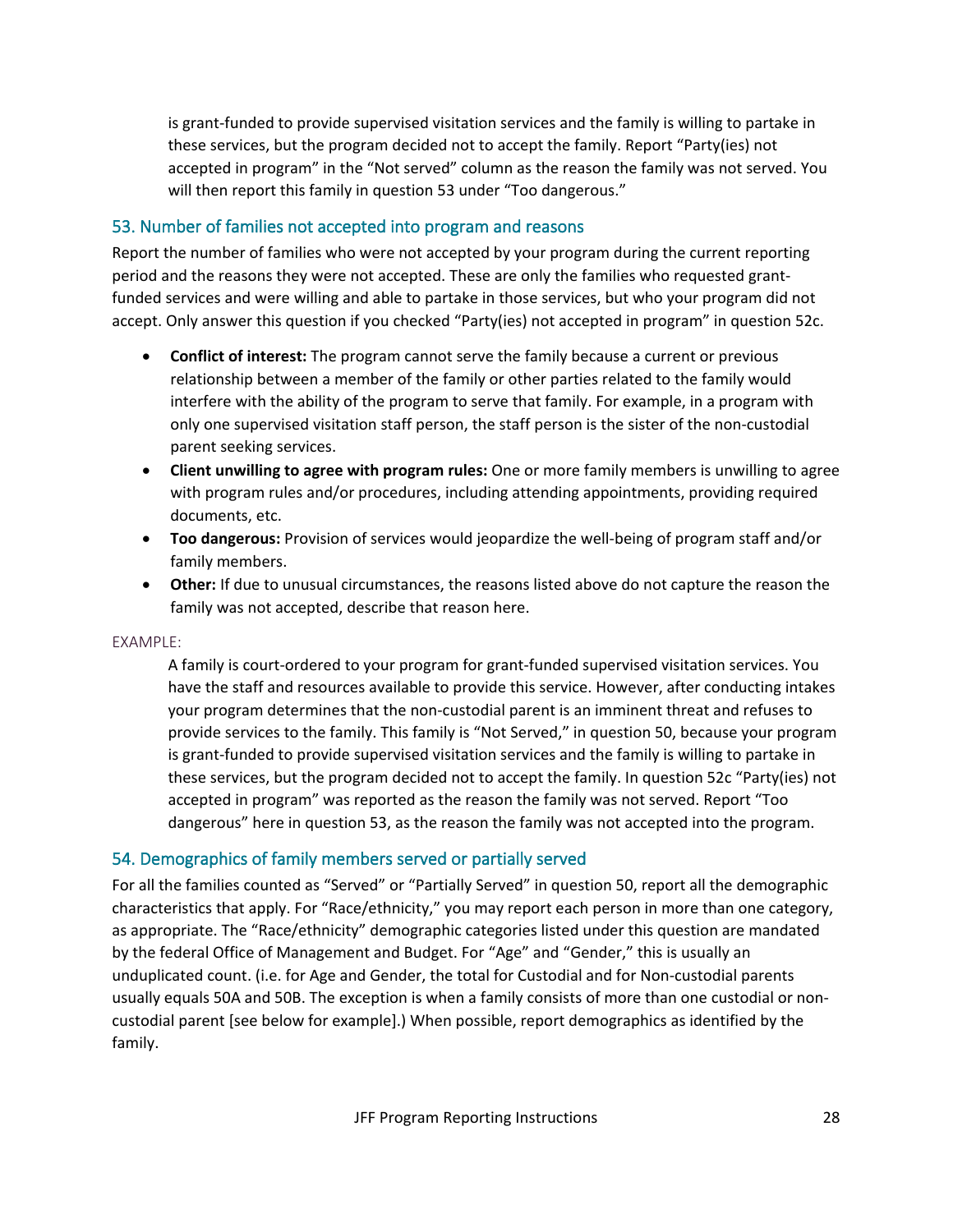- **Race/ethnicity:** Report the ethnicity or race with which the family member identifies. You may count family members in more than one race/ethnicity category but you may report that family member only once in each category (a person who identifies as both Native Hawaiian and Other Pacific Islander would only be counted once in that category).
- **Gender:** Report the gender of each family member, or, if the gender is unknown, report it as unknown. This is an unduplicated count.
- **Age:** Report the number of family members served in the applicable age category, or, if the age is unknown, report it as unknown. This is an unduplicated count.

Other demographic information:

- **People with disabilities:** Count members of the family who have significant limitation in activities of daily living as people with disabilities. This may include people who are blind or vision impaired, people with developmental disabilities, and people with diagnosed mental illness, if their activities are so limited.
- **People with limited** English proficiency: Report the number of family members who have limited English proficiency. Individuals who do not speak English as their primary language and who have limited ability to read, write, speak, or understand English can be counted as having limited English proficiency.
- **People who are D/deaf or hard of hearing:** Report the number of family members who identify with and participate in the language, culture, and community of Deaf people based on the use of sign language (Deaf); family members who identify within the audiological definition of severe to profound hearing loss and who don't have a cultural affiliation (deaf); and/or family members who identify with any degree of hearing loss from mild to profound and are committed to participate in society through the use of their residual hearing plus hearing aids, speechreading, and assistive technology to aid communication (hard of hearing).
- **People who are immigrants/refugees/asylum seekers:** When possible, report the number of family members receiving services who are immigrants, refugees, or asylum seekers.
- **People who live in rural areas:** Report the number of family members who live in a rural area or community. (If you do not know if an area is rural, you may use the following definition: A rural area is any area or community, respectively, no part of which is within an area designated as a standard metropolitan statistical area by the Office of Management and Budget, consistent with the U.S. Census; or any area or community, respectively, that is within an area designated as a metropolitan statistical area or considered as a part of a metropolitan statistical area and is located in a rural census tract.)

### EXAMPLE 1:

Your program served a family consisting of a custodial parent who was married and divorced twice and has a child from each marriage. Both of the non-custodial parents have been court ordered for your program's supervised visitation services. These visits are not scheduled simultaneously. In question 50 you would report this family only once. The custodial parent is a 34-year-old African American woman. Report her in the "Custodial" column under: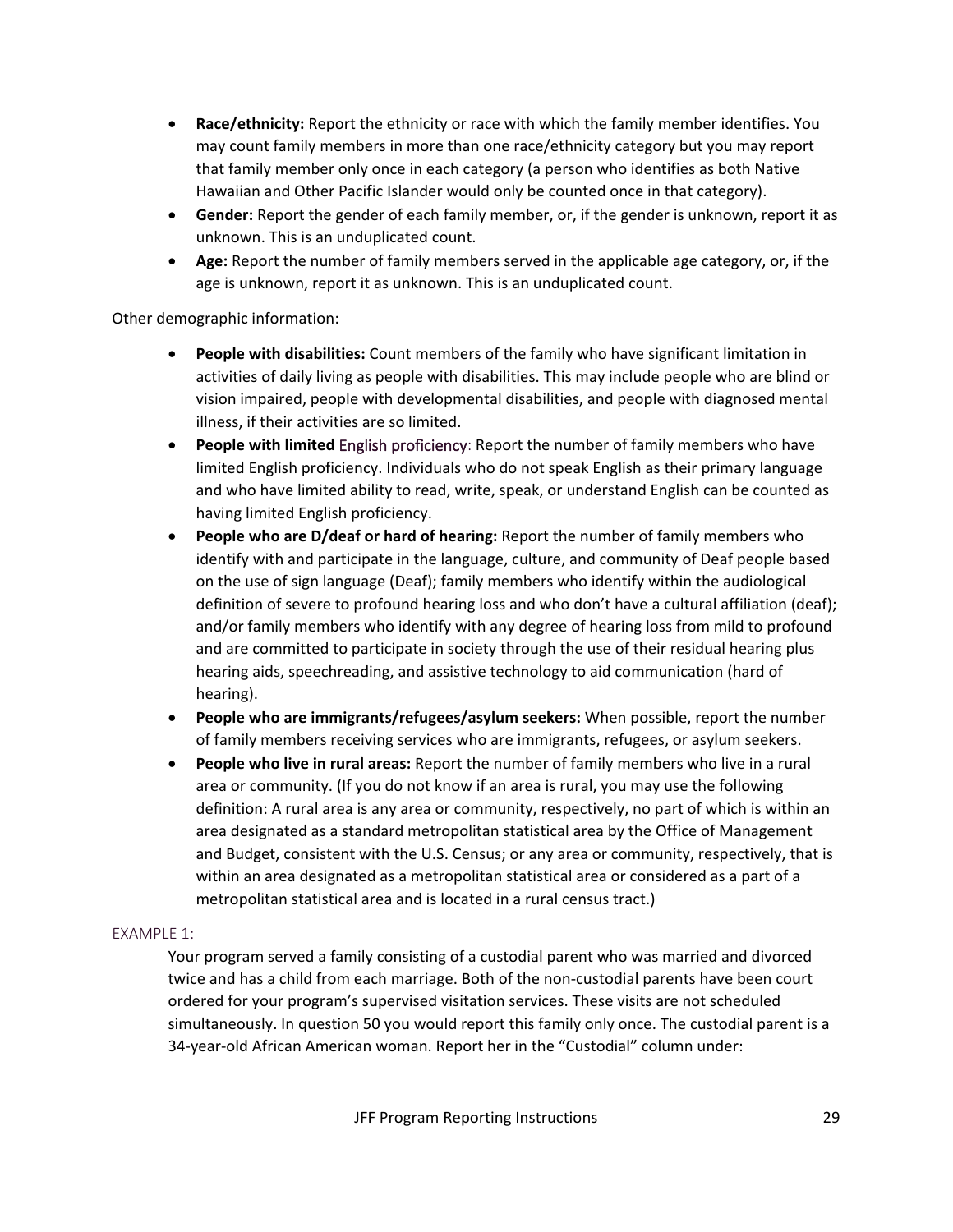Race/ethnicity (Black or African American), Gender (Female), and Age (25-59). One of the noncustodial parents is a 32-year-old African American male. Report him in the "Non-custodial" column under: Race/ethnicity (Black or African American), Gender (Male), and Age (25-59). The other non-custodial parent is a 41-year-old white male who lives in a rural area. Report him in the "Non-custodial" column under: Race/ethnicity (White), Gender (Male), Age (25-59), and as a person who lives in a rural area. The child from the first marriage is a 10- year-old, African American female. The child from the second marriage is a 4-year-old, African American and White male, who has a severe learning disability. In the "Children" column, report in "Race/ethnicity (two in African American and one in Gender (one Female and one Male), Age (one in 0-6 and one in 7-10), and one as a person with disabilities.

### EXAMPLE 2:

Your program served a family who was court-ordered for supervised visitation services. The custodial parent is a 21-year-old American Indian woman whose primary language is Lakota, and who does not read or write English. Report her in the Custodial column under: Race/ethnicity (American Indian), Gender (Female), Age (18-24), and as a person with limited English proficiency. The non-custodial parent is a 25-year-old white man who is a Russian immigrant. Report him in the Non-custodial column under: Race/ethnicity (White), Gender (Male), Age (25- 59), and as a person who is an immigrant (Immigrants/refugees/asylum seekers). There are two children, a 5-year-old girl and a 10-year-old boy, both of whom the mother identifies as Lakota and White. Report them in the Children's column under: Race/ethnicity (two in American Indian and two in White), Gender (one male and one female), and Age (one in 0-6 and one in 7-10).

### 55. Number of families by presenting victimization and referral source

For all the families counted as "Served" or "Partially Served" in question 50, report the total number by referral source and presenting type of victimization. This is an unduplicated count and each family should only be counted once. The total in the first column ("Total number of families") should equal the sum of 50A and 50B. First report the number of families by referral source, and then indicate the presenting type of victimization present in that family. The presenting victimization should be determined by the referrant unless the referral is not specific or is for a service that is not supported with Justice for Families Program funds. In those cases if, after assessment, your program determines that the family is eligible for grant-funded services, report the presenting victimization based upon your assessment.

- **Child welfare agency:** The family is referred by the state agency providing child protection services to families, including foster care and/or adoption. (This does not apply to court-ordered cases, which should be counted elsewhere.)
- **Other social services:** The family is referred by a social services organization (i.e., domestic violence program, counseling service, etc.)
- **Criminal court order:** The family is referred as part of a criminal case, such as a bail or postconviction order other than a protection order.
- **Family court order:** The family is referred as part of an order issued by the family court, including divorce, visitation, or paternity, other than a protection order.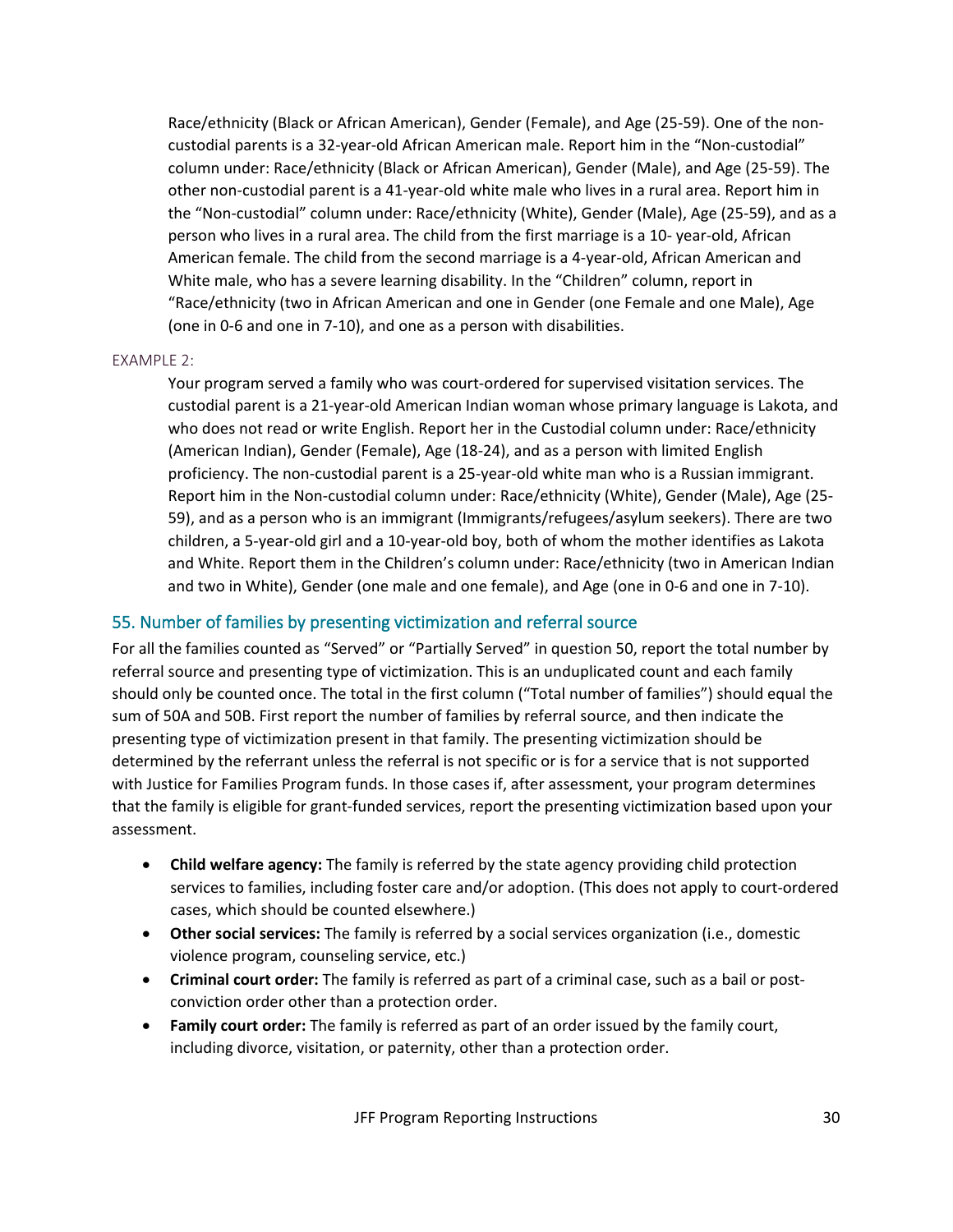- **Juvenile court order:** The family is referred as part of a court proceeding in the juvenile court. This could be a dependency case (child protection), a delinquency case, or child/person in need of supervision case.
- **Domestic Violence court order:** The family is referred by a specialized domestic violence court.
- **Protection order:** The family is referred as part of an order of protection (either criminal or civil). This should include all orders having the force of law that are designed to protect the victim/survivor from contact with the offender during the pendency of the order. They may be referred to as "no contact" or "stay away" orders in your jurisdiction, and they may be criminal or civil.
- **Other civil court order:** The family is referred as part of any civil order except those already listed above, (i.e., family, juvenile, or protection orders) including probate orders.
- **Mediation services:** The family is referred by a group or organization that conducts mediation.
- **Self-referral:** Families who refer themselves to supervised visitation services. These families are not referred by another agency or organization. This includes families whose private attorneys recommended (or required) them for grant-funded services.
- **Other:** If due to unusual circumstances, the referral sources listed above do not capture the referral source for a family, describe that source here.

### EXAMPLE:

Your Justice for Families Program serves 8 families during the current reporting period. Four of these families are referred by protection order, each because of domestic violence. Two of the families are referred by a local domestic violence shelter because of domestic violence. One family is referred by the criminal court as a condition of probation for a person convicted of sexually assaulting his spouse. The eighth family is referred by the family court and no reason for referral is given; after your intake assessment it is determined that while there is a history of domestic violence, the primary reason for supervised visitation is an incident of child sexual abuse. There may be other issues in each family, but the reason reported here should be the primary reason for the referral as indicated by the referring agency. Report these families as follows: In the "Other social services" row of the "Referral source" column, report 2 in the "Total number of families" column and 2 in the "Domestic violence/dating violence" column. In the "Criminal court order" row, report 1 in the "Total number of families" column, and 1 in the "Sexual assault" column. In the "Family court order" row , report 1 in the "Total number of families" column and 1 in the "Child sexual abuse" column. In the "Protection order" row, report 4 in the "Total number of families" column and 4 in the "Domestic violence/dating violence" column.

## 56. Family issues

For all the families counted as "Served" or "Partially Served" in question 50, report all of the issues each family is experiencing, including types of victimization and other problems or challenges. Each family should only be counted once in the first column, "Total number of families." This first column should equal the sum of 50A and 50B. You may report multiple victimizations and issues for each family. The numbers reported in the remaining columns may exceed the sum of 50A and 50B.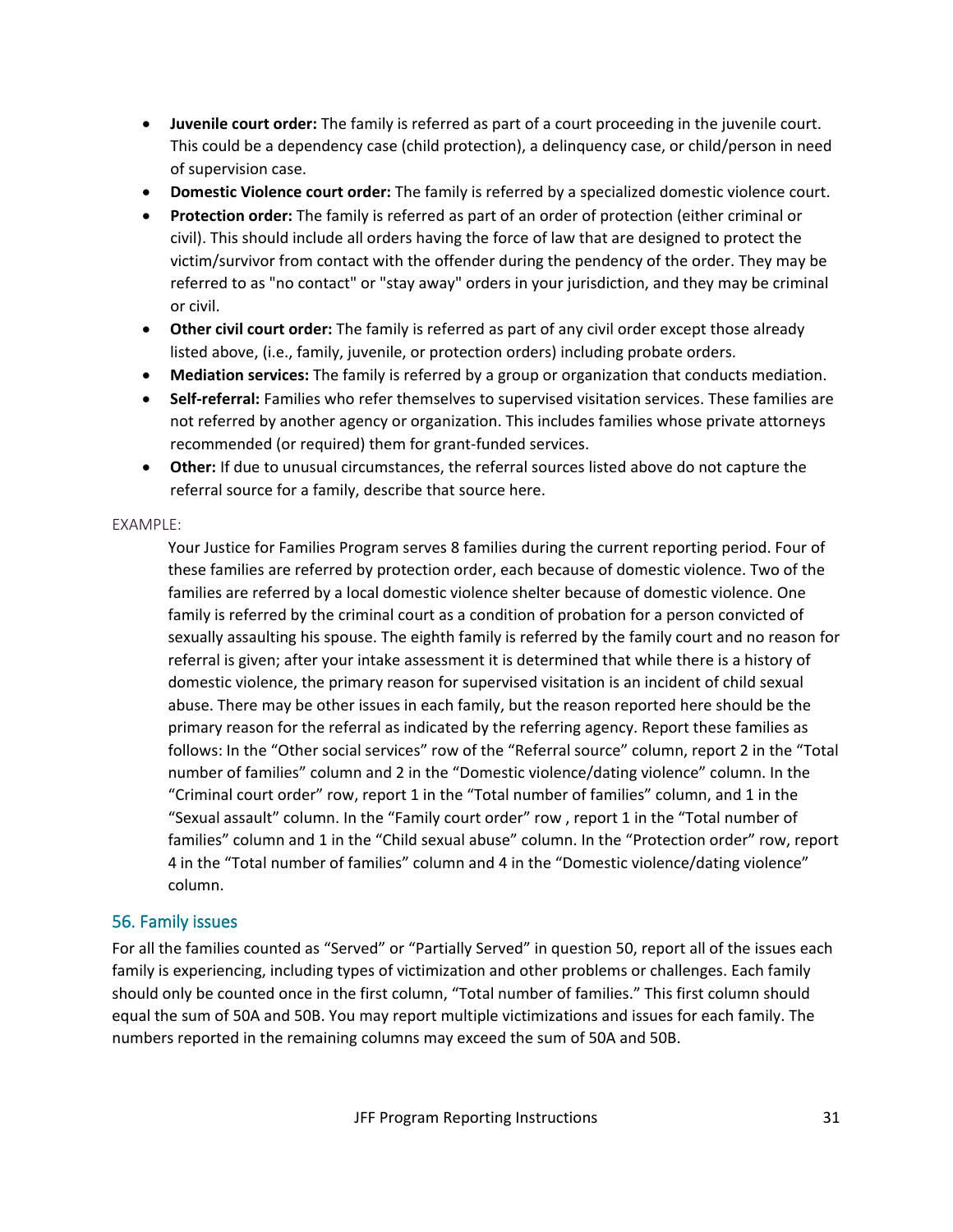#### EXAMPLE:

Your Justice for Families Program served 6 families during the current reporting period, all of whom were referred due to domestic violence. Among these 6 families: 1) One family is also dealing with mental illness and both parents are substance abusers (count the substance abuse as one issue for this family even though both parents have this issue); 2) In 2 of the families there is a threat of parental abduction; 3) In 2 of the families, the custodial parent is being stalked by the non-custodial parent; and 4) The children in another family have all been victims of child sexual abuse (count the child sexual abuse as one issue, even though all the children have been victims of child sexual abuse). Report these 6 families as follows: Report 6 in the "Total number of families" column; 6 in the "Domestic violence/dating violence" column; 2 in the "Stalking" column; 1 in the "Child sexual abuse" column; 1 in the "Substance abuse" column; 2 in the "Threat of parental abduction" column; and 1 in the "Mental illness" column.

### 57. Services provided with Justice for Families Program funds

For all the families counted as "Served" or "Partially Served" in question 50, report the number who received each of these services, if these services were supported with your Justice for Families Program funds. Also report the total number of times each service was provided during the current reporting period. This number is calculated by multiplying the number of families who received the type of service, by the number of times each family received that service. A family may be counted more than once, if that family received more than one of the listed services.

For the purpose of this form, referrals, intakes and orientations, and safety planning are not reported as Services. OVW recognizes that some programs may conduct thorough and lengthy intake interviews, requiring significant staff time. If your Justice for Families Program funds were used to support these activities during the current reporting period, you may report those activities in section G – Narrative.

### EXAMPLE:

Your Justice for Families Program served 4 families during the current reporting period. One family received 10 one-to-one supervised visits. Three families received a total of 30 group supervised visits. Two of the 4 families also used the program for 10 supervised exchanges each. Report these families and services as follows: In the "Group supervision" row, report 3 in the "Number of families" column and 30 in the "Number of times services provided" column. In the "One-to-one supervision" row, report 1 in the "Number of families" column and 10 in the "Number of times services provided" column. In the "Supervised exchange" row, report 2 in the "Number of families" column and 20 in the "Number of times services provided" column.

### 58. Visits terminated

Report the total number of visits that were terminated for any reason for families receiving or scheduled to receive supervised visits under your Justice for Families Program grant during the current reporting period. Reasons for termination may include continued non-compliance with program rules after staff intervention, one party fails to show up, child's or parent's request, etc.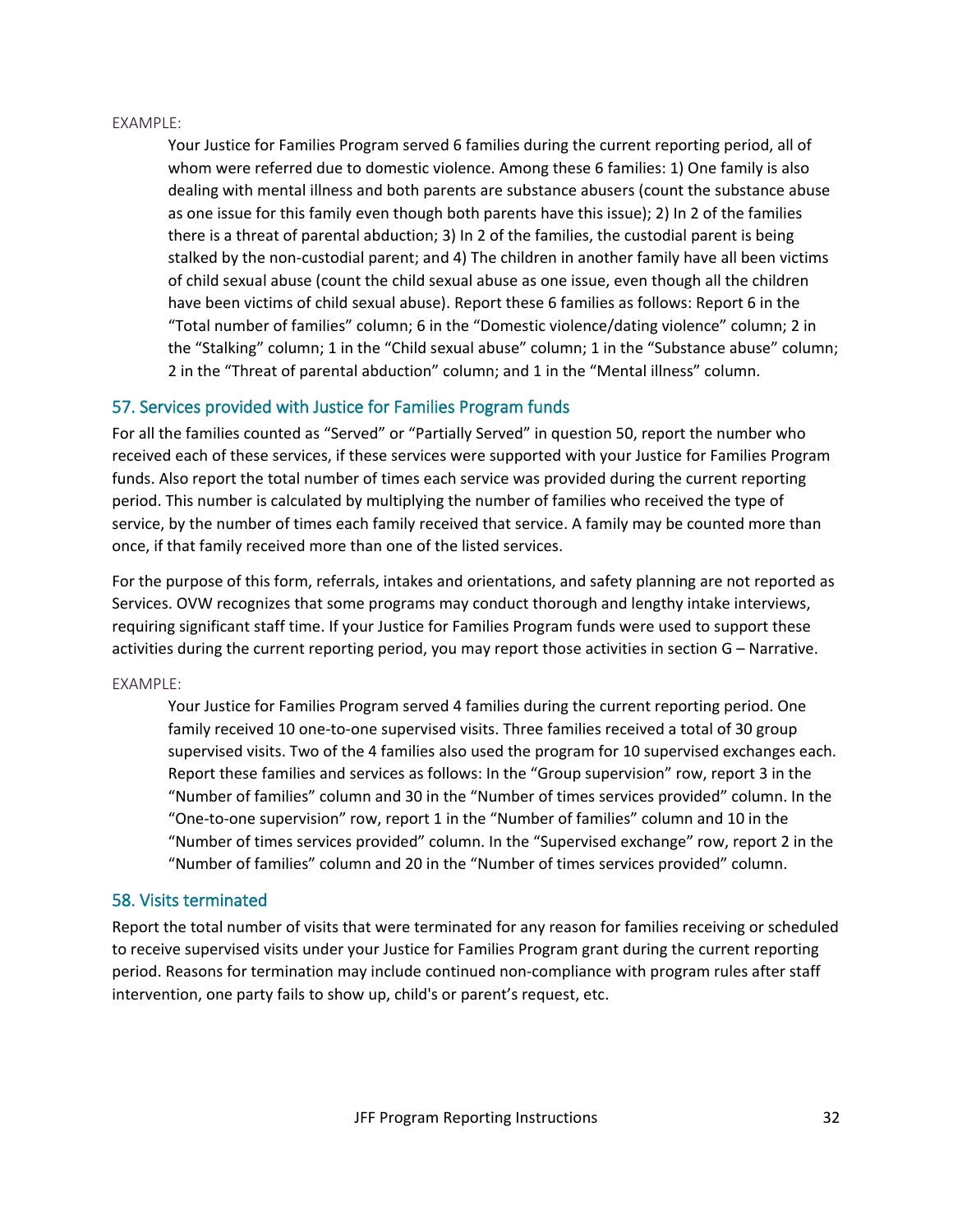### PLEASE NOTE:

If your Justice for Families Program does not have a protocol for determining when a scheduled visit is terminated versus canceled, use a 24-hour policy as a guide. For example, if a parent calls and cancels the visit with at least 24 hours notice, this would count as a cancellation and would not be reported here. If a parent cancels the visit and does not give at least 24 hours notice, this would be counted as a no show and would be reported here. This 24-hour notice is a guideline and should only be used in the absence of your own program's protocol. Also, do not report visits that your program had to cancel. For example, do not report visits that were canceled because your program lost electricity and could not provide scheduled visits. During a supervised visit, if a parent continues to engage in inappropriate behavior after staff intervention or redirection and the visit is terminated, this would be counted as non-compliance with program rules.

### EXAMPLE:

A custodial parent calls and cancels a visit three hours before the visit is scheduled to occur. During another visit, a child asks for a supervised visit to be terminated. Report these terminated visits as follows: In the "Child's request" row, report 1 in the "Child" column. In the "No-shows" row, report 1 in the "Custodial" column.

### 59. Safety and security problems

Report the number of safety and security problems that occurred during the current reporting period. Report problems that occurred immediately before, during, or immediately after a supervised visit or supervised exchange funded under your Justice for Families Program grant.

DEFINITION:

A **parental abduction** occurs when, in violation of a custody order, decree, or other legitimate custodial rights, a member of the child's family, or someone acting on behalf of a family member, takes or fails to return a child, and the child is concealed with the intent to prevent contact or deprive the caretaker of custodial rights indefinitely or permanently. An **attempted parental abduction** occurs when a person attempts the behavior described above.

### EXAMPLE:

Immediately following two different supervised visits with the same family, the non-custodial parent approached the custodial parent in the parking lot and threatened to come to her house to see the children. During a supervised visit with a different family the non-custodial parent slapped the child. In a third family, the non-custodial parent began to verbally abuse your grantfunded staff person with threats of violence. Report these incidents as follows: In the "Attempted to contact the other party" row, report 2 in the "Number of occurrences" column. In the "Threats" row, report 1 in the "Number of occurrences" column. In the "Violence" row, report 1 in the "Number of occurrences" column.

### 60. Services terminated or completed

For all the families counted as "Served" or "Partially Served" in question 50, report the number of families who completed, or were terminated from, Justice for Families Program-funded services during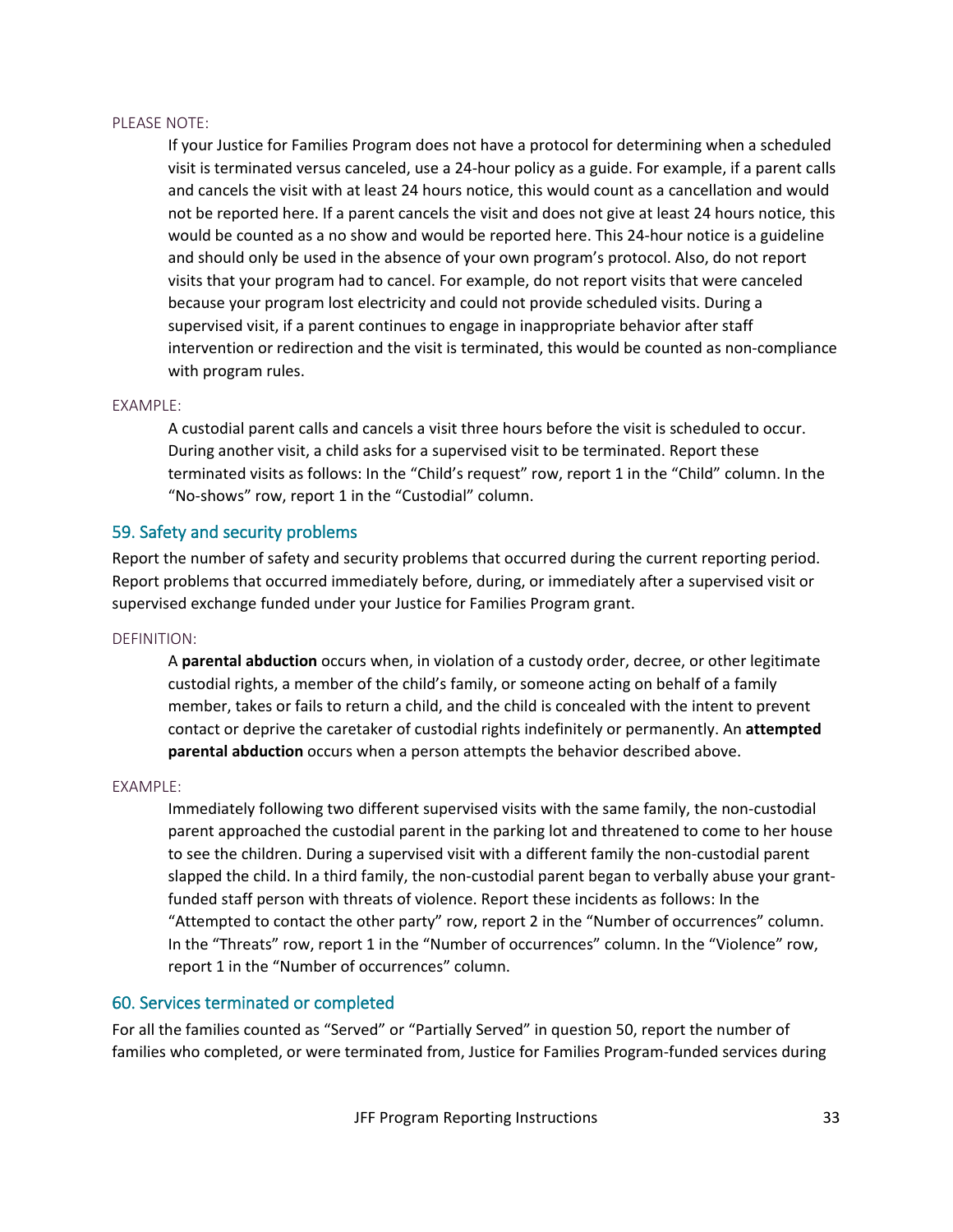the current reporting period, based on the reason for the cessation of services. This is an unduplicated count. If a family was terminated for more than one reason, report the primary reason only. The total number of families should not exceed the number of families reported in question 50A and 50B. See below for definitions of "Cessation of threats/use of violence" and "Parent completed treatment program."

If a family did not begin grant-funded services for any reason, they should not be reported here. For example, if a family completed an intake but did not participate in services, that family would not be counted (on this form). Or if one party completed the intake but the other did not, that family would not be counted (on this form).

### DEFINITION:

- **Cessation of threats/use of violence:** A family may no longer need or utilize your Justice for Families Program-funded services because the use of violence and/or threats have ceased.
- **Parent completed treatment program:** One or both parties have completed the Justice for Families Program-funded services by fulfilling the requirements of a court order or other referral. This may also apply to families who self-refer and determine they have completed services.

### EXAMPLE:

Your grant-funded program served 20 families during the current reporting period, 4 of which either completed or were terminated from services. In 1 family, the non-custodial parent became increasingly violent toward the children and the judge changed their court order to cease supervised visitation. Report this family under "Change in court order." In another family, both the custodial and non-custodial parent determined that supervised visits were no longer necessary. Report this family under "Mutual agreement of both parties." For another family, your program terminated their services because the custodial parent did not show up for the first 5 scheduled visits. Report this family under "Habitual no-shows or cancellations." For the fourth family, your program director determined that progress was made and the family no longer needed supervised visitation. Report this family under "Supervisor's discretion." These 4 families would be reported as follows: In the "Change in court order" row, report 1 in the "Number of families" column. In the "Habitual no-shows or cancellations" row, report 1 in the "Number of families" column. In the "Mutual agreement of both parties" row, report 1 in the "Number of families" column. In the "Supervisor's discretion" row, report 1 in the "Number of families" column. In the "TOTAL" row, report 4 in the "Number of families" column.

### 61. (Optional) Additional information

Use the space below to discuss the effectiveness of services funded or supported by your Justice for Families Program grant and to provide any additional information you would like to share about services beyond what you have provided in the data above. An example might include the results of an internal survey that shows that custodial parents feel increased safety for themselves and their children due to the services and safety measures available at your visitation center.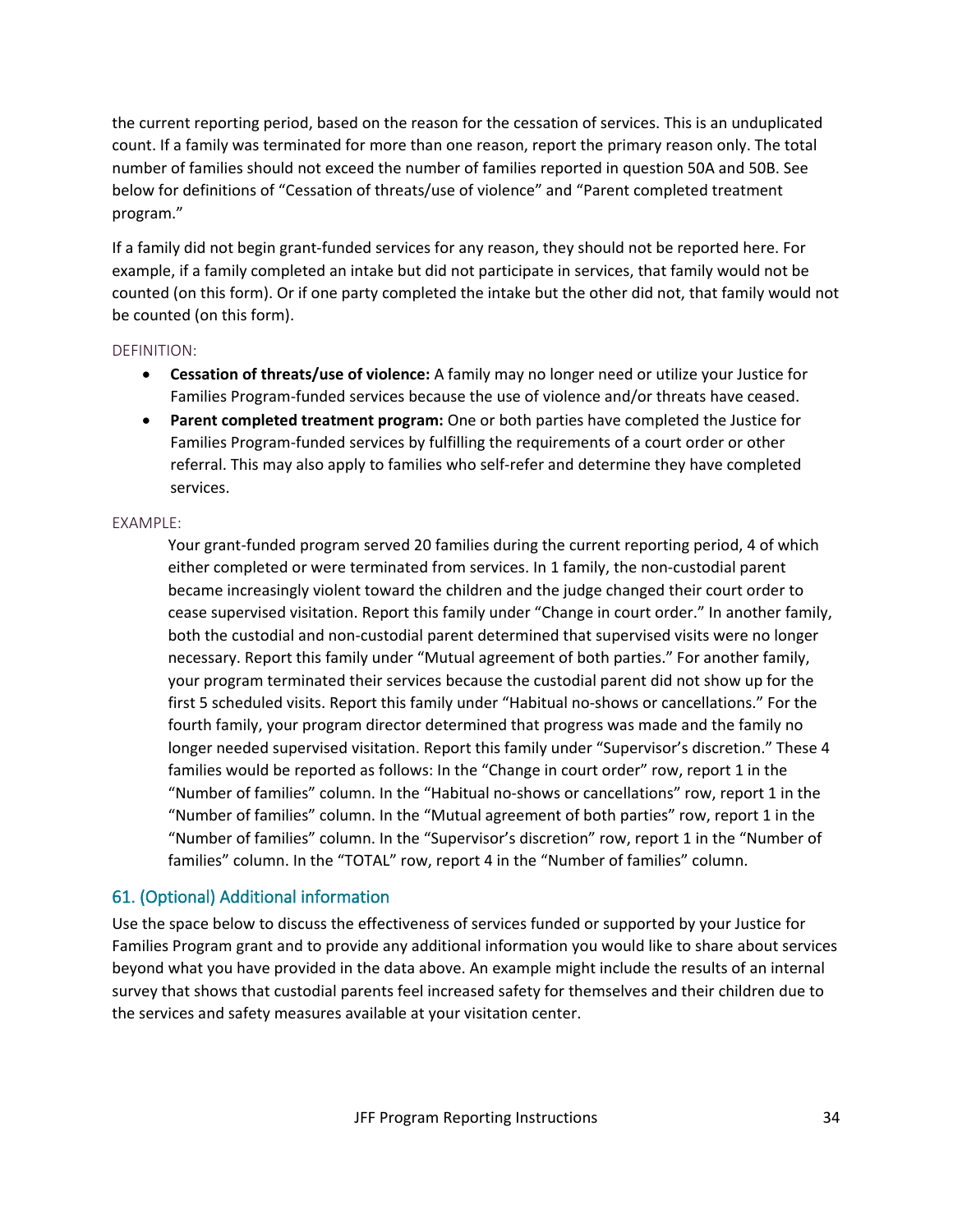# **F. Victim Services/Legal Services**

**If Justice for Families Program-funded staff provided victim services and/or legal services to victims/survivors during the current reporting period, check yes and answer questions 62-74. If your Justice for Families Program funds were not used for victim services, check no and skip to section G.**

Only provide information in this section that represents victims/survivors served and services provided with Justice for Families Program funding. Report all victim services provided with Justice for Families Program funds, whether by legal services staff, a victim services agency, or by staff providing victim services within law enforcement, prosecution, probation, or the court system, in this section.

### PLEASE NOTE:

If, in addition to providing victim services, you also used Justice for Families Program funds to provide supervised visitation and exchange services to families, do not report services to families in this section. Instead, report those services in Section E – Supervised Visitation and Safe Exchange Services.

## **Victim Services**

## 62. Number of victims/survivors served, partially served, and victims/survivors seeking services who were not served

### **Do not report secondary victims here.**

Report the following, to the best of your ability, as an **unduplicated** count for each category during the current reporting period. This means that each victim/survivor who was seeking or who received services during the current reporting period should be counted only once in that reporting period. You can report victims/survivors in each reporting period that they request services.

Victims/survivors are those against whom the sexual assault, domestic violence/dating violence, stalking, or child sexual abuse was directed. Some victims/survivors may have experienced more than one type of victimization, such as sexual assault and domestic violence, or domestic violence and stalking. These victims/survivors should be counted only once under the presenting victimization. (See Example 1 below on presenting victimization, and refer to definitions of sexual assault, domestic violence, dating violence, and stalking in the Appendix.)

**A. Victims/survivors served** are those who received all of the service(s) they requested, if those services were provided under your Justice for Families Program grant.

**B. Victims/survivors partially served** are those who received some service(s), but not all of the services they requested, if those services were provided under your Justice for Families Program grant.

### **TOTAL SERVED AND PARTIALLY SERVED (A+B)**

**C. Victims/survivors not served** are those who sought services but did not receive any of the requested service(s) they were seeking, if those services were provided under your Justice for Families Program grant.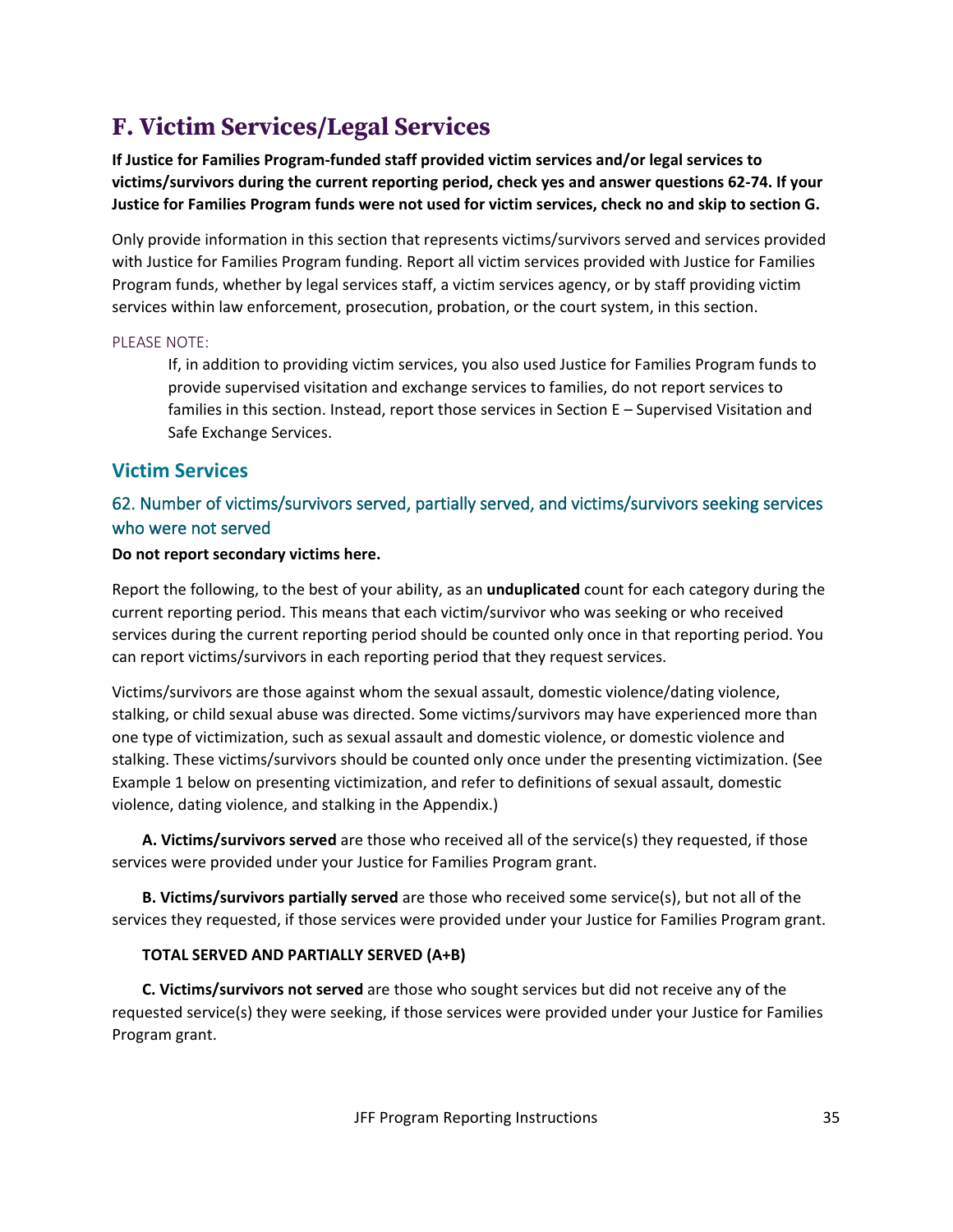#### PLEASE NOTE:

If you receive a call or request for service from someone who is not a victim/survivor, or if the person is a victim/survivor but is requesting a service you do not provide under your grant, that person should not be report in any category. If you contact victims/survivors to offer services, and they do not want services or you cannot locate them, do not count them in this question. (See instructions for question 25 Victim-witness notification/outreach to victims/survivors.)

### EXAMPLE 1: Presenting victimization

A victim/survivor sought assistance from your Justice for Families Program-funded court advocate with requesting a protection order. Her estranged intimate partner, who had a history of very controlling behavior with some physical abuse, came to her apartment and sexually assaulted her. You could report her under either domestic violence/dating violence or sexual assault, but you must choose only one. In this instance, sexual assault may be more appropriate, because it was the sexual assault that prompted her to seek services. However, because they experienced more than one victimization, you can report the additional victimization (domestic violence) in question 64.

### EXAMPLE 2: Unduplicated count

A victim/survivor requested Justice for Families Program-funded services three different times during the current reporting period; you will report this person only once in the appropriate categories in question 62.

#### EXAMPLE 3: Unduplicated count

A victim requested criminal justice advocacy from your grant-funded victim advocate at the beginning of the reporting period and then the same victim came back at the end of the reporting period and requested legal assistance from your grant-funded attorney. You were able to provide both services. Although this victim came two times and requested two different services, you will only count that victim once in question 62. You will report the criminal justice advocacy services in question 68, and report the legal services in questions 70-73.

#### EXAMPLE 4: Served

A domestic violence victim called your Justice for Families Program-funded court advocate program looking for assistance obtaining a protection order. The advocate assisted her with the paperwork and with the filing and service of the emergency protection order and accompanied her to the protection order hearing three weeks later. Since this victim/survivor received the services they requested that were provided under your Justice for Families Program grant, they should be counted as "served" in the domestic violence/dating violence column.

#### EXAMPLE 5: Partially served

A victim whose ex-husband had been charged with stalking came to the prosecutor's office to get information about the criminal process. They was referred to the Justice for Families Program-funded victim assistant who explained the process to her, what they could expect, the different hearings that would take place, etc. They asked the victim assistant to attend the arraignment with her, but this person already was scheduled to be in another court at the time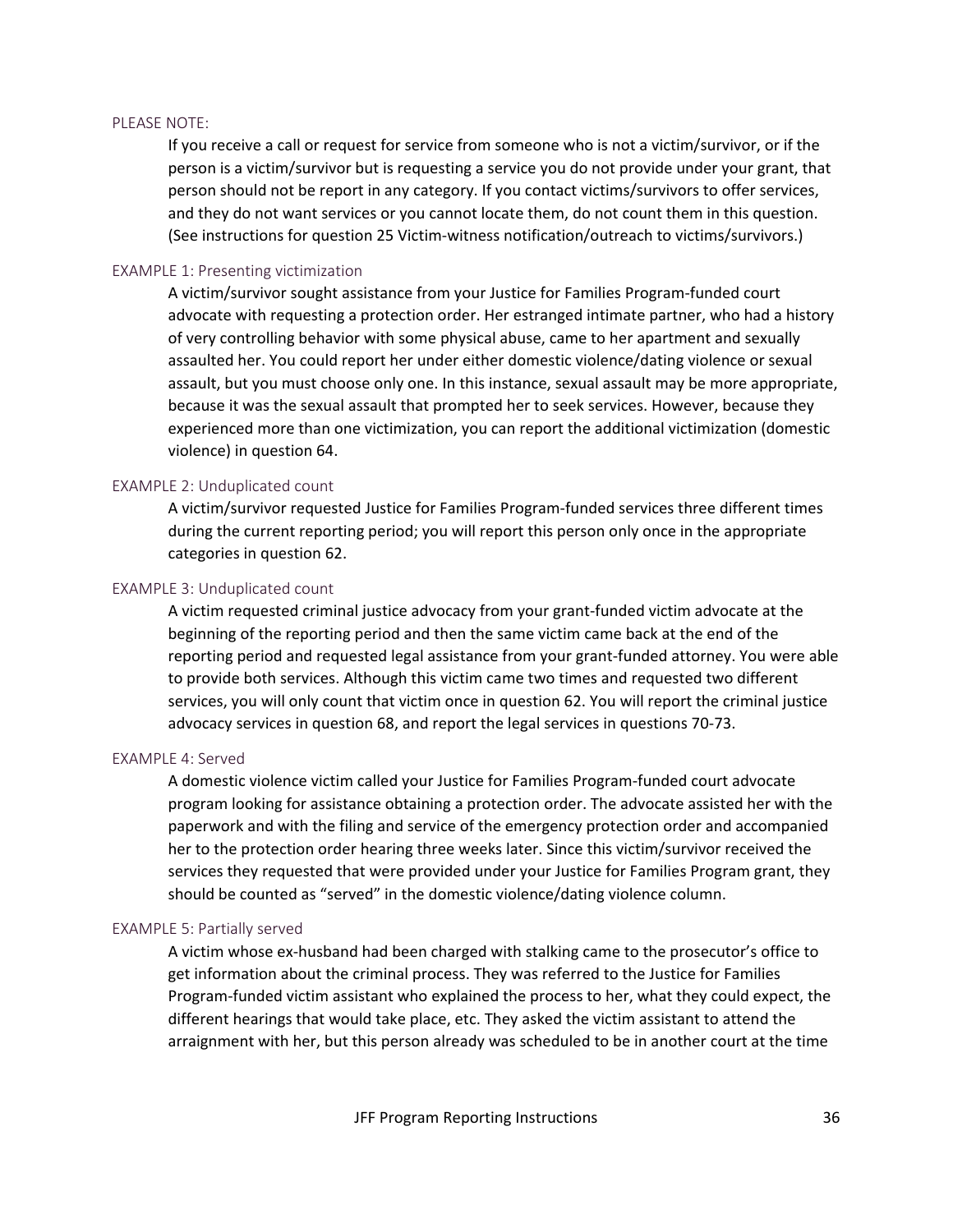of the arraignment. This victim received information from the victim assistant, but not the other services they requested that are funded under your Justice for Families Program grant. They should be counted as "partially served."

### EXAMPLE 6: Not served

A victim/survivor of domestic abuse walks into your clinic program requesting assistance in changing the visitation provisions of her divorce decree. Her ex-husband has been using the exchange times to harass her regarding her new relationship, and they wants to go back into court to make changes in how the exchange happens. Your clinic receives Justice for Families Program funding to provide assistance in family law matters for victims/survivors. You do an intake on this person, but you are not able to take her case at that time because of staffing limitations, and her name is put on a waiting list. As of the end of the reporting period, they are still on the waiting list. This person should be counted as "not served."

### EXAMPLE 7: Not counted

A victim of dating violence called the Justice for Families Program-funded project seeking shelter services. In a previous reporting period, the funded legal advocate had assisted her with a protection order because her former dating partner was stalking her. They were given the phone number for the nearest shelter. Because the victim was requesting a service not supported with Justice for Families Program funding (shelter services), this victim would not be counted at all in question 62.

## 63. Number of new victims/survivors served and partially served during the current reporting period

For each victim/survivor reported in 62A and 62B, report the number of victims/survivors who began receiving Justice for Families Program-funded services during the current reporting period. If this is your first time using Justice for Families Program funds to provide victim services, then all victims/survivors in 62A and 62B should be reported as new. If the victim/survivor has been counted as served or partially served in a previous reporting period do not include them here, even if the victim/survivor sought services for a new victimization.

### EXAMPLE 1:

During the current reporting period you used grant funds to serve ten victims/survivors. Four of the victims/survivors started receiving services during the current reporting period, five victims/survivors began services during previous reporting period, and one victim/survivor began services over a year ago. You would report "4" in question 63, since only four of the victims/survivors reported in 62A and 62B started receiving services during the current reporting period

### EXAMPLE 2:

During the previous reporting period, a domestic violence victim/survivor sought and received grant-funded services. Last month, the victim returned to your organization after her estranged intimate partner sexually assaulted her, and requested assistance in obtaining a protection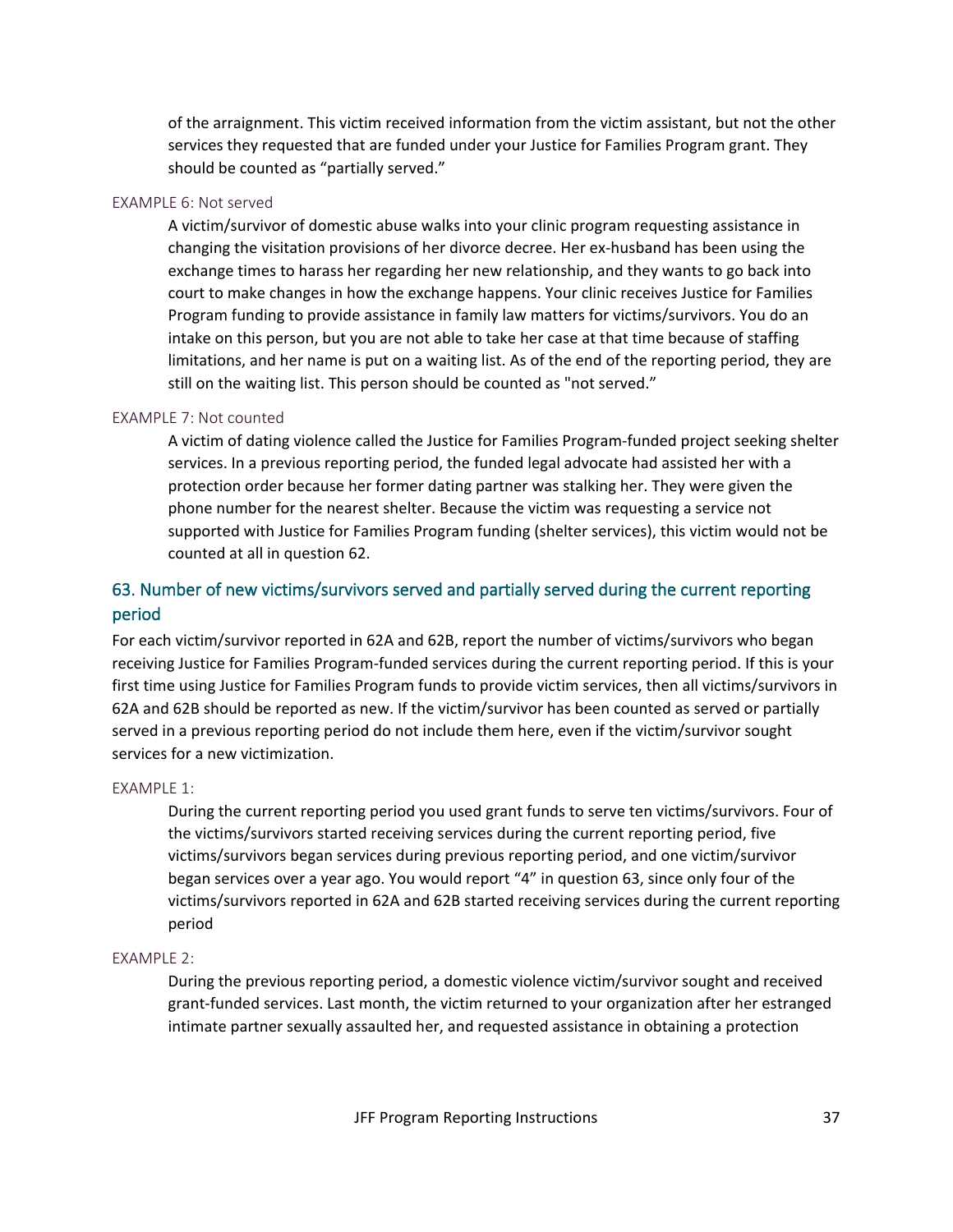order. Your grant-funded attorney was able to provide this service. You would NOT report this victim here, since they had received services in a previous reporting period.

## 64. Number of victims/survivors served for all types of victimizations

For each victim/survivor reported as served or partially served in question 62, report any additional types of victimizations for which they received Justice for Families Program-funded services during the current reporting period. Report a victim/survivor under each additional victimization in the row that corresponds to the victimization you reported that victim under in 62A and 62B. Report a victim/survivor only once under each additional victimization.

### DEFINITION: Trafficking

**Trafficking** is defined as sex trafficking in which a commercial sex act is induced by force, fraud, or coercion, or in which the person induced to perform such act has not attained 18 years of age; and/or the recruitment, harboring, transportation, provision, or obtaining of a person for labor services, through the use of force, fraud, or coercion for the purpose of subjection to involuntary servitude, peonage, debt bondage, or slavery.

### PLEASE NOTE:

This table automatically populates the number of victims/survivors served and partially served under each presenting victimization. For instance, if you reported 10 sexual assault victims/survivors in 62A and 62B, the "Presenting victims/survivors of sexual assault" row would be populated with "10" under the "Sexual assault" column.

### EXAMPLE:

Your grant-funded program served two victims of sexual assault and 13 victims of domestic violence/dating violence during the current reporting period. One victim of sexual assault had also experienced trafficking and five victims of domestic violence had also experienced sexual assault. This would be reported as follows, in the "Presenting victims/survivors of sexual assault" row, report "1" under trafficking ("2" will already be prepopulated in sexual assault). Next, in the "Presenting victims/survivors of domestic violence/dating violence" row, report "5" under sexual assault ("13" will already be prepopulated in domestic violence/dating violence).

## 65. Reasons victim/survivors were not served or were partially served

Indicate the reasons that victim/survivors seeking services were not served or were partially served by checking all that apply. OVW acknowledges that funded programs may not be able to serve all victim/survivors who request services. This information is being collected to identify unmet needs and barriers.

- **Conflict of interest:** Program cannot serve victim/survivor because of current or previous representation of opposing party
- **Did not meet statutory requirements:** Victim/survivor does not meet requirements of statute (e.g., I-360 self-petitions).
- **Hours of operation:** Hours during which the program provides services are not compatible with the hours the victim/survivor is available to receive requested services.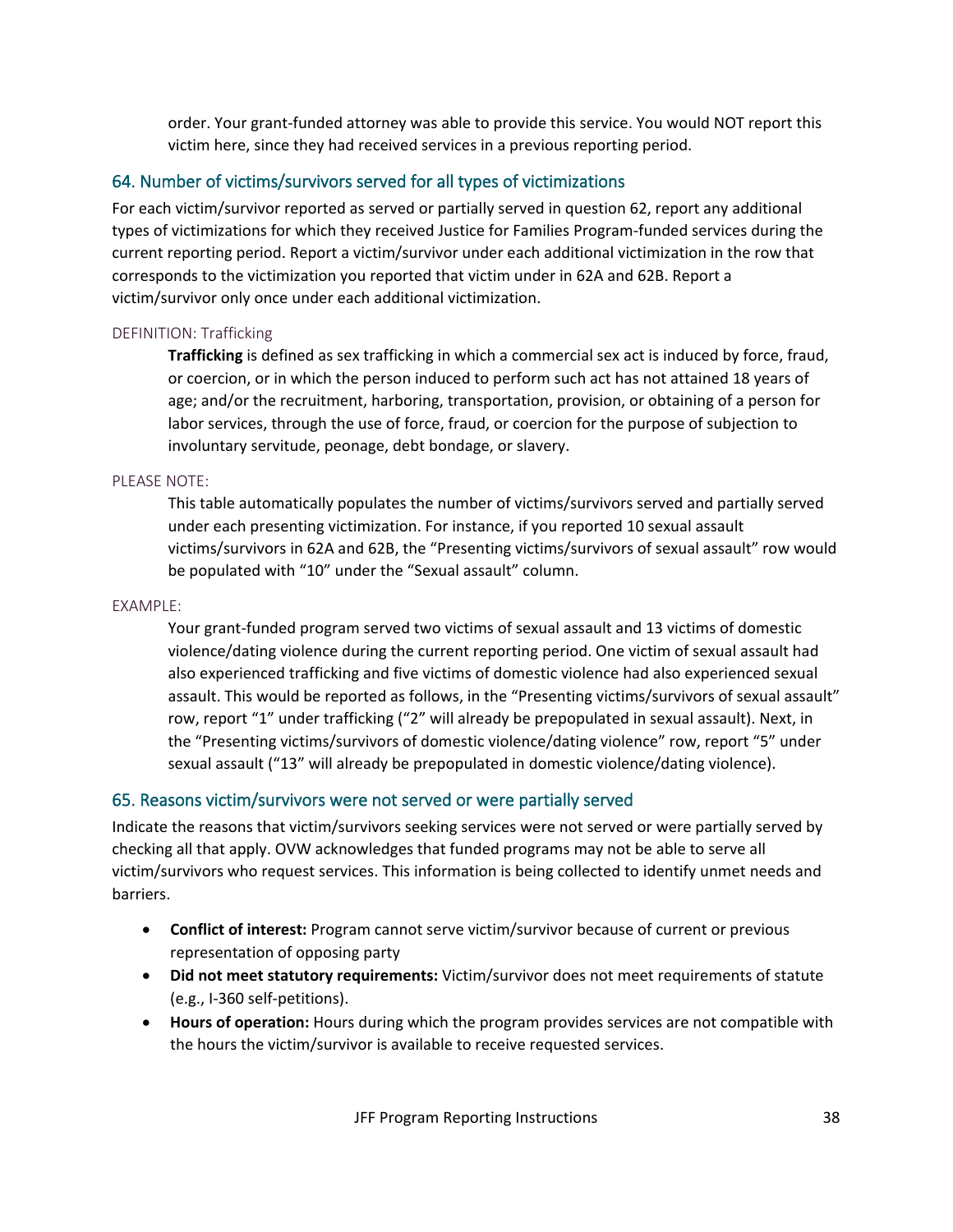- **Insufficient/lack of culturally appropriate services:** Services currently provided under the grant are not culturally appropriate for the victim/survivor.
- **Insufficient/lack of language capacity (including sign language):** Interpreter services not available or not available at the time the victim/survivor is seeking services. Victim/survivors may be placed on a waiting list to receive interpreter services, but have not been served by the end of the current reporting period.
- **Insufficient/lack of services for people with disabilities:** The services provided under the grant are not accessible to people with disabilities. For example, a shelter does not allow a care attendant to accompany a victim/survivor to the shelter, which prevents them from being able to use shelter services.
- **Lack of child care:** Victim/survivor is unable to receive requested services due to the lack of available child care.
- **Need not documented:** Determination is made that there is not sufficient legal basis to provide the services requested by the victim/survivor. For example, if the victim/survivor cannot obtain a U-certification and you cannot proceed with the application, please check off this reason.
- **Program reached capacity:** Program is operating at full capacity. Victims/survivors may be placed on a waiting list.
- **Program unable to provide service due to limited resources/priority setting:** Program has set priorities (e.g., that they will only represent victims/survivors in protection order hearings who are in imminent danger or who have complex legal issues related to their protection orders) and is unable to serve victims/survivors who do not meet the priority criteria because of limited resources.
- **Services inappropriate or inadequate for victims/survivors with mental health issues:** Staff are not able, for any reason, to provide appropriate or adequate services for victims/survivors with mental health issues.
- **Services inappropriate or inadequate for victims/survivors with substance abuse issues:** Staff are not able, for any reason, to provide appropriate or adequate services for victims/survivors with substance abuse issues.
- **Services not appropriate for victim/survivor:** For any reason, the services available under the grant are not appropriate for victim/survivor.
- **Transportation:** Victim/survivor is unable to arrange for transportation to receive services, or to attend court hearings. This includes situations in which public transportation is not available or, if available, cannot be paid for.
- **Other:** Describe any other reason for not serving that is not captured above.

## 66. Demographics of victims/survivors served or partially served

Based on the victims/survivors reported in 62A and 62B, provide the total numbers for all that apply. Because victims/survivors may identify in more than one category of race/ethnicity, "Total Race/Ethnicity" may exceed the total number of victims/survivors reported in 62A and 62B, however, victims/survivors may not be counted more than once in each individual category. The total number of victims/survivors reported under "Race/ethnicity" should not be less than the total number of victims/survivors reported in questions 62A and 62B. The number of victims/survivors reported in "Total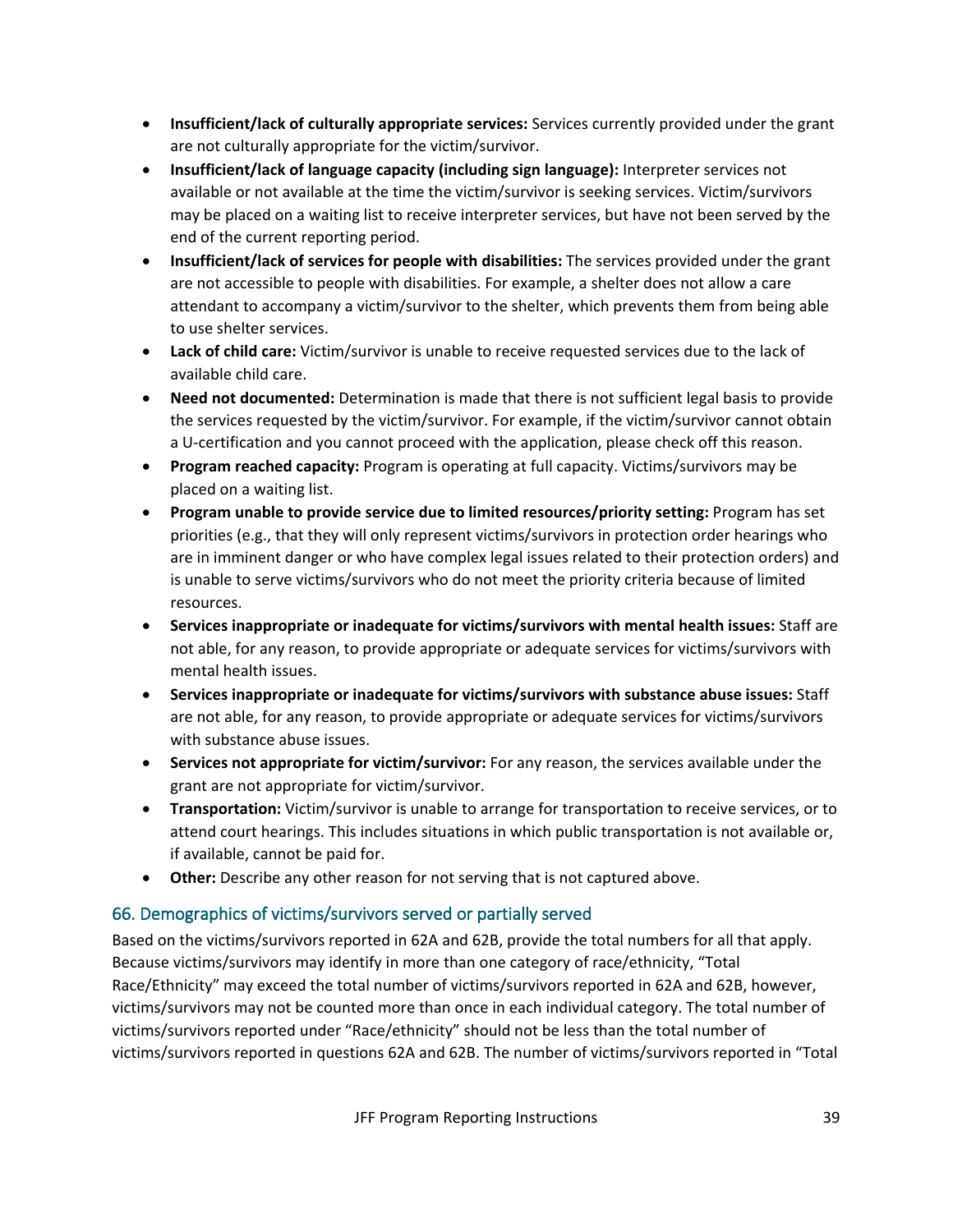Gender" and "Total Age" should equal the total number of victims/survivors reported in 62A and 62B. Those victims/survivors for whom race/ethnicity, gender, and/or age are not known should be reported in the "Unknown" category. The demographic categories listed under "Race/ethnicity" are mandated by the federal Office of Management and Budget.

- **Race/ethnicity:** Report the race/ethnicity with which the victim/survivor identifies. You may count victims/survivors in more than one of the race/ethnicity categories. Victims/survivors should not be counted more than once in each category. For example if a victim identifies as Hawaiian and Samoan you would only report them once in the category "Native Hawaiian or Other Pacific Islander."
- **Gender:** Report the gender of each victim/survivor or if the gender is unknown, report it as unknown. This is an unduplicated count, and the total number for gender should equal the sum of 62A and 62B.
- **Age:** Report the number of victims/survivors served in the applicable age category. This is an unduplicated count, and the total number for age should equal the sum of 62A and 62B.

Other demographic information:

- **People with disabilities:** Count victims/survivors with a significant limitation in activities of daily living as people with disabilities. This may include people who are vision-impaired, people with developmental disabilities, and people with diagnosed mental illness, if their activities are so limited.
- **People with limited** English proficiency: Report the number of victims/survivors served who have limited English proficiency. Individuals who do not speak English as their primary language and who have limited ability to read, write, speak, or understand English can be counted as having limited English proficiency.
- **People who are D/deaf or hard of hearing:** Report the number of victims/survivors who identify with and participate in the language, culture, and community of Deaf people based on the use of sign language (Deaf); victims/survivors who identify within the audiological definition of severe to profound hearing loss and who don't have a cultural affiliation (deaf); and/or victims/survivors who identify with any degree of hearing loss from mild to profound and are committed to participate in society through the use of their residual hearing plus hearing aids, speechreading, and assistive technology to aid communication (hard of hearing).
- **People who are immigrants/refugees/asylum seekers:** Where possible, report the number of victims/survivors who are immigrants, refugees, or asylum seekers. This is not a question about immigration or legal status.
- **People who live in rural areas:** Report the number of victims/survivors who live in a rural area or community. If you do not know if an area is rural, you may use the following definition: A rural area is any area or community, respectively, no part of which is within an area designated as a standard metropolitan statistical area by the Office of Management and Budget, consistent with the U.S. Census; or any area or community, respectively, that is within an area designated as a metropolitan statistical area or considered as a part of a metropolitan statistical area and is located in a rural census tract.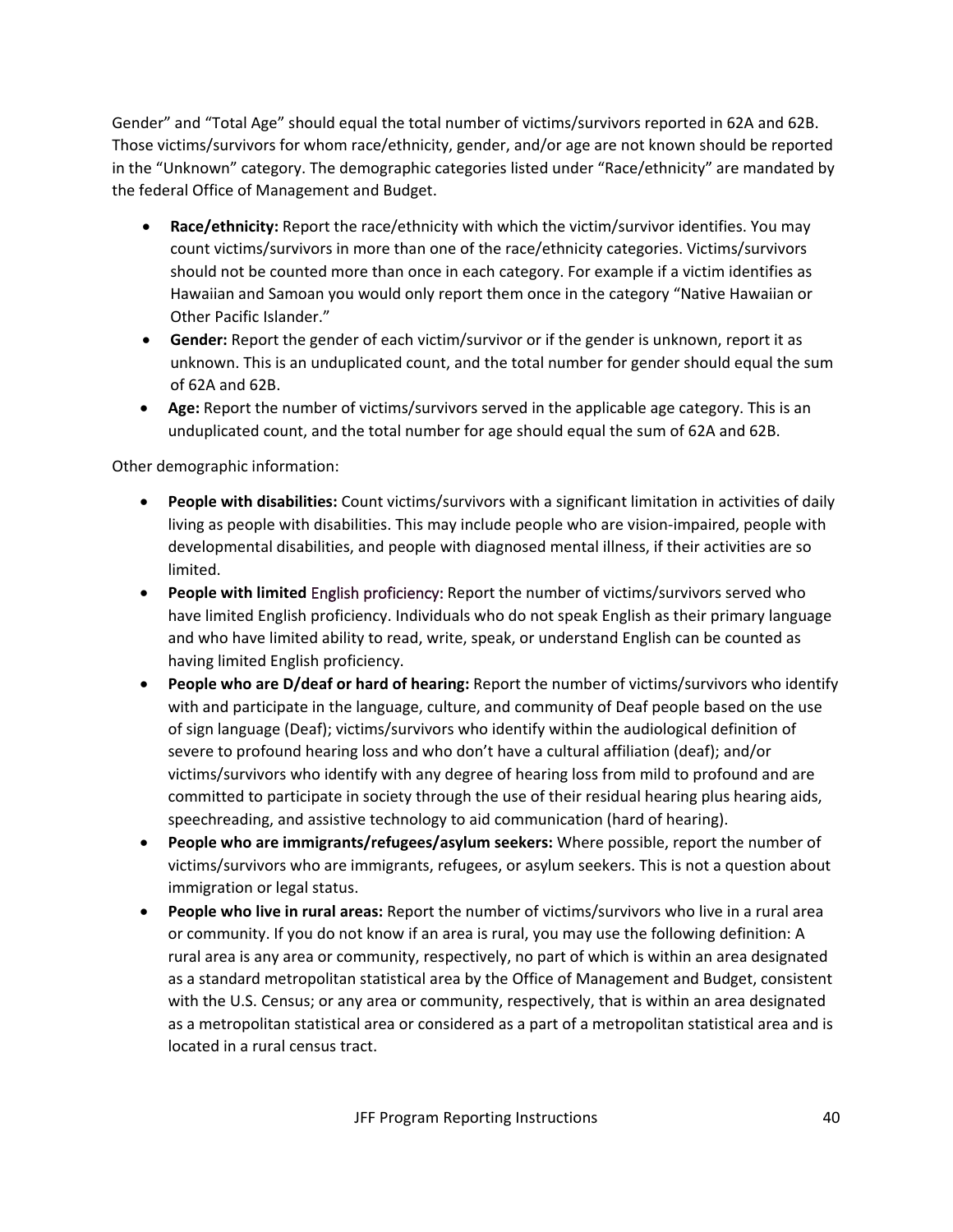### EXAMPLE:

You served a 20-year-old woman who is a victim/survivor of domestic violence, who identifies as American Indian and Latina, who does not read or write English, and whose primary language is Lakota. Count this victim/survivor under Race/ethnicity (American Indian and Hispanic, Latino, or Spanish origin), Gender (Female), Age (18-24), and as a person with limited English proficiency.

## 67. Victims/survivors' relationships to offender by victimization

For those victims/survivors reported as served and partially served in 62A and 62B, report the victims/survivors relationship to the offender by type of victimization. If a victim/survivor experienced more than one type of victimization and/or was victimized by more than one perpetrator, count the victim/survivor in all categories that apply. The total number of relationships in the sexual assault column must be at least the sum of the number of sexual assault victims/survivors reported in 62A and 62B; the total number in the domestic violence/dating violence column must be at least the sum of the number of domestic violence/dating violence victims/survivors reported in 62A and 62B; the total number in the stalking column must be at least the sum of the number of stalking victims/survivors reported in 62A and 62B; and the total number in the child sexual abuse column must be at least the sum of the number of child sexual abuse victims/survivors reported in 62A and 62B.

- **Current or former spouse or intimate partner:** The victim/survivor (1) is currently or formerly married to the offender, (2) shares a child in common with the offender, (3) is cohabitating with or has cohabitated with the offender as a spouse, or (4) is a person similarly situated to a spouse of the offender under the domestic or family violence laws of the jurisdiction receiving grant monies.
- **Other family member or household member:** The victim/survivor is related to the offender by blood, kinship, or similar relationships. Family is defined to include both traditional and nontraditional family structures, including foster parents, grandparents and other relatives, single parents, gay or lesbian parents, extended family, clans, etc. This includes victims/survivors who shared a household or have/had a roommate relationship with the offender.
- **Acquaintance:** The victim/survivor is known to the offender. For example, the victim/survivor is a neighbor, employee, co-worker, friend, fellow schoolmate, student, etc., of the offender.
- **Current or former dating relationship:** The victim/survivor is, or has been, in a social relationship of a romantic or intimate nature with the offender. The existence of such a relationship is determined by the following factors: 1) length of the relationship; 2) type of relationship; and 3) frequency of the interaction between the persons involved.
- **Stranger:** The victim/survivor and the offender are not known to each other.

### EXAMPLE:

A victim/survivor who was being stalked by her former intimate partner and was sexually assaulted by a family member would be counted as follows: enter "1" in the Current or former spouse or intimate partner row under the Stalking column and enter "1" in the Other family or household member row under the Sexual assault column.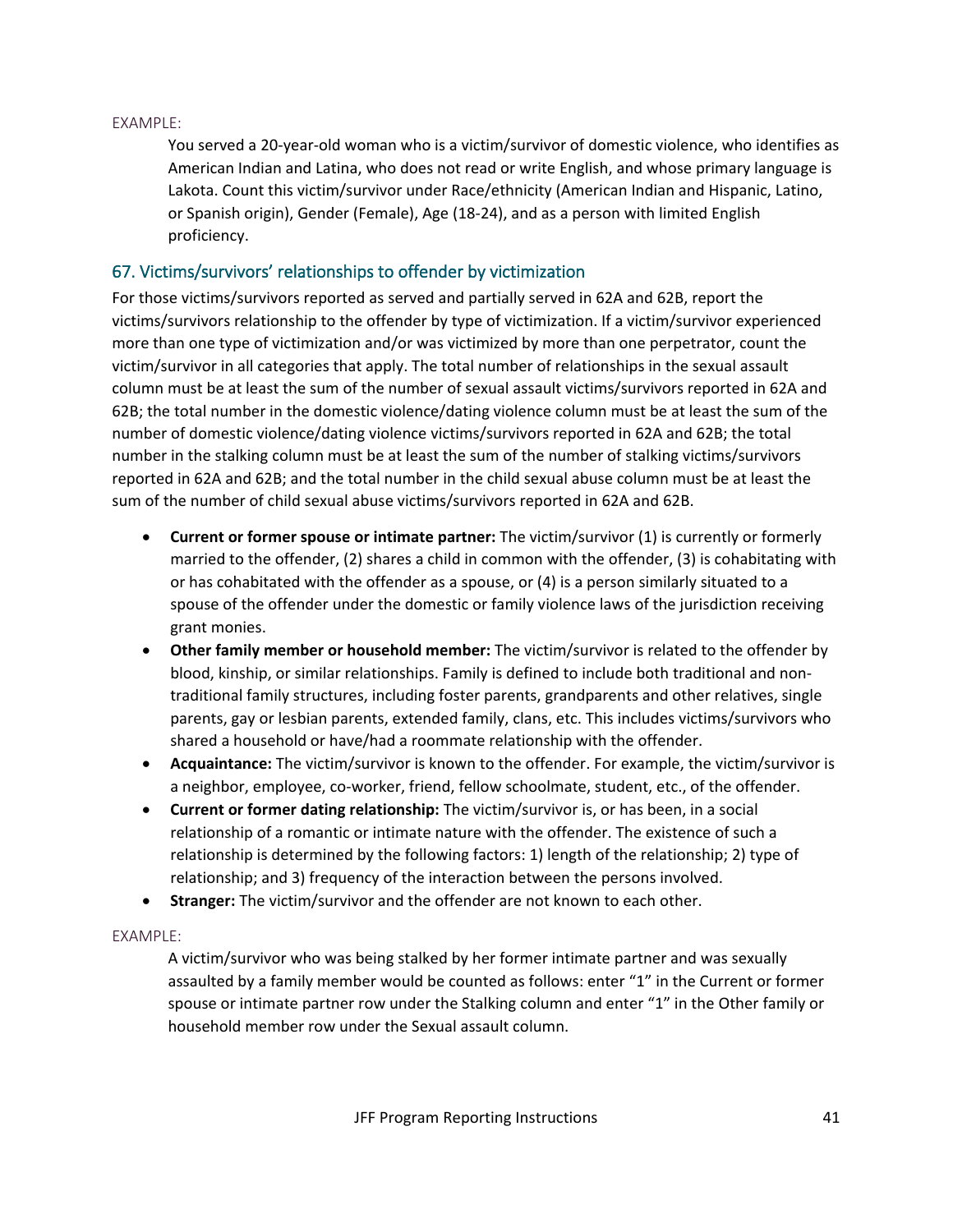## 68. Victim services

Report the number of victims/survivors from 62A and 62B who received Justice for Families Programfunded services during the current reporting period. Count each victim/survivor only once for each type of service that the victim/survivor received under the "Number of victims/survivors served" column. Under the "Number of times service was provided" column, report the total number of times victims/survivors received the grant-funded service during the current reporting period. The total for each type of service under the number of victims/survivors column should not be higher than the total of 62A and 62B. Legal assistance provided by a grant-funded attorney or paralegal should be reported in questions 70-73.

- **Child care:** Group or individual child care for persons under age 18.
- **Civil legal advocacy/court accompaniment:** Assisting a victim/survivor with civil legal issues, including preparing paperwork for protection orders; accompanying a victim/survivor to a protection order hearing, or other civil proceeding; and all other advocacy within the civil justice system. This also includes accompanying a victim/survivor to an administrative hearing, such as unemployment, Social Security, TANF, or food stamp hearing. Does not include services provided by an attorney or paralegal.
- **Criminal justice advocacy/court accompaniment:** Assisting a victim/survivor with criminal legal issues including notifying the victim/survivor of case status, hearing dates, plea agreements, and sentencing terms; preparing paperwork such as victim impact statements; accompanying a victim/survivor to a criminal court proceeding or law enforcement interview; and all other advocacy within the criminal justice system.
- **Pro se clinics/group services:** Assistance provided to more than one victim/survivor in a group setting in the form of victim advocacy (e.g., how to obtain needed resources or services) or legal advocacy (e.g., how to prepare paperwork for a protection from abuse petition, information on how the court system works, etc.).
- **Victim/survivor advocacy:** Actions designed to help the victim/survivor obtain needed resources or services including employment, housing, shelter services, health care, victim's compensation, etc.

### 69. Protection orders

Report the number of temporary and/or final protection orders requested and granted for which Justice for Families Program-funded victim services staff provided assistance to victims/survivors during the current reporting period. These orders may also be referred to as protection from abuse, protection from harassment or anti-harassment orders, restraining orders, or no contact or stay away orders. If Justice for Families Program-funded attorneys or paralegals assisted victims in obtaining protection orders, those orders should be reported in questions 70-73.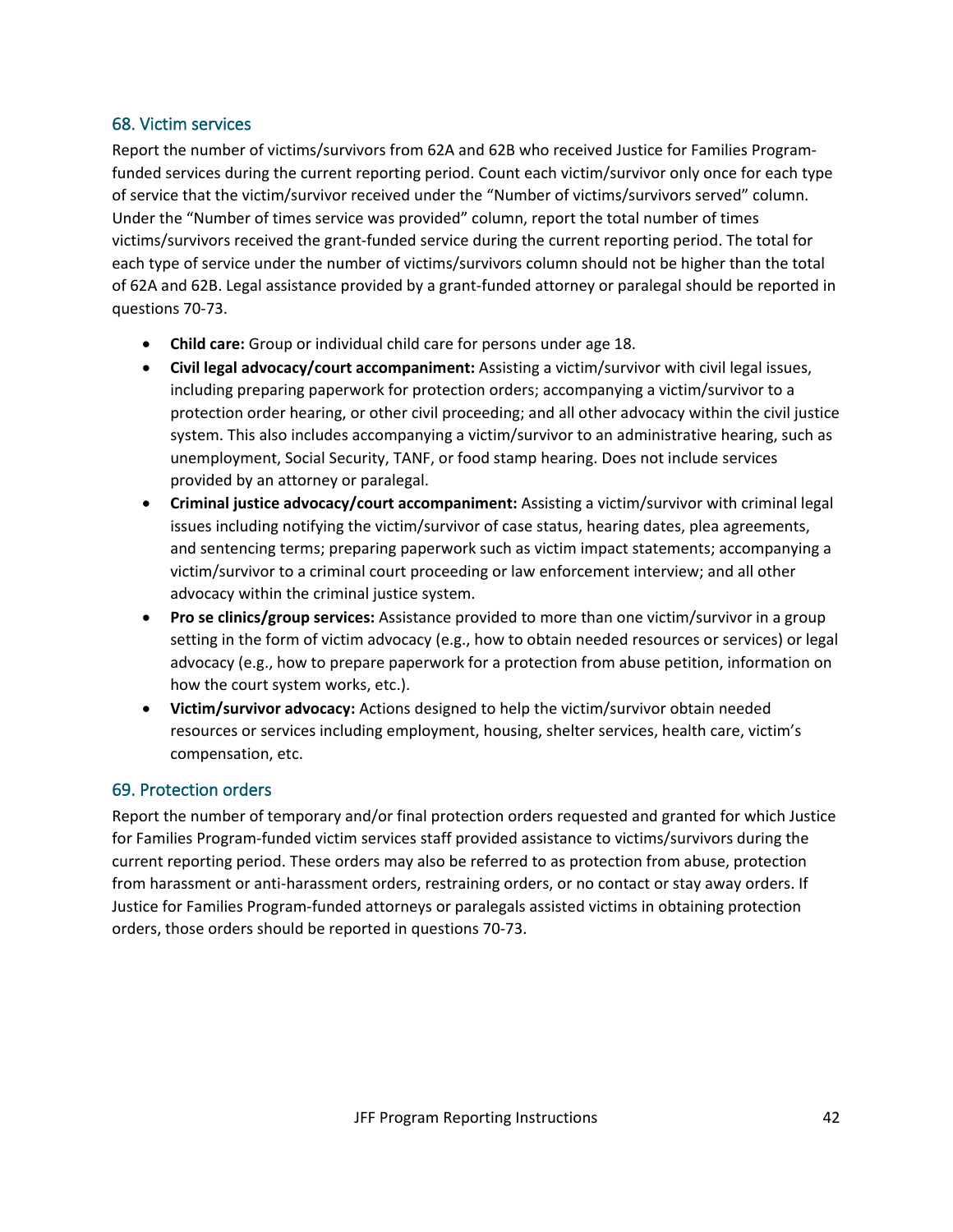# **Legal Services**

**If Justice for Families Program-funded staff provided legal services to victims/survivors during the current reporting period, check yes and answer questions 70-73. If your Justice for Families Program funds were not used for legal services, check no and skip to question 74.**

Answer questions 70-73 only if your Justice for Families Program funds supported attorneys and/or paralegals who provided legal services to victims/survivors during the current reporting period.

## 70. Legal issues

Report the total number of legal issues addressed by Justice for Families Program-funded attorneys or paralegals during the current reporting period. Count a victim/survivor once in each category of legal issue [A-K] for which they received assistance. For B. Family law matters and G. Immigration matters, provide an unduplicated count of victims/survivors who received assistance in one or more of the subcategories listed under each of those general categories, and report the number of victims/survivors who received assistance in each of the subcategories.

EXAMPLE:

You represented a victim of domestic violence in several matters—a divorce proceeding that also included issues of child custody and child support, and a bankruptcy proceeding. You also helped her obtain a final protection order against an acquaintance who was stalking her. You would report that as (1) A. Protection orders, (1) B. Family law matters, (1) B-i. Divorce, (1) B-ii. Custody/visitation, (1) B-iv. Child spousal support, and (1) C. Consumer/finance.

## 71. Number of victims/survivors who received assistance with legal issues in question 70

Report an **unduplicated** count of victims/survivors who received assistance with at least one legal issue in question 70. If they received assistance with more than one legal issue, count them only once in this question and report them below in question 72.

## 72. Number of victims/survivors who received assistance with multiple legal issues

Report the number of victims/survivors who received Justice for Families Program-funded services in more than one of the categories [A-K] listed in question 70 during the current reporting period. For purposes of this question, consider all family law matters [section B] as one category and all immigration matters [section G] as one category.

## 73. Legal outcomes

For all cases closed or issues resolved during the current reporting period for which services were provided by Justice for Families Program-funded attorneys and paralegals, report the number and type of outcome for each issue addressed and resolved. Include all outcomes for all matters.

- **Information:** supplying self-help materials or verbal information specific to a victim/survivor's particular needs following an intake.
- **Referral:** following legal assessment and some advice or other legal assistance provided, decision to refer.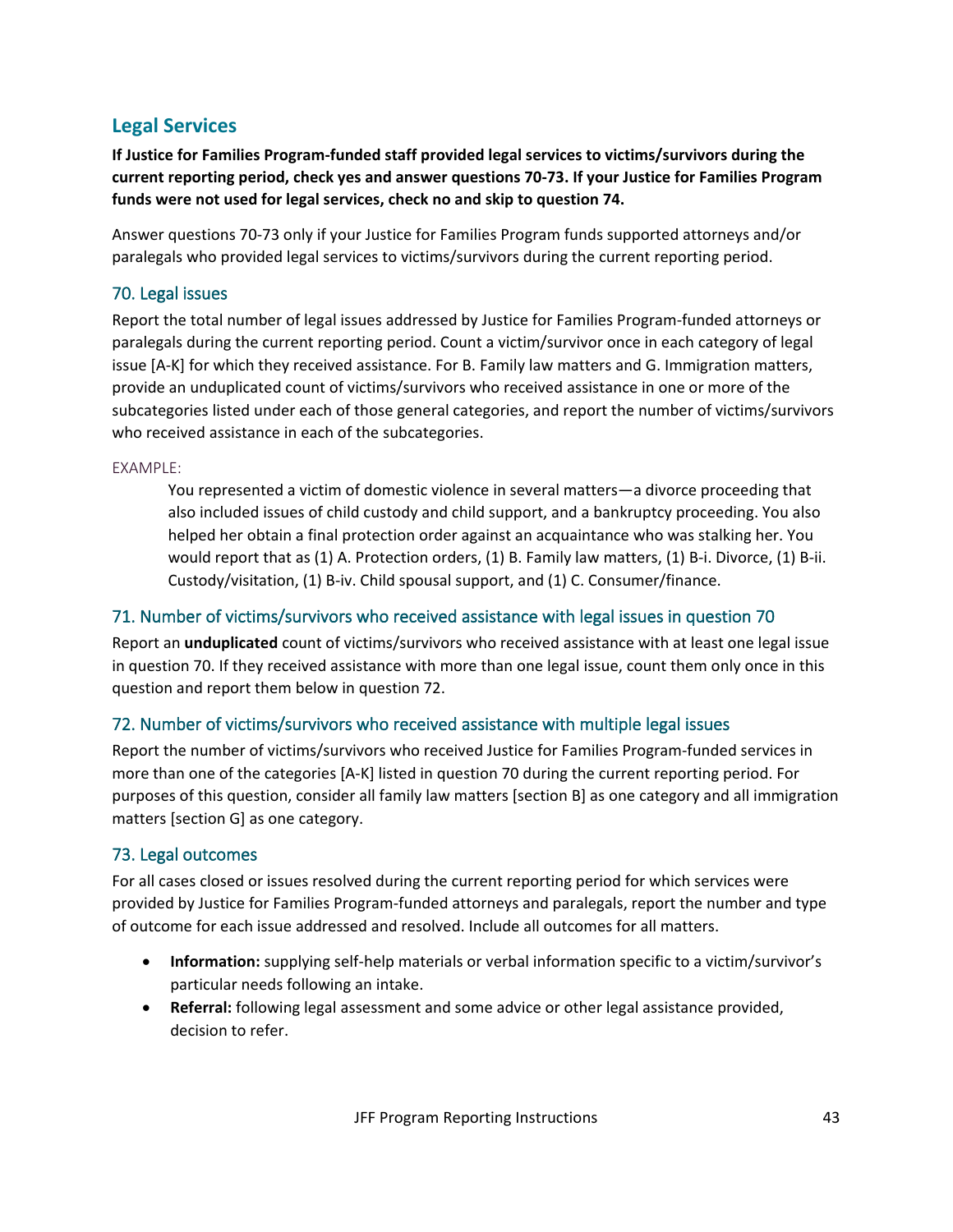- **Advice:** reviewing relevant information and providing advice on action to take to address a legal problem.
- **Brief services:** limited action taken (e.g., short letter, phone call to a third party, preparation of a will or other document) resulting in closing of cases within a few days or a week.
- **Administrative decision:** case is resolved as a result of an administrative agency decision.
- **Court decision:** case is resolved as a result of a court decision. Cases in which a victim/survivor is assisted with and obtains a temporary protection order, even where that victim/survivor did not pursue a longer-term or final order, should be counted here.
- **Negotiated resolution (no filed action/filed action):** case is resolved through negotiation prior to/following initiation of court or administrative action.
- **Victim/survivor withdrew**: case closed because client failed to return and could not be contacted OR client decided not to proceed with the case.

## 74. (Optional) Additional information

Use the space below to discuss the effectiveness of services funded or supported by your Justice for Families Program grant and to provide any additional information you would like to share about services beyond what you have provided in the data above. An example might include that your agency, as the result of Justice for Families Program funding, was able to provide more advocacy, referrals, and court accompaniment to sexual assault survivors, which was associated with a higher percentage of sexual assault survivors cooperating in the prosecution of cases against the offenders accused of assaulting them.

# **H. Narrative**

## 75. Report the status of your Justice for Families Program grant goals and objectives as of the end of the current reporting period

### **All grantees must answer question 75.**

Report succinctly on the status of the goals and objectives for your Justice for Families Program grant as of the end of the current reporting period, as they were identified in your grant proposal or as they have been added or revised. Indicate whether the activities related to your objectives for the current reporting period have been completed, are in progress, are delayed, or have been revised. Comment briefly on your successes and challenges, and provide any additional explanation you feel is necessary for us to understand what you have or have not accomplished relative to your goals and objectives.

Please limit your response to the space provided. The number of characters allowed (this includes spaces) will be indicated. Please avoid the use of any formatting, including bullets and apostrophes.

**If you have not accomplished objectives that should have been accomplished during the current reporting period, you must provide an explanation.**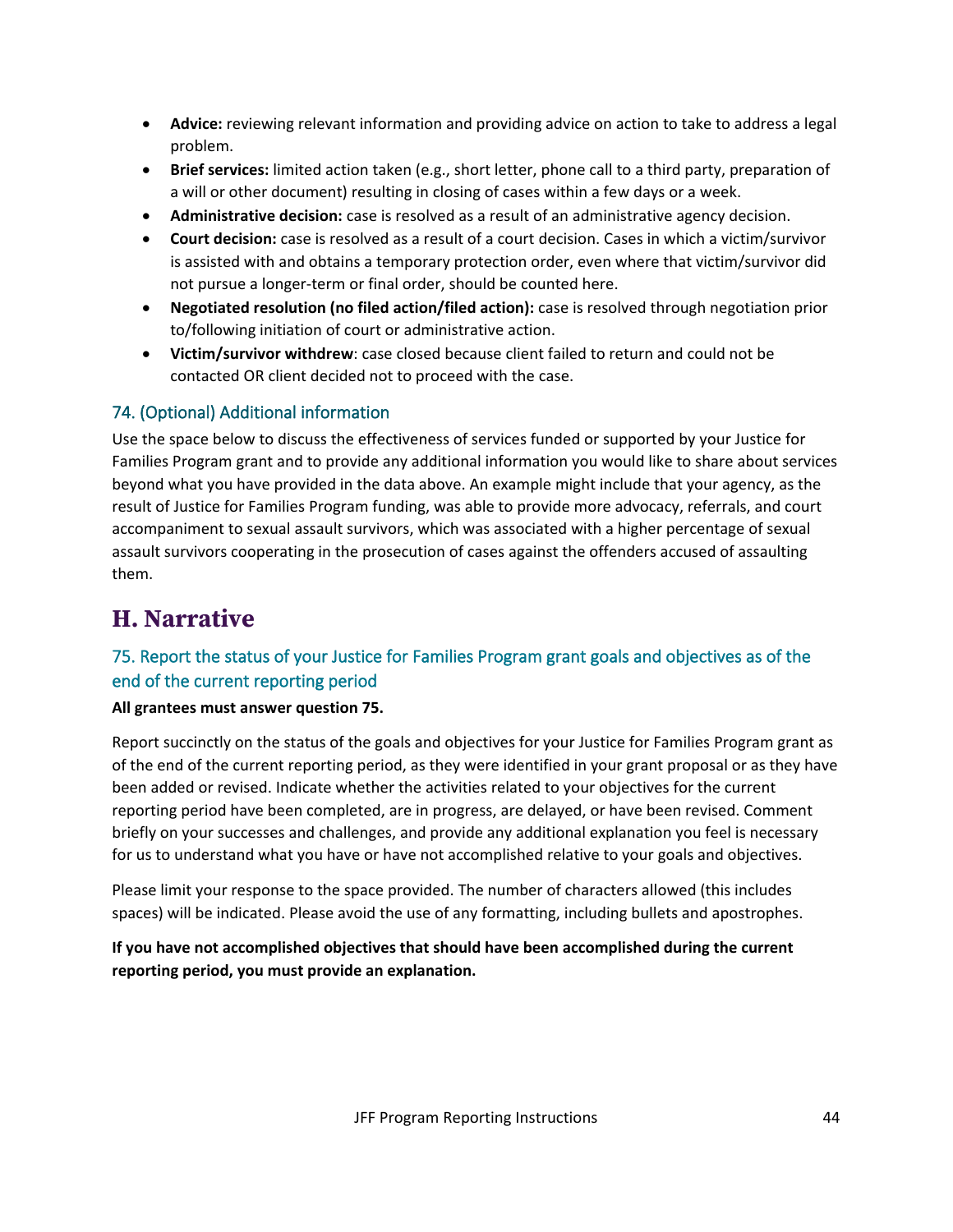### EXAMPLE:

**Objective:** Coordinate the sharing of information on bail bonds with local law enforcement agencies and victim services.

**Activity:** Hire data specialist to create tracking system for bail bond information **Status:** Delayed.

**Comments:** We hired someone who left the position because of a family emergency six weeks after he was hired. We are interviewing new candidates and hope to have someone in the position by February 15, 2020.

76. What do you see as the most significant areas of remaining need, with regard to meeting the needs of victims/survivors of sexual assault, domestic violence, dating violence, and/or stalking and their families and increasing offender accountability?

**All grantees must answer this question on an annual basis. Submit theses answers on the January to June reporting form only.**

Describe any significant areas of remaining need. Consider geographic region, underserved populations, service delivery systems, types of legal issues, and challenges and barriers unique to your court, your state, or your service area.

Please limit your response to the space provided (8,000 characters for this question). Please avoid the use of any formatting, including bullets and apostrophes.

## 77. What has Justice for Families Program funding allowed you to do that you could not do prior to receiving this funding?

## **All grantees must answer this question on an annual basis. Submit theses answers on the January to June reporting form only.**

Describe anything Justice for Families Program funding has enabled you to do that you could not do before you received Justice for Families Program funding.

Please limit your response to the space provided (8,000 characters for this question). Please avoid the use of any formatting, including bullets and apostrophes.

### EXAMPLE:

Before we received Justice for Families Program funds, we did not coordinate case information between our family law and protection order dockets. Our judges were issuing orders that conflicted with prior orders, creating confusion for families and for law enforcement and sometimes endangering victims/survivors and their children. Our Justice for Families Programfunded docket manager follows a protocol, also developed with this funding, that ensures that judges who preside over family law and/or protection order cases are made aware of pending orders and the status of cases involving the same parties. This has nearly eliminated the issuance of conflicting orders and is resulting in better decisions for families served by our court.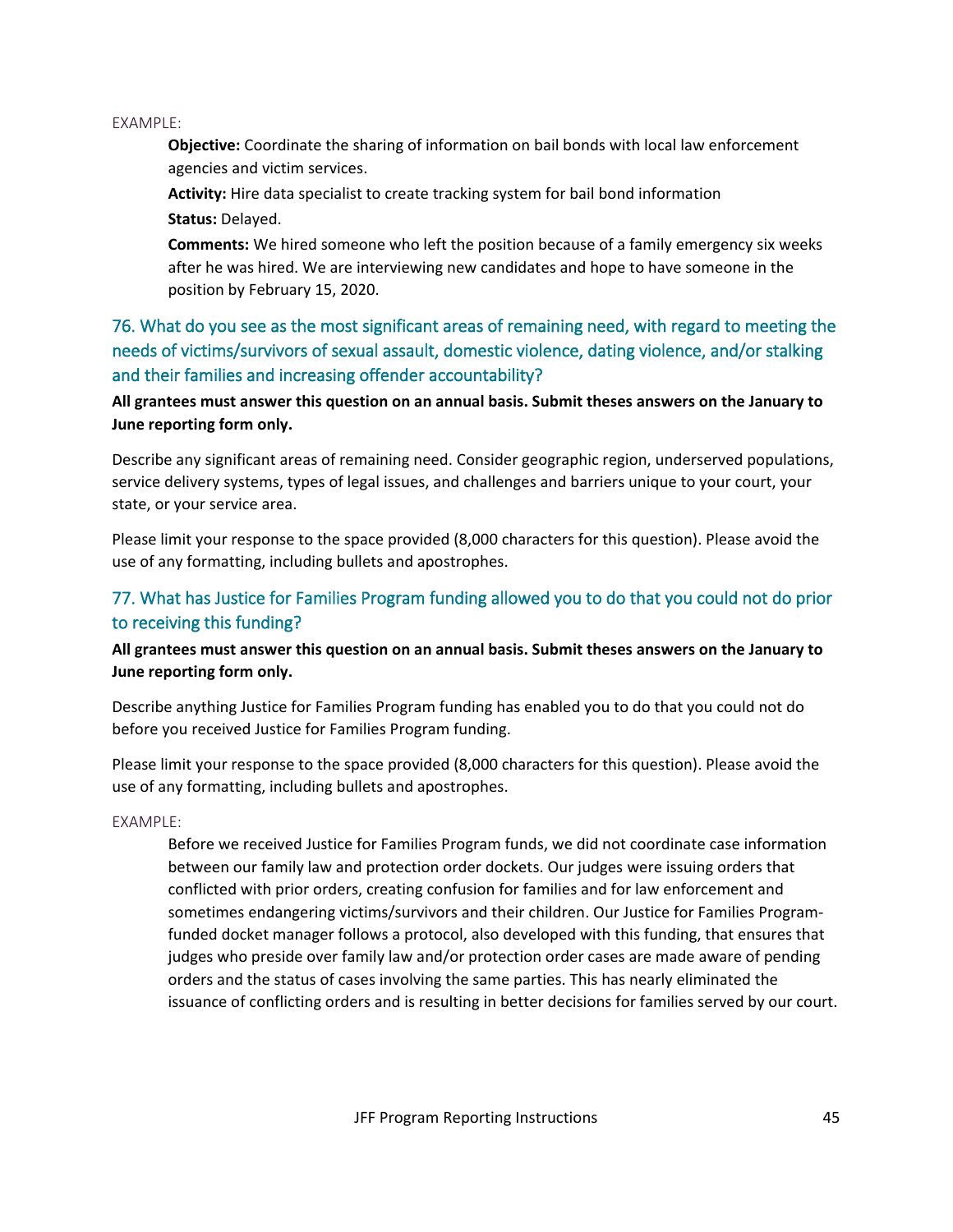## 78. Provide any additional information regarding the effectiveness of your grant-fundedprogram.

### **This question is optional**

If you have any other data or information that you have not already reported in answers to previous questions on this form that demonstrate the effectiveness of your Justice for Families Program-funded program, please provide it here. Feel free to discuss any of the following: systems-level changes, community collaboration, the removal or reduction of barriers and challenges for victims/survivors, promising practices, positive or negative unintended consequences.

Please limit your response to the space provided (8,000 characters for this question). Please avoid the use of any formatting, including bullets and apostrophes.

## 79. Provide any additional information that you would like us to know about the data submitted. **This question is optional.**

If you have any information that could be helpful in understanding the data you have submitted in this report, please answer this question.

Please limit your response to the space provided (8,000 characters for this question). Please avoid the use of any formatting, including bullets and apostrophes.

### EXAMPLE:

If you submitted two different progress reports for the same reporting period, you may explain how the data was apportioned to each report; if you funded staff – e.g., advocated and attorneys – but did not report any corresponding victim services or court cases, you may explain why; if you did not use program funds to support either staff or activities during the reporting period, please explain how program funds were used, if you have not already done so; or you might explain that though you were able to report all protection orders requested for which you provided assistance, you were not able to report accurately on how many of these were granted.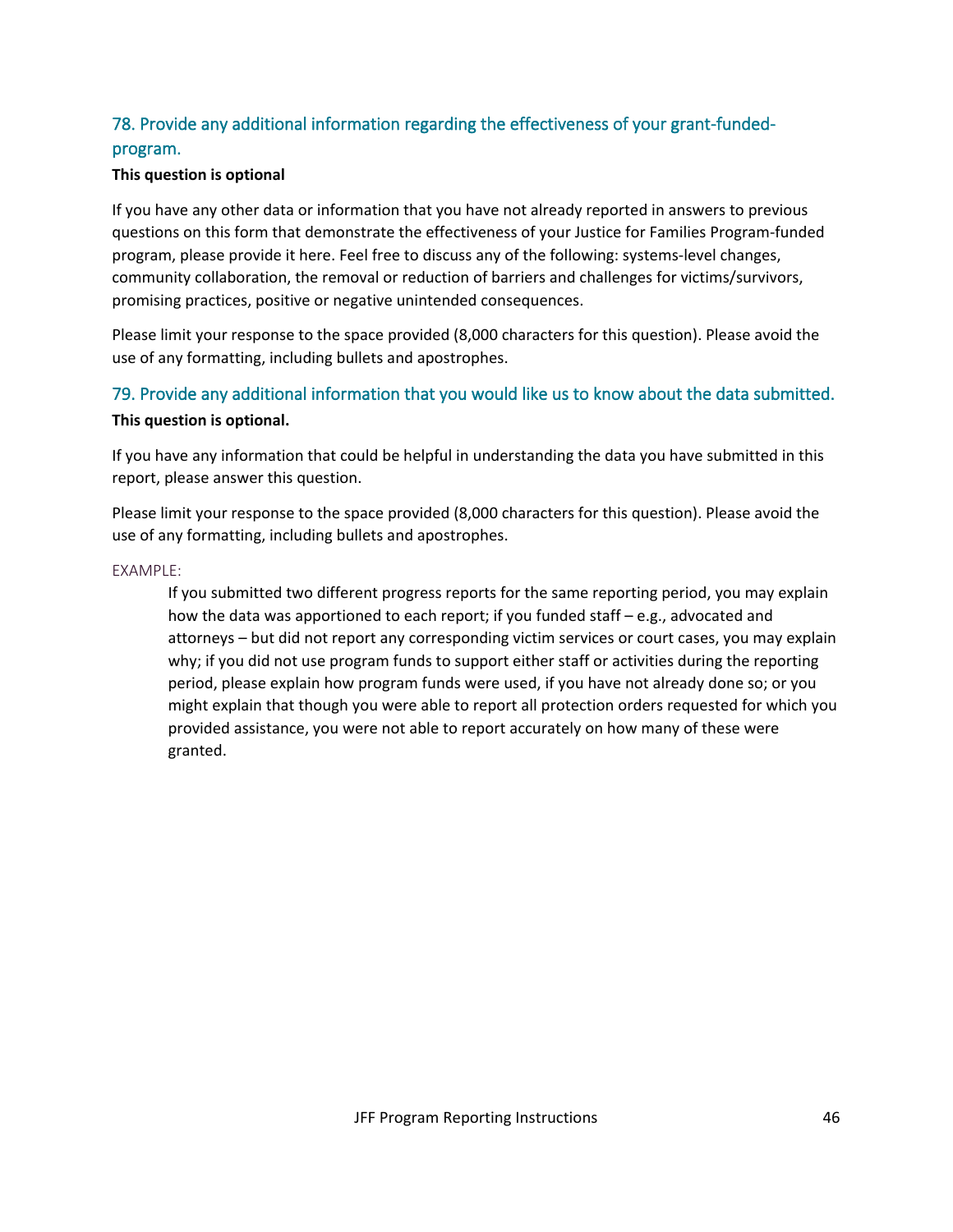# **Appendix: Glossary of Frequently Used Terms**

# **Child Sexual Abuse:**

Child sexual abuse includes sexual assaults committed against children under the age of 13.

## **Dating violence:**

Violence committed by a person who is or has been in a social relationship of a romantic or intimate nature with the victim/survivor. The existence of such a relationship is determined by the length of the relationship, the type of relationship, and the frequency of interaction between the persons involved in the relationship.

# **Domestic violence:**

The Violence Against Women Act (VAWA) defines domestic violence as felony or misdemeanor crimes of violence (including threats or attempts) committed by a current or former spouse of the victim/survivor, by a person with whom the victim/survivor shares a child in common, by a person who is cohabitating with or has cohabitated with the victim/survivor as a spouse, by a person similarly situated to a spouse of the victim/survivor under the domestic or family violence laws of the jurisdiction receiving grant monies, or by any other adult person against whom a victim/survivor is protected from that person's acts under the domestic or family violence laws of the jurisdiction receiving grant monies. It should be understood that domestic violence/dating violence applies to any pattern of coercive behavior that is used by one person to gain power and control over a current or former intimate partner or dating partner. This pattern of behavior may include physical or sexual violence, emotional and psychological intimidation, threats, verbal abuse, stalking, isolation, and economic control. In compiling domestic violence figures, grantees should include grant funds directed at dating violence.

## **Not served:**

Victims/survivors who sought services and did not receive the service(s) they were seeking, if those services were funded by your program grant.

Not Served Example: Your agency uses grant funds to provide victims/survivors with criminal justice advocacy/court accompaniment services.

A victim/survivor of domestic violence asks for court accompaniment to a criminal court proceeding. On the day the client needs court accompaniment, the grant-funded advocate is busy assisting another client and is unable to provide that service. Because the victim/survivor did not receive the grant-funded service requested during the six-month reporting period, report this victim/survivor as not served*.*

# **Partially served:**

Victims/survivors who received some service(s), but not all of the services they requested, if those services were funded by your program grant.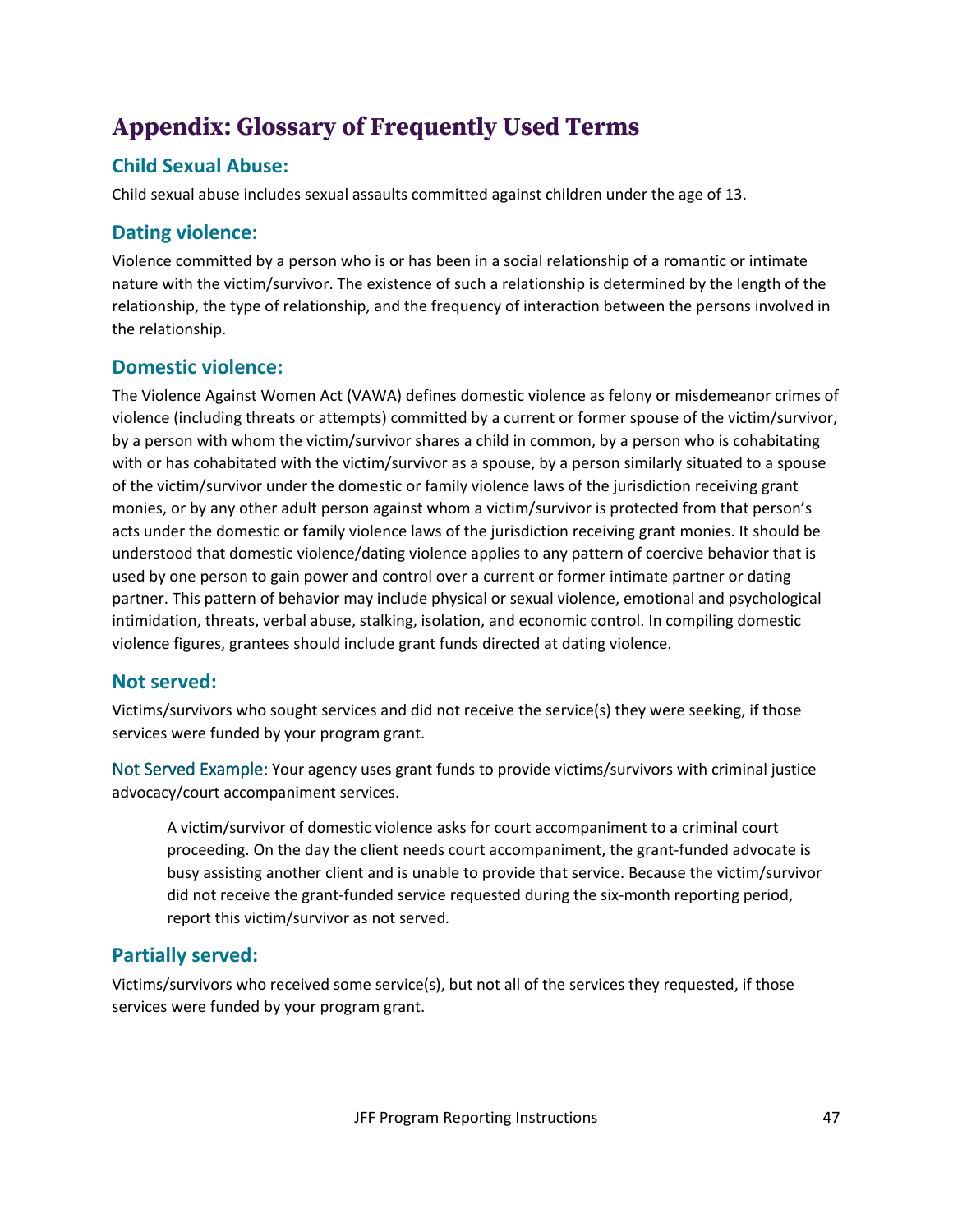Partially Served Example: Your agency uses grant funds to provide victims/survivors with crisis intervention, counseling, and civil legal advocacy/court accompaniment services.

A victim/survivor of sexual assault asks for crisis intervention and counseling services. You are able to provide this victim/survivor with crisis intervention, but you are unable to provide counseling services because of staffing limitations. Because the victim/survivor received some (but not all) of the grant-funded services that were requested during the six-month reporting period, report this victim/survivor as partially served*.*

## **Secondary victims:**

Individuals who are indirectly affected by the domestic violence, dating violence, sexual assault, stalking, and/or sex trafficking —i.e., children, siblings, spouses or intimate partners, grandparents, other affected relatives, friends, neighbors, etc.

## **Served:**

Victims/survivors who received the service(s) they requested, if those services were funded by your program grant.

Served Example: Your agency uses grant funds to provide victims/survivors with assistance obtaining protection orders, both temporary and permanent. Your agency also has a separate funding stream to provide transportation services.

A victim/survivor of dating violence comes to your agency requesting assistance with obtaining a protection order, as well as transportation services to court. You assist the victim/survivor in filling out the paperwork for the protection order, however your agency is unable to provide the transportation services. Remember, the transportation services are not grant-funded, but the protection order assistance is grant-funded. Therefore, because they received all the grantfunded services requested during the six-month reporting period, report this victim as served.

## **Sexual assault:**

A continuum of behaviors defined in the Violence Against Women Act to include both sexual assaults committed by offenders who are strangers to the victim/survivor, and sexual assaults committed by offenders who are known to, related by blood or marriage to, or in a dating relationship with the victim/survivor. VAWA defines sexual assault as any conduct proscribed as sexual abuse by federal statute. Such proscribed behavior includes knowingly causing another person to engage in a sexual act by using force against that other person or by threatening or placing that other person in fear. It also includes engaging in a sexual act with another person after knowingly rendering that person unconscious, or administering to another person by force or threat of force, or without the knowledge or permission of that person, a drug, intoxicant, or other similar substance and thereby substantially impairing the ability of that other person to appraise or control sexual conduct. Sexual assault also includes knowingly engaging in a sexual act with another person if that other person is incapable of appraising the nature of the conduct or is physically incapable of declining participation in, or